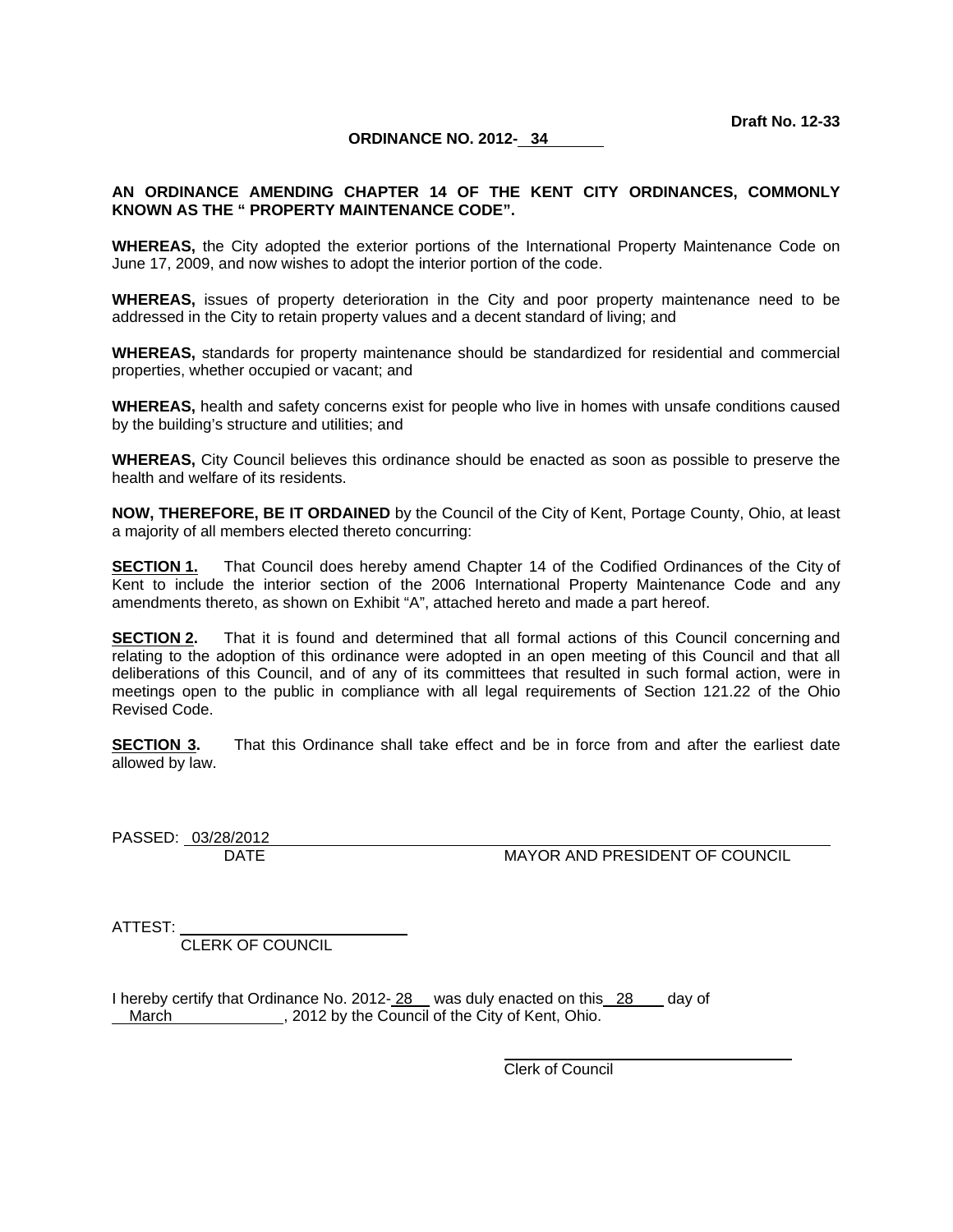## **EXHIBIT "A"**

#### **CODIFIED ORDINANCES OF KENT PART 14 PROPERTY MAINTENANCE, HOUSING AND ENFORCEMENT**

## **TITLE ONE -PROPERTY MAINTENANCE CODE**

Chapter 1401. General Provisions

Chapter 1402. Enforcement

Chapter 1403. Duties and Powers

Chapter 1404. Approval

Chapter 1405. Violations

Chapter 1406. Unsafe Structures and Equipment

Chapter 1407. Demolition

Chapter 1408. Means of Appeals

Chapter 1409. Definitions

Chapter 1410. General Requirements

Chapter 1411. Exterior Structure

Chapter 1412. Interior Structure

Chapter 1413. Component Serviceability

Chapter 1414. Rubbish and Garbage

Chapter 1415. Light, Ventilation and Occupancy Limitations

Chapter 1416. Plumbing Facilities and Fixture Requirements

Chapter 1417. Mechanical and Electrical Requirements

Chapter 1418. Fire Safety Requirements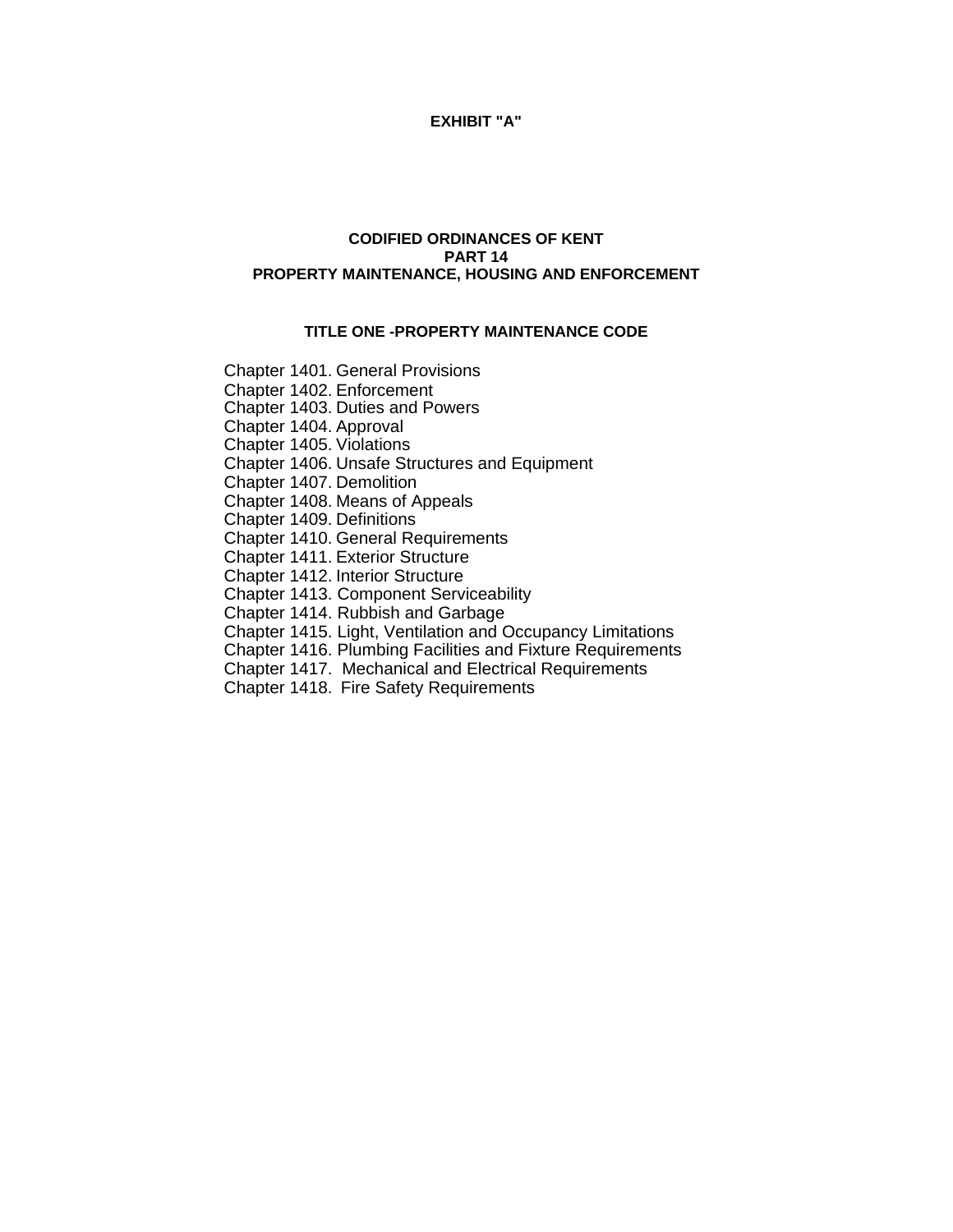## **CHAPTER 1401** GENERAL PROVISIONS

|         |                    | Chapter 1401<br><b>General Provisions</b> |               |  |
|---------|--------------------|-------------------------------------------|---------------|--|
| 1401.01 | Purpose and Intent | 1401.03                                   | Severability  |  |
| 1401.02 | Scope              | 1401.04                                   | Applicability |  |

## **1401.01 PURPOSE & INTENT**

These regulations shall be known as the Property Maintenance Code of the City of Kent, Ohio. The Property Maintenance Code was adopted using the 2006 International Property Maintenance Code with revisions. This code shall be construed to secure its expressed intent, which is to ensure public health, safety and welfare in so far as they are affected by the continued occupancy and maintenance of structures and premises. Existing structures and premises that do not comply with these provisions shall be altered or repaired to provide a minimum level of health and safety as required herein.

## **1401.02 SCOPE**

The provisions of this code shall apply to all existing residential and nonresidential structures and all existing premises and constitute minimum requirements and standards for premises, structures, equipment and facilities for sanitation, protection from the elements, life safety, safety from fire and other hazards, and for safe and sanitary maintenance; the responsibility of owners, operators and occupants; the occupancy of existing structures and premises, and for administration, enforcement and penalties.

## **1401.03 SEVERABILITY**

If a section, subsection, sentence, clause or phrase of this code is, for any reason, held to be unconstitutional, such decision shall not affect the validity of the remaining portions of this code.

## **1401.04 APPLICABILITY**

The provisions of this code shall apply to all matters affecting or relating to structures and premises. Where, in a specific case, different sections of this code specify different requirements, the most restrictive shall govern.<br>(a) Maintenance

(a) Maintenance Equipment, systems, devices and safeguards required by this code or a previous regulation or code under which the structure or premises was constructed, altered or repaired shall be maintained in good working order. No owner, operator or occupant shall cause any service, facility, equipment or utility which is required under this section to be removed from or shut off from or discontinued for any occupied dwelling, except for such temporary interruption as necessary while repairs or alterations are in progress. The requirements of this code are not intended to provide the basis for removal or abrogation of fire protection and safety systems and devices in existing structures. Except as otherwise specified herein, the owner or the owner's designated agent shall be responsible for the maintenance of buildings, structures and premises.

(b) Application of Other Codes Repairs, additions or alterations to a structure, or changes of occupancy, shall be done in accordance with the procedures and provisions of all other applicable City adopted codes and requirements. Nothing in this code shall be construed to cancel, modify or set aside any provision of other applicable requirements.

(c) Existing Remedies The provisions in this code shall not be construed to abolish or impair existing remedies of the City of Kent or its officers or agencies relating to the removal or demolition of any structure which is dangerous, unsafe or unsanitary.

Workmanship Repairs, maintenance work, alterations or installations which are caused directly or indirectly by the enforcement of this code shall be executed and installed in a workmanlike manner and installed in accordance with the manufacturer's installation instructions and/or applicable building codes.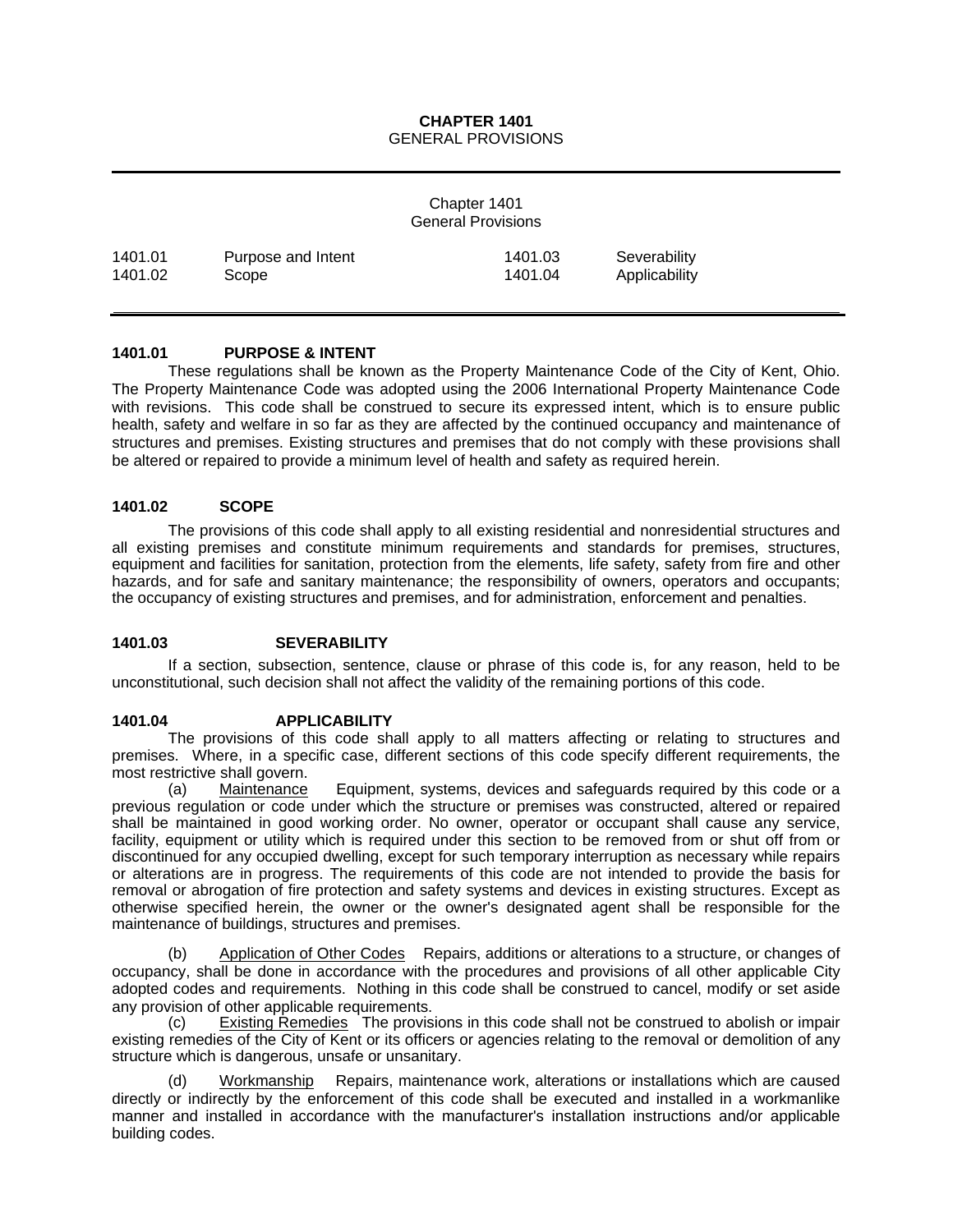(e) Historic Buildings The provisions of this code may be waived upon the approval of the City Manager for existing buildings or structures designated as historic buildings (National Register of Historic Sites) when such buildings or structures are judged by the Code Official to be safe and in the public interest of health, safety and welfare.

(f) Referenced Codes and Standards The codes and standards referenced in this code shall be those that are listed in the Kent Codified Ordinances and any additional codes adopted by the City of Kent by reference. Where differences occur between provisions of this code and the referenced standards, the provisions of this code shall apply.

(g) Requirements Not Covered by Code Requirements necessary for the strength, stability or proper operation of an existing fixture, structure or equipment, or for the public safety, health and general welfare, not specifically covered by this code, shall be determined directly by the Code Official based on information submitted by the property owner, including plans, architectural or engineering reports prepared by an Ohio Registered Architect or Engineer which document the adequacy of the repairs.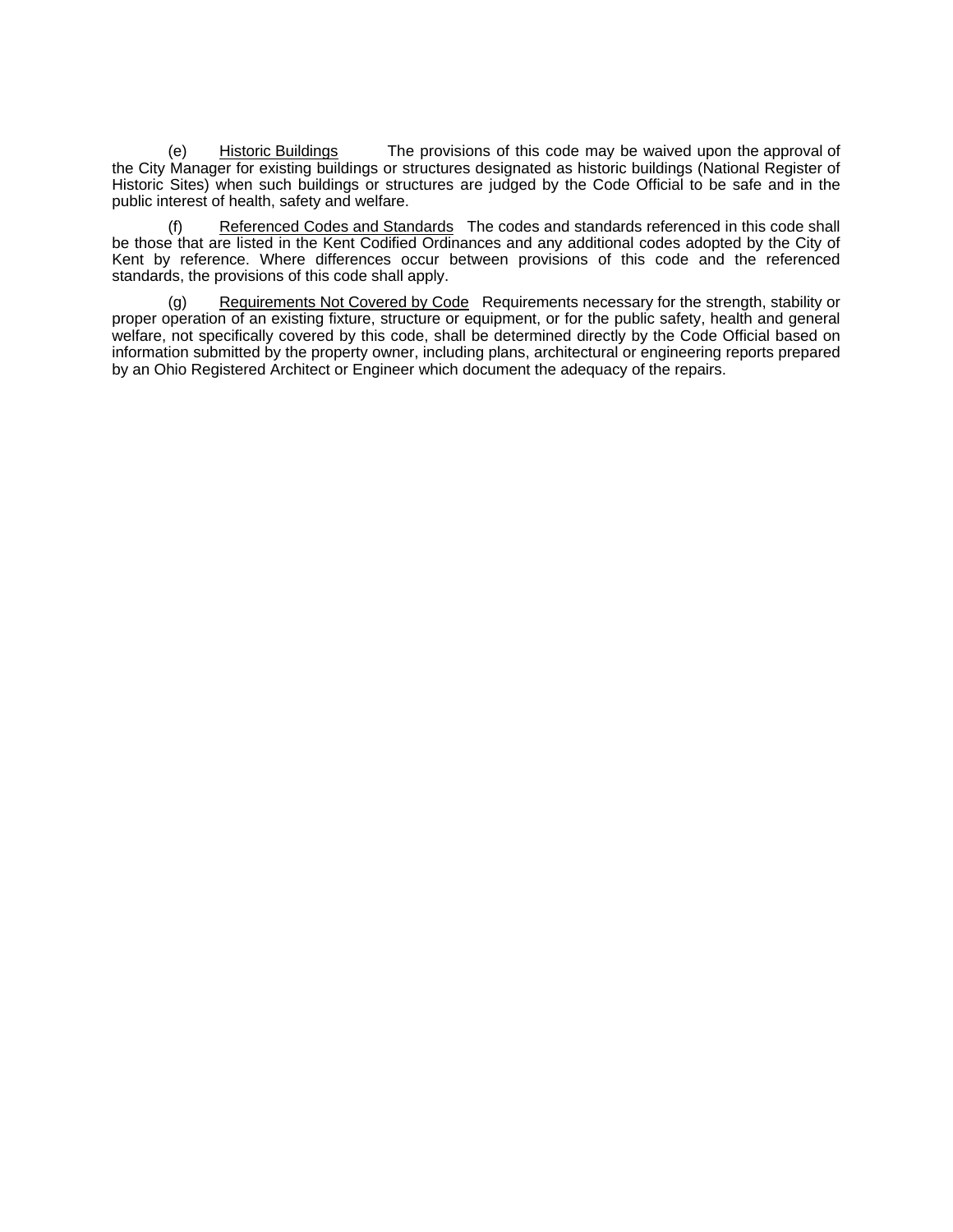#### **CHAPTER 1402 ENFORCEMENT**

| 1402.01<br>General<br>1402.02<br>Appointment | 1402.03<br>1402.04 | Liability<br>Fees |
|----------------------------------------------|--------------------|-------------------|
|----------------------------------------------|--------------------|-------------------|

#### **1402.01 GENERAL**

The Department of Community Development shall be the City Department responsible for the enforcement of the Property Maintenance Code. The Community Development Director shall oversee the general enforcement of the Property Maintenance Code.

#### **1402.02 APPOINTMENT**

The Community Development Director may designate one or more persons to serve in the capacity of Code Official for the purpose of enforcing the Property Maintenance Code.

In accordance with the prescribed procedures of the City of Kent with the concurrence of the appointing authority, the Community Development Director shall have the authority to appoint a Deputy Code Official, other related technical officers, inspectors and other employees.

#### **1402.03 LIABILITY**

The Code Official, officer or employee charged with the enforcement of this code, while acting for the City of Kent, shall not thereby be rendered liable personally, and is hereby relieved from all personal liability for any damage accruing to persons or property as a result of an act required or permitted in the discharge of official duties.

Any suit instituted against any officer or employee because of an act performed by that officer or employee in the lawful discharge of duties and under the provisions of this code shall be defended by the legal representative of the City of Kent until the final termination of the proceedings. The Code Official or any subordinate shall not be liable for costs in an action, suit or proceeding that is instituted in pursuance of the provisions of this code; and any officer of the City, acting in good faith and without malice, shall be free from liability for acts performed under any of its provisions or by reason of any act or omission in the performance of official duties in connection therewith.

#### **1402.04 FEES**

The fees for activities and services performed by the Community Development Department in carrying out its responsibilities under this code shall be as indicated below:

 $Re-$ inspection Fees – In the event that a property must be re-inspected by the Code Official or other City representative after the initial inspection for compliance, the City may levy a reinspection fee of \$50.00 per re-inspection for each inspection thereafter related to the initial violation event.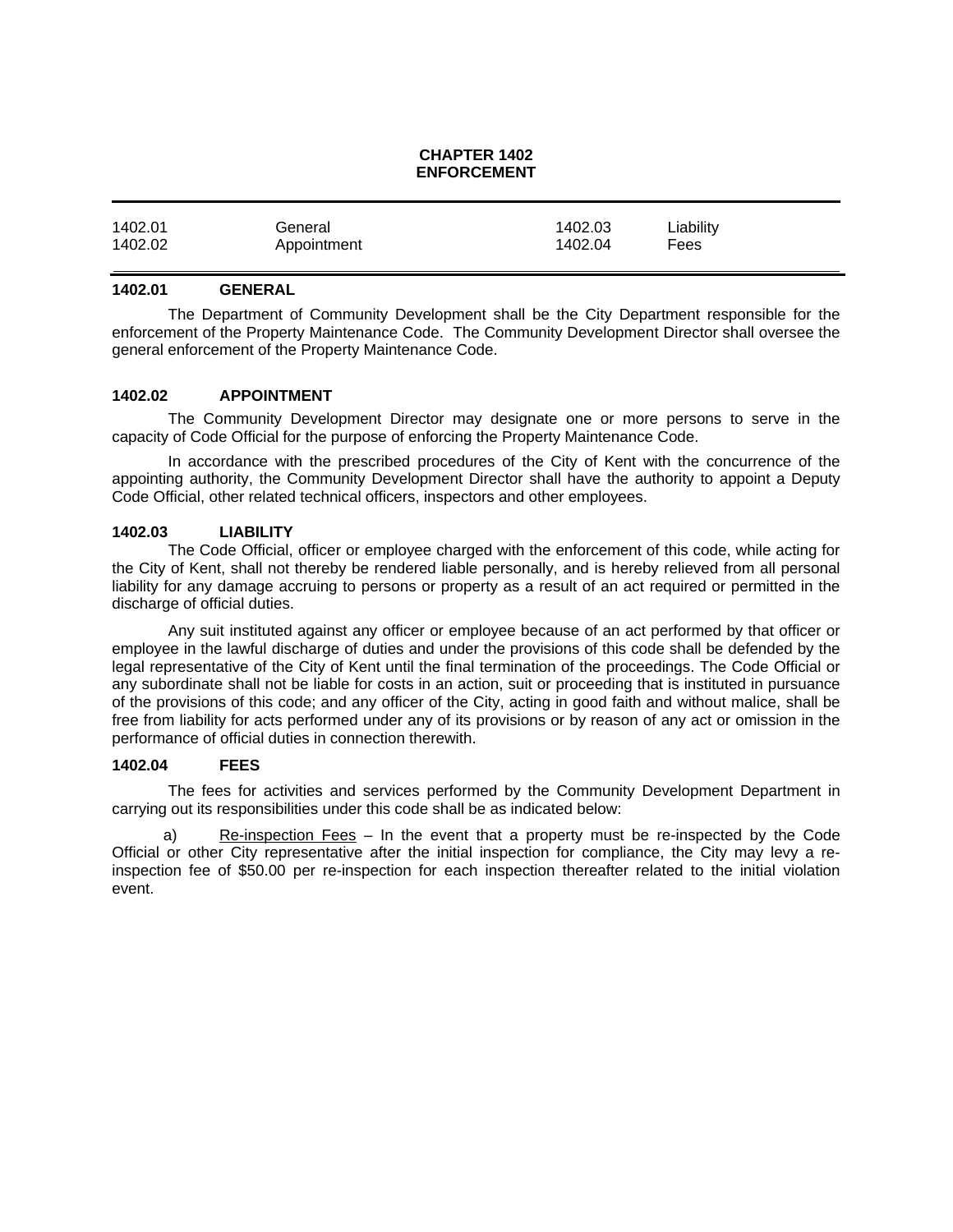#### **CHAPTER 1403**

#### **DUTIES AND POWERS**

|         |                                 | 1403.04 | Right of Entry     |
|---------|---------------------------------|---------|--------------------|
| 1403.01 | General                         | 1403.05 | Notices and Orders |
| 1403.02 | <b>Administrative Authority</b> | 1403.06 | Department Records |
| 1403.03 | Inspection                      |         |                    |

#### **1403.01 GENERAL**

The Community Development Director, with the assistance of one or more Code Officials shall enforce the provisions of the Property Maintenance Code and amendments thereto.

#### **1403.02 ADMINISTRATIVE AUTHORITY**

The Community Development Director, shall have the authority as necessary in the interest of the public health, safety and welfare, to adopt and promulgate rules and procedures relative to enforcement; to interpret and implement the provisions of this code; to secure the intent thereof; and to modify applicable requirements due to the local climate or other unusual conditions. Such rules shall not have the effect of waiving any requirement of this ordinance or of compromising public safety.

#### **1403.03 INSPECTION**

The Code Official shall make all of the required inspections, or shall accept reports of inspection by approved agencies or individuals. All reports of such inspections shall be in writing and be certified by a responsible officer of such approved agency or by the responsible individual. The Code Official is authorized to engage such expert opinion as deemed necessary to report upon unusual technical issues that arise, subject to the approval of the Community Development Director.

#### **1403.04 RIGHT OF ENTRY**

The Code Official is authorized to enter onto the outside premises at reasonable times to inspect subject to constitutional restrictions on unreasonable searches and seizures. If entry is refused or not obtained, the Code Official is authorized to pursue recourse as provided by law.

Identification The Code Official shall carry proper identification when inspecting structures or premises in the performance of duties under this code.

## **1403.05 NOTICES AND ORDERS**

The Code Official shall issue all necessary notices or orders to ensure compliance with this code.

## **1403.06 DEPARTMENT RECORDS**

The Code Official shall keep official records of all business and activities of the Department specified in the provisions of this code. Such records shall be retained in the official records as long as the building or structure to which such records relate remains in existence, unless otherwise provided for by other regulations. Such records shall also be applicable to all record retention laws and requirements.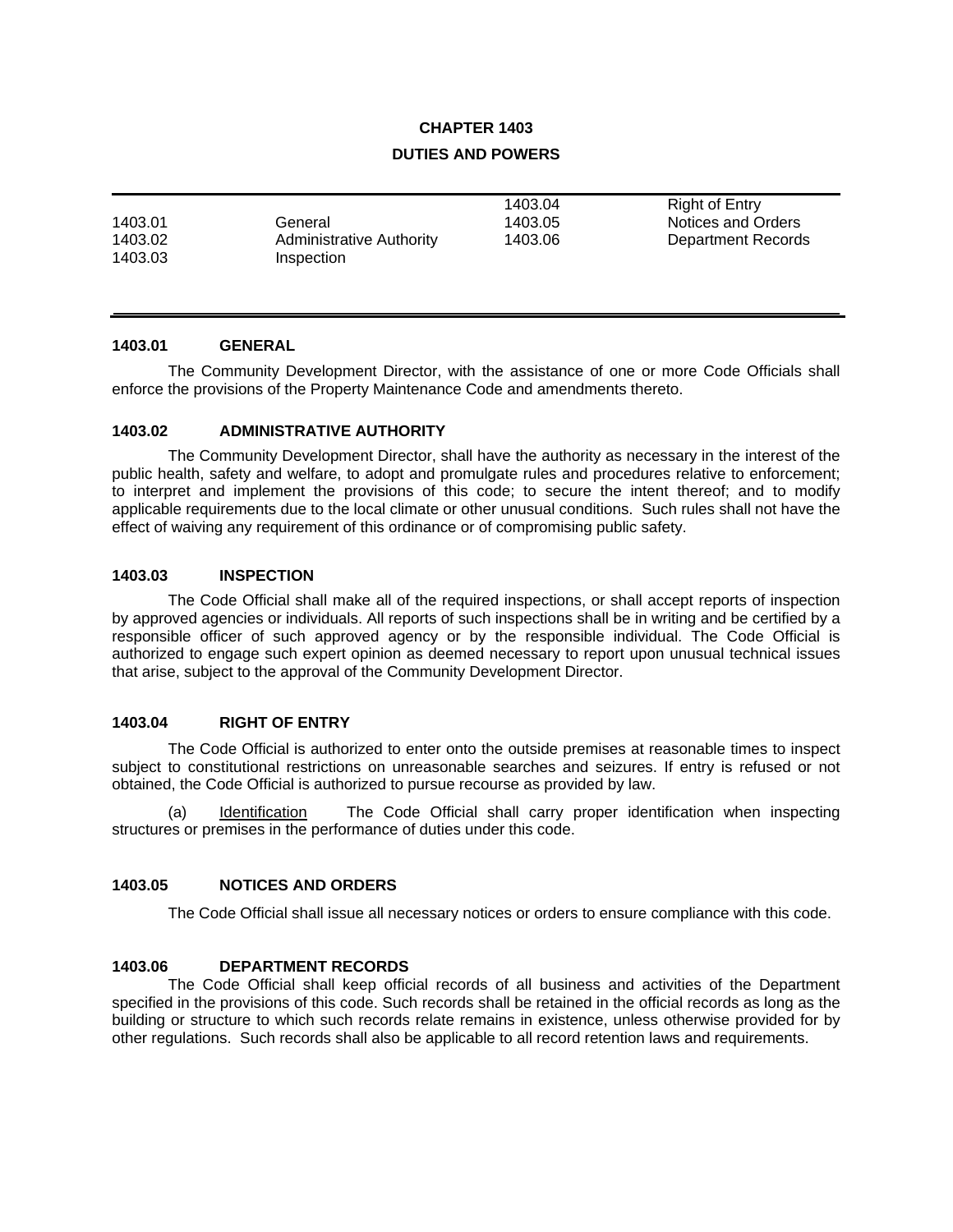## **CHAPTER 1404 APPROVAL**

|                    | $M = -111$               | $\lambda$ $\lambda$ $\lambda$ $\lambda$ | Designed Texture               |
|--------------------|--------------------------|-----------------------------------------|--------------------------------|
| <del>1404.01</del> | <u>iviuuilluatiulis </u> | 1 <del>404.03</del>                     | <u>Redailed Testing</u>        |
| 1404.02            | Alternative Materials    | 1404.04                                 | <b>Materials and Equipment</b> |

#### **1404.01 MODIFICATIONS**

Whenever there are practical difficulties involved in carrying out the provisions of this Code, the Code Official shall have the authority to grant modifications for individual cases, provided the Code Official shall first find that special individual reason makes the strict letter of this code impractical and the modification is in compliance with the intent and purpose of this code and that such modification does not lessen health, life and fire safety requirements. The details of action granting modifications shall be recorded and entered in the department files and approved by the Community Development Director.

## **1404.02 ALTERNATIVE MATERIALS, METHODS AND EQUIPMENT**

The provisions of this code are not intended to prevent the installation of any material or to prohibit any method of construction not specifically prescribed by this code, provided that any such alternative has been approved. An alternative material or method of construction shall be approved where the Code Official, upon consultation with the City's Chief Building Official, finds that the proposed design is satisfactory and complies with the intent of the provisions of this code, and that the material, method or work offered is, for the purpose intended, at least the equivalent of that prescribed in this code in quality, strength, effectiveness, fire resistance, durability and safety.

## **1404.03 REQUIRED TESTING**

Whenever there is insufficient evidence of compliance with the provisions of this code, or evidence that a material or method does not conform to the requirements of this code, or in order to substantiate claims for alternative materials or methods, the Code Official shall have the authority to require tests to be made as evidence of compliance at no expense to the City of Kent.

a) Test Methods Test methods shall be as specified in this code or by other recognized test standards. In the absence of recognized and accepted test methods, the Code Official shall be permitted to approve appropriate testing procedures performed by an approved agency.

b) Test reports Reports of tests shall be retained by the Code Official. Such records shall be retained in the official records as long as the building or structure to which such records relate remains in existence, unless otherwise provided for by other regulations. Such records shall also be applicable to all record retention laws and requirements.

## **1404.04 MATERIAL AND EQUIPMENT REUSE**

Materials, equipment and devices shall not be reused unless such elements are in good repair or have been reconditioned and tested when necessary, placed in good and proper working condition and approved.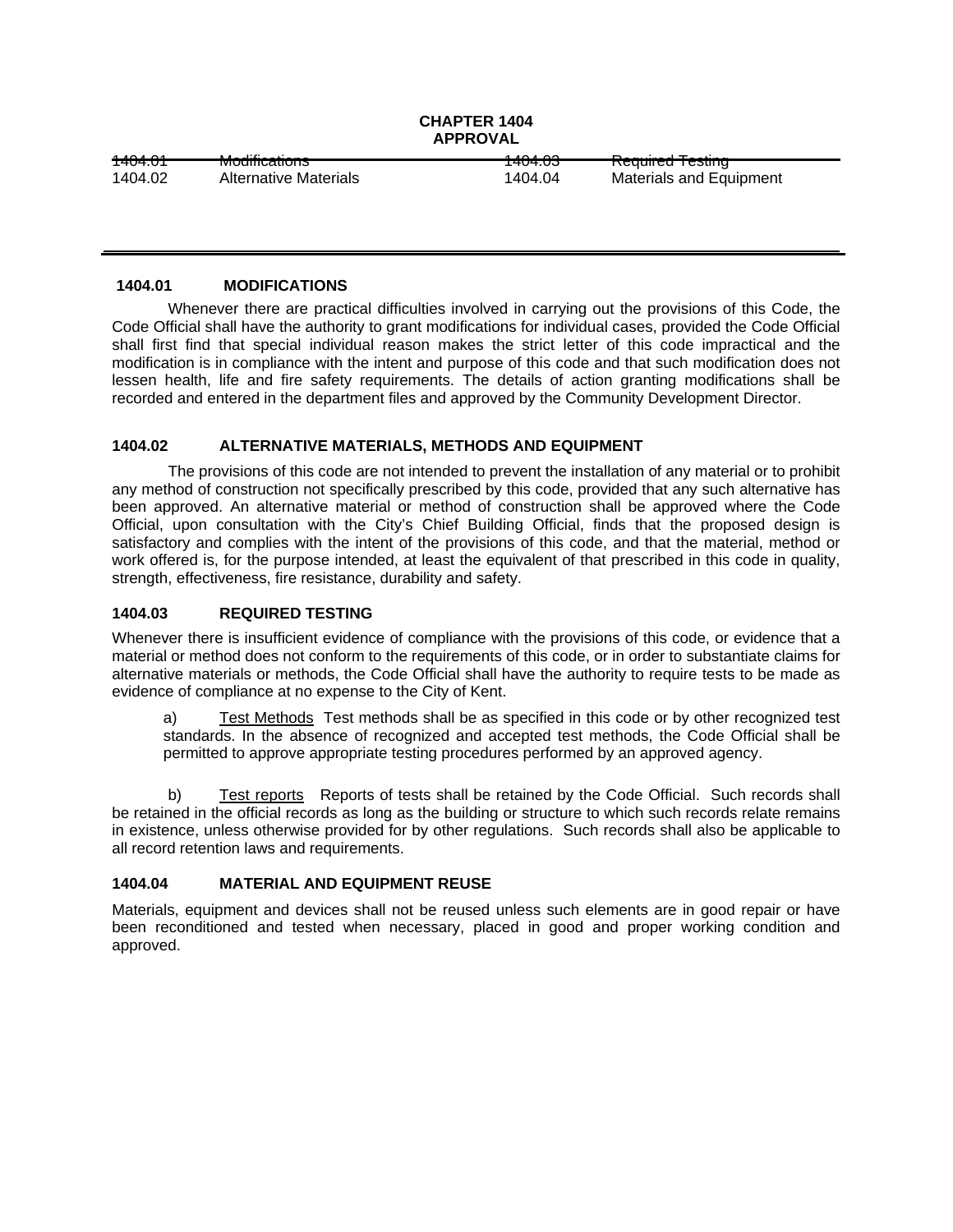## **CHAPTER 1405 VIOLATIONS**

| 1405.01 | Unlawful Acts              | 1405.06 | Notice to Person      |
|---------|----------------------------|---------|-----------------------|
| 1405.02 | Notice of Violation        | 1405.07 | Form                  |
| 1405.03 | Prosecution                | 1405.08 | Method of Service     |
| 1405.04 | <b>Violation Penalties</b> | 1405.09 | <b>Penalties</b>      |
| 1405.05 | Abatement of Violation     | 1405.10 | Transfer of Ownership |

## **1405.01 UNLAWFUL ACTS**

 It shall be unlawful for a person, firm or corporation to be in conflict with or in violation of any of the provisions of this code.

#### **1405.02 NOTICE OF VIOLATION**

The Code Official shall serve a notice of violation or order in accordance with the provisions of this Chapter and the policies and procedures for enforcement of this ordinance or amendments thereto as promulgated by the City.

#### **1405.03 PROSECUTION OF VIOLATION**

Any person failing to comply with a notice of violation or order served in accordance with the provisions of this Chapter shall be deemed guilty of a misdemeanor or civil infraction as determined by the City of Kent, and the violation shall be deemed a strict liability offense. If the notice of violation is not complied with, the Code Official shall institute the appropriate proceeding at law or in equity to restrain, correct or abate such violation, or to require the removal or termination of the unlawful occupancy of the structure in violation of the provisions of this code or of the order or direction made pursuant thereto. Any action taken by the authority having jurisdiction on such premises shall be charged against the real estate upon which the structure is located and shall be a lien upon such real estate.

#### **1405.04 VIOLATION PENALTIES**

Any person who shall violate a provision of this code, or fail to comply therewith, or with any of the requirements thereof, shall be prosecuted within the limits provided by state or local laws. Each day that a violation continues after due notice has been served shall be deemed a separate offense.

## **1405.05 ABATEMENT OF VIOLATION**

The imposition of the penalties herein prescribed shall not preclude the Law Director of the City of Kent from instituting appropriate action to restrain, correct or abate a violation, or to prevent illegal occupancy of a building, structure or premises, or to stop an illegal act, conduct, business or utilization of the building, structure or premises.

## **1405.06 NOTICE TO PERSON RESPONSIBLE**

Whenever the Code Official determines that there has been a violation of this code or has grounds to believe that a violation has occurred, notice shall be given in the manner prescribed in this Chapter to the person responsible for the violation as specified in this code. Notices for condemnation procedures shall also comply with all applicable provisions of law.

#### **1405.07 FORM**

Such notice prescribed in Section 1405.06 shall be in accordance with all of the following:

- a) Be in writing.
- b) Include a description of the real estate sufficient for identification.
- c) Include a statement of the violation or violations and why the notice is being issued.
- d) Include a correction order allowing a reasonable time to make the repairs and improvements required to bring the dwelling unit or structure into compliance with the provisions of this code.
- e) Inform the property owner of the right to appeal.
- f) Include a statement of the right to file a lien in accordance with all applicable provisions of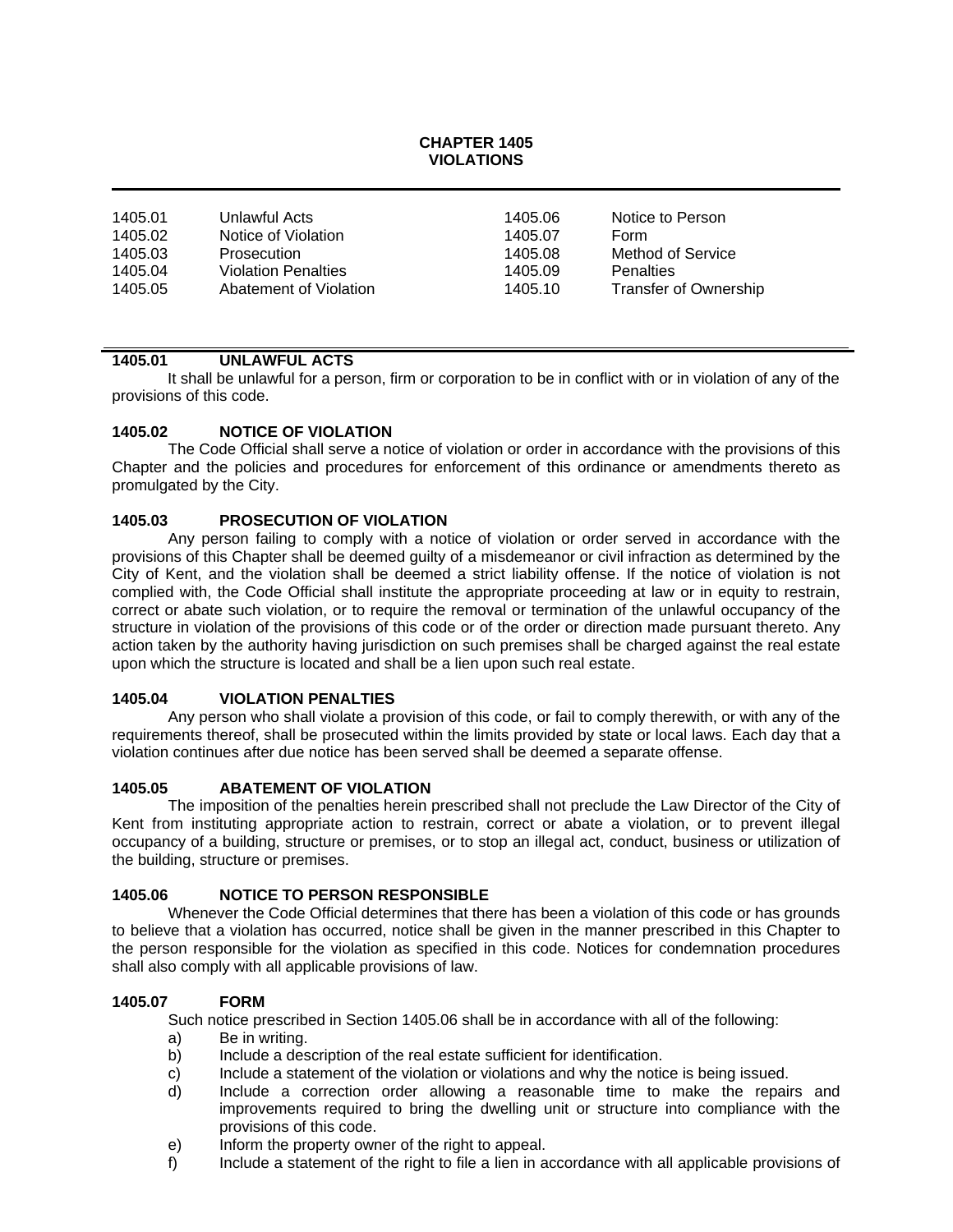law.

## **1405.08 METHOD OF SERVICE**

Such notice shall be deemed to be properly served if a copy thereof is:

- a) Delivered personally;
- b) Sent by certified or first-class mail addressed to the last known address; or,
- c) If the notice is returned showing that the letter was not delivered, a copy thereof shall be posted in a conspicuous place in or about the structure affected by such notice.

## **1405.09 PENALTIES**

Penalties for noncompliance with orders and notices shall be as set forth as follows:

a) Any person violating any provision of the Property Maintenance Code or amendment thereto shall be fined not more than one hundred dollars (\$100.00) with each day of the continuation of the violation being deemed a separate offense.

## **1405.10 TRANSFER OF OWNERSHIP**

It shall be unlawful for the owner of any dwelling unit or structure who has received a compliance order or upon whom a notice of violation has been served to sell, transfer, mortgage, lease or otherwise dispose of such dwelling unit or structure to another until the provisions of the compliance order or notice of violation have been complied with, or until such owner shall first furnish the grantee, transferee, mortgagee or lessee a true copy of any compliance order or notice of violation issued by the Code Official and shall furnish to the Code Official a signed and notarized statement from the grantee, transferee, mortgagee or lessee, acknowledging the receipt of such compliance order or notice of violation and fully accepting the responsibility without condition for making the corrections or repairs required by such compliance order or notice of violation. Any fines or fees due the City as a result of enforcement actions of this property maintenance code shall be paid by the property owner prior to the transfer of ownership. The City may file a lien against the subject property in order to collect any unpaid fees or penalties.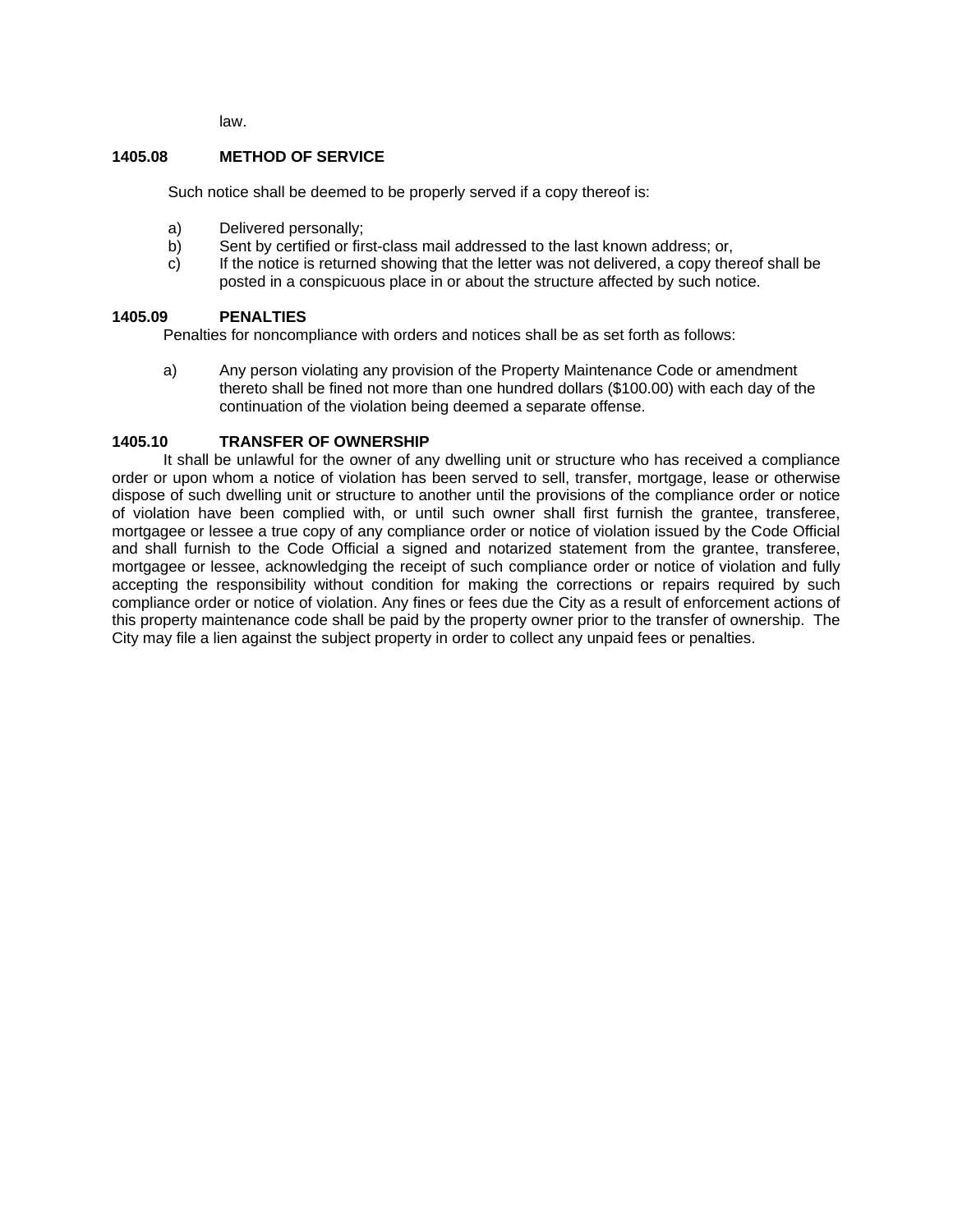## **CHAPTER 1406 UNSAFE STRUCTURES AND EQUIPMENT**

| 1406.01 | General                             |
|---------|-------------------------------------|
| 1406.02 | <b>Closing of Vacant Structures</b> |
| 1406.03 | <b>Notice</b>                       |
| 1406.04 | Placarding                          |

1406.05 Prohibited Occupancy<br>1406.06 Abatement Methods Abatement Methods 1406.07 Imminent Danger 1406.08 Hearing

#### **1406.01 GENERAL**

When a structure or equipment is found by the Code Official to be unsafe, or when a structure is found unfit for human occupancy, or is found unlawful, such structure shall be condemned pursuant to the provisions of this code.

- a) Unsafe structures An unsafe structure is one that is found to be dangerous to the life, health, property or safety of the public or the occupants of the structure by not providing minimum safeguards to protect or warn occupants in the event of fire, or because such structure contains unsafe equipment or is so damaged, decayed, dilapidated, structurally unsafe or of such faulty construction or unstable foundation, that partial or complete collapse is possible.
- **b) Unsafe equipment Unsafe equipment includes any boiler, heating equipment, elevator, moving stairway, electrical wiring or device, flammable liquid containers or other equipment on the premises or within the structure which is in such disrepair or condition that such equipment is a hazard to life, health, property or safety of the public or occupants of the premises or structure.**
- **c) Structure unfit for human occupancy A structure is unfit for human occupancy whenever the code official finds that such structure is unsafe, unlawful or, because of the degree to which the structure is in disrepair or lacks maintenance, is unsanitary, vermin or rat infested, contains filth and contamination, or lacks ventilation, illumination, sanitary or heating facilities or other essential equipment required by this code, or because the location of the structure constitutes a hazard to the occupants of the structure or to the public.**
- d) Unlawful structure An unlawful structure is one found in whole or in part to be occupied by more persons than permitted under this code, or was erected, altered or occupied contrary to law.
- **e) Dangerous structure or premises For the purpose of this code, any structure or premises that has any or all of the conditions or defects described below shall be considered dangerous:**
	- **1. Any door, aisle, passageway, stairway, exit or other means of egress that does not conform to the approved building or fire code of the jurisdiction as related to the requirements for existing buildings.**
	- **2. The walking surface of any aisle, passageway, stairway, exit or other means of egress is so warped, worn loose, torn or otherwise unsafe as to not provide safe and adequate means of egress.**
	- **3. Any portion of a building, structure or appurtenance that has been damaged by fire, earthquake, wind, flood, deterioration, neglect, abandonment, vandalism or by any other cause to such an extent that it is likely to partially or completely collapse, or to become detached or dislodged.**
	- **4. Any portion of a building, or any member, appurtenance or ornamentation on the exterior thereof that is not of sufficient strength or stability, or is not so anchored, attached or fastened in place so as to be capable of resisting natural or artificial loads of one and one-half the original designed value.**
	- **5. The building or structure, or part of the building or structure, because of dilapidation, deterioration, decay, faulty construction, the removal or movement of some portion of the ground necessary for the support, or for any other reason, is**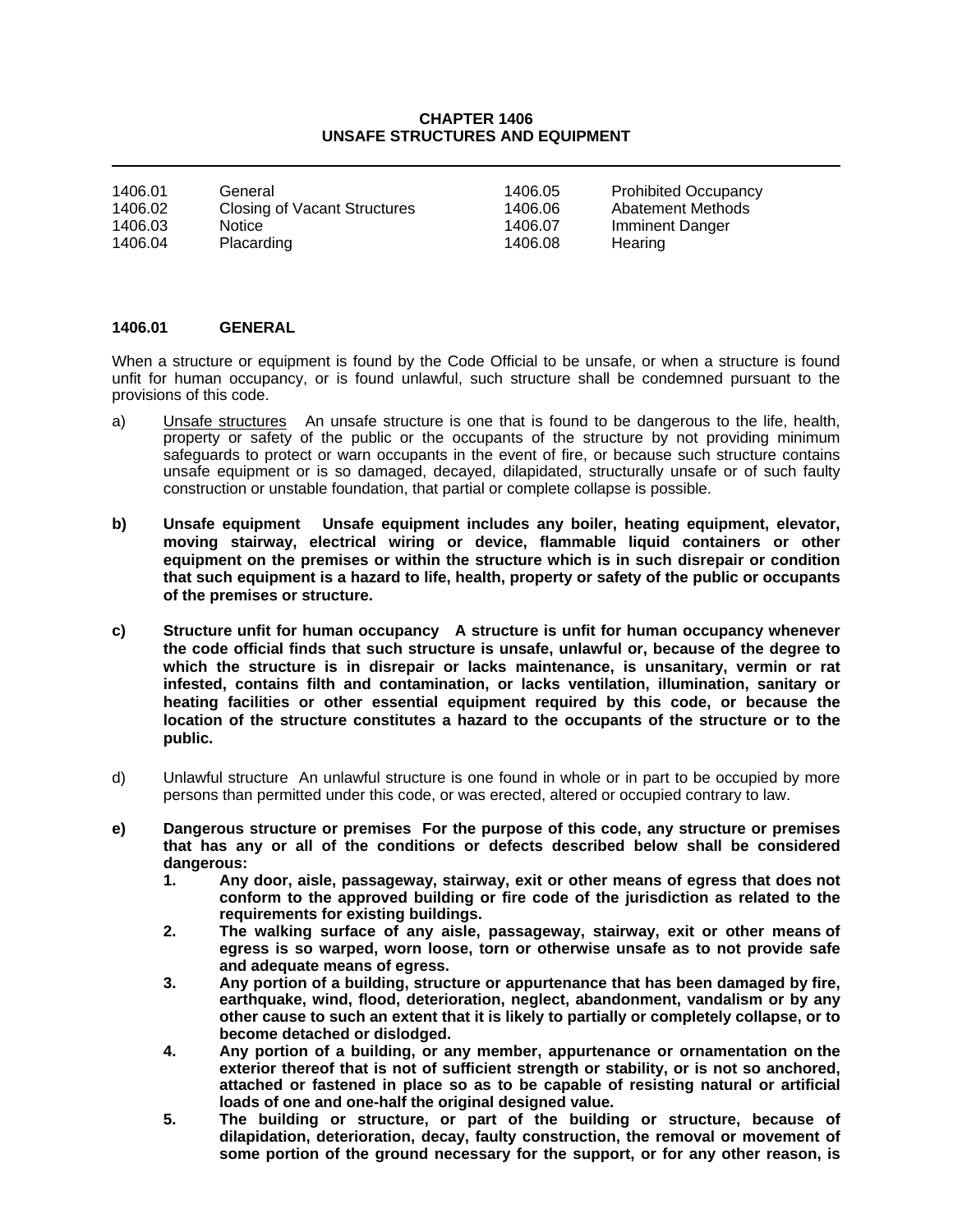**likely to partially or completely collapse, or some portion of the foundation or underpinning of the building or structure is likely to fail or give way.**

- **6. The building or structure, or any portion thereof, is clearly unsafe for its use and occupancy.**
- **7. The building or structure is neglected, damaged, dilapidated, unsecured or abandoned so as to become an attractive nuisance to children who might play in the building or structure to their danger, becomes a harbor for vagrants, criminals or immoral persons, or enables persons to resort to the building or structure for committing a nuisance or an unlawful act.**
- **8. Any building or structure has been constructed, exists or is maintained in violation of any specific requirement or prohibition applicable to such building or structure provided by the approved building or fire code of the jurisdiction, or of any law or ordinance to such an extent as to present either a substantial risk of fire, building collapse or any other threat to life and safety.**
- **9. A building or structure, used or intended to be used for dwelling purposes, because of inadequate maintenance, dilapidation, decay, damage, faulty construction or arrangement, inadequate light, ventilation, mechanical or plumbing system, or otherwise, is determined by the code official to be unsanitary, unfit for human habitation or in such a condition that is likely to cause sickness or disease.**
- **10. Any building or structure, because of a lack of sufficient or proper fire-resistancerated construction, fire protection systems, electrical system, fuel connections, mechanical system, plumbing system or other cause, is determined by the code official to be a threat to life or health.**
- **11. Any portion of a building remains on a site after the demolition or destruction of the building or structure or whenever any building or structure is abandoned so as to constitute such building or portion thereof as an attractive nuisance or hazard to the public.**

## **1406.02 CLOSING OF VACANT STRUCTURES**

a) If the structure is vacant or unfit for human habitation and occupancy, and is not in danger of structural collapse, the Code Official is authorized to post a placard of condemnation on the premises and order the structure closed up so as not to be an attractive nuisance. Upon failure of the owner to close up the premises within the time specified in the order, the Code Official shall cause the premises to be closed and secured through any available public agency or by contract or arrangement by private persons and the cost thereof shall be charged against the real estate upon which the structure is located and shall be a lien upon such real estate and may be collected by any other legal resource.

## **AUTHORITY TO DISCONNECT SERVICE UTILITIES**

**b) The code official shall have the authority to authorize disconnection of utility service to the building, structure or system regulated by this code and the referenced codes and standards set forth in Section 1401.04 in case of emergency where necessary to eliminate an immediate hazard to life or property or when such utility connection has been made without approval. The code official shall notify the serving utility and, whenever possible, the owner and occupant of the building, structure or service system of the decision to disconnect prior to taking such action. If not notified prior to disconnection the owner or occupant of the building structure or service system shall be notified in writing as soon as practical thereafter.** 

## **1406.03 NOTICE**

Whenever the Code Official has condemned a structure or equipment under the provisions of this section, notice shall be posted in a conspicuous place in or about the structure affected by such notice and served on the owner or the person or persons responsible for the structure or equipment in accordance with the provisions of this Ordinance or amendments thereto. If the notice pertains to equipment, it shall also be placed on the condemned equipment. The notice shall be in the form prescribed in this Ordinance or amendments thereto.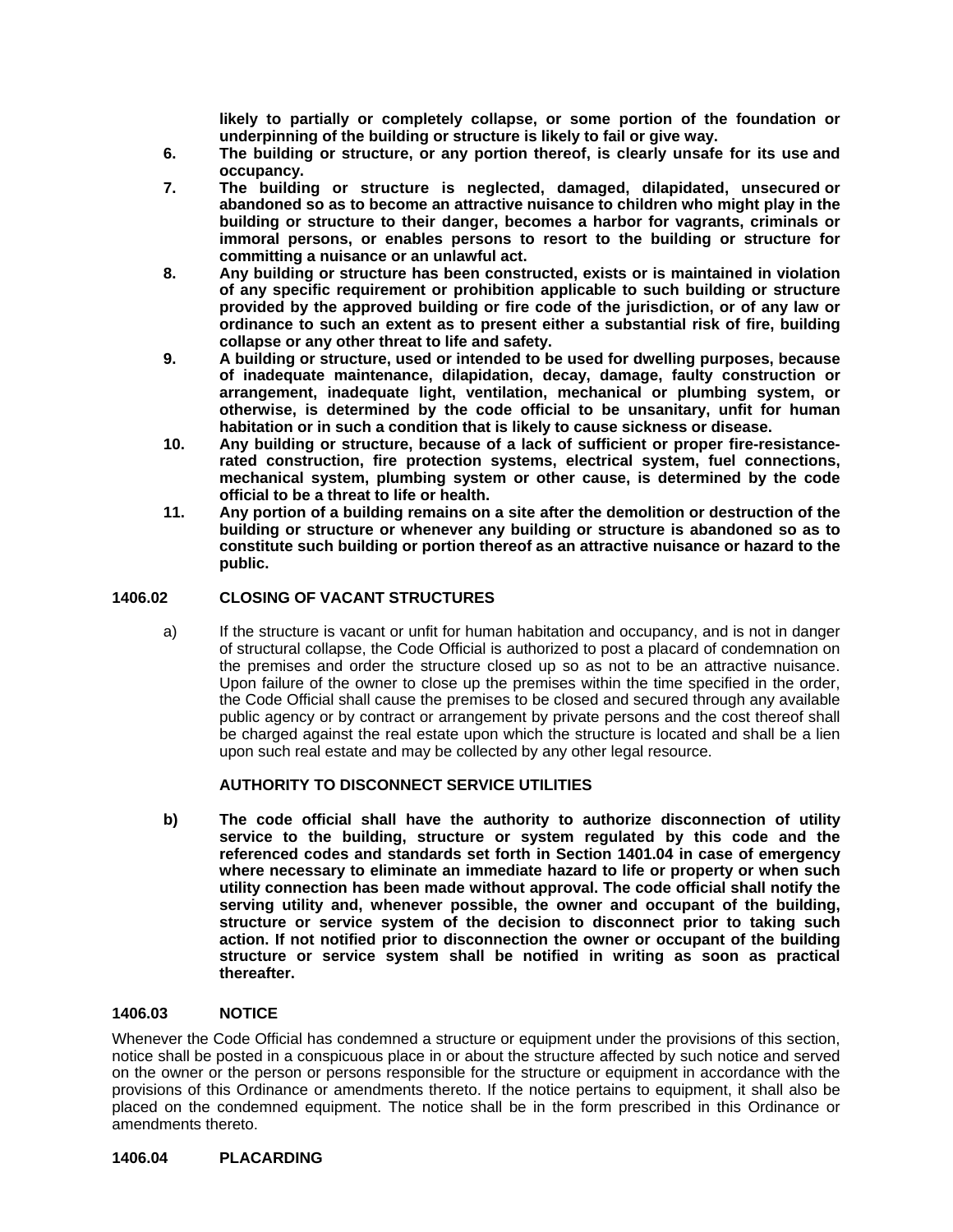Upon failure of the owner or person responsible to comply with the notice provisions within the time given, the Code Official shall post on the premises or on defective equipment a placard bearing the word "Condemned" and a statement of the penalties provided for occupying the premises, operating the equipment or removing the placard.

a) Placard removal The Code Official shall remove the condemnation placard whenever the defect or defects upon which the condemnation and placarding action were based have been eliminated. Any person who defaces or removes a condemnation placard without the approval of the Code Official shall be subject to the penalties provided by this code.

## **1406.05 PROHIBITED OCCUPANCY**

Any occupied structure condemned and placarded by the Code Official shall be vacated as ordered by the Code Official. Any person who shall occupy a placarded premises or shall operate placarded equipment, and any owner or any person responsible for the premises who shall let anyone occupy a placarded premises or operate placarded equipment shall be liable for the penalties provided by this code.

## **1406.06 ABATEMENT METHODS**

**The owner, operator or occupant of a building, premises or equipment deemed unsafe by the code official shall abate or cause to be abated or corrected such unsafe conditions either by repair, rehabilitation, demolition or other approved corrective action.**

## **1406.07 IMMINENT DANGER**

When, in the opinion of the Code Official. there is imminent danger of failure or collapse of a building or structure which endangers life, or when any structure or part of a structure has fallen and life is endangered by the occupation of the structure, or when there is actual or potential danger to the building occupants or those in the proximity of any structure because of explosives, explosive fumes or vapors or the presence of toxic fumes, gases or materials, or operation of defective or dangerous equipment, the Code Official is hereby authorized and empowered to order and require the occupants to vacate the premises forthwith. The Code Official shall cause to be posted at each entrance to such structure a notice reading as follows: "This Structure Is Unsafe and Its Occupancy Has Been Prohibited by the City of Kent." It shall be unlawful for any person to enter such structure except for the purpose of securing the structure, making the required repairs, removing the hazardous condition or of demolishing the same.

a) Temporary safeguards Notwithstanding other provisions of this code, whenever, in the opinion of the Code Official, there is imminent danger due to an unsafe condition, the Code Official shall order the necessary work to be done, including the boarding up of openings, to render such structure temporarily safe whether or not the legal procedure herein described has been instituted; and shall cause such other action to be taken as the Code Official deems necessary to meet such emergency.

b) Closing streets When necessary for public safety, the Code Official shall temporarily close structures and close, or order the authority having jurisdiction to close, sidewalks, streets, public ways and places adjacent to unsafe structures, and prohibit the same from being utilized.

c) Emergency repairs For the purposes of this section, the Code Official shall employ the necessary labor and materials to perform the required work as expeditiously as possible. Costs of emergency repairs. Costs incurred in the performance of emergency work shall be paid by the City of Kent. The Law Director of the City of Kent shall institute appropriate action against the owner of the premises where the unsafe structure is or was located for the recovery of such costs.

## **1406.08 HEARING**

Any person ordered to take emergency measures shall comply with such order forthwith. Any affected person shall thereafter, upon petition directed to the Property Maintenance Board of Appeals, be afforded a hearing as described in Chapter 1408 of this code.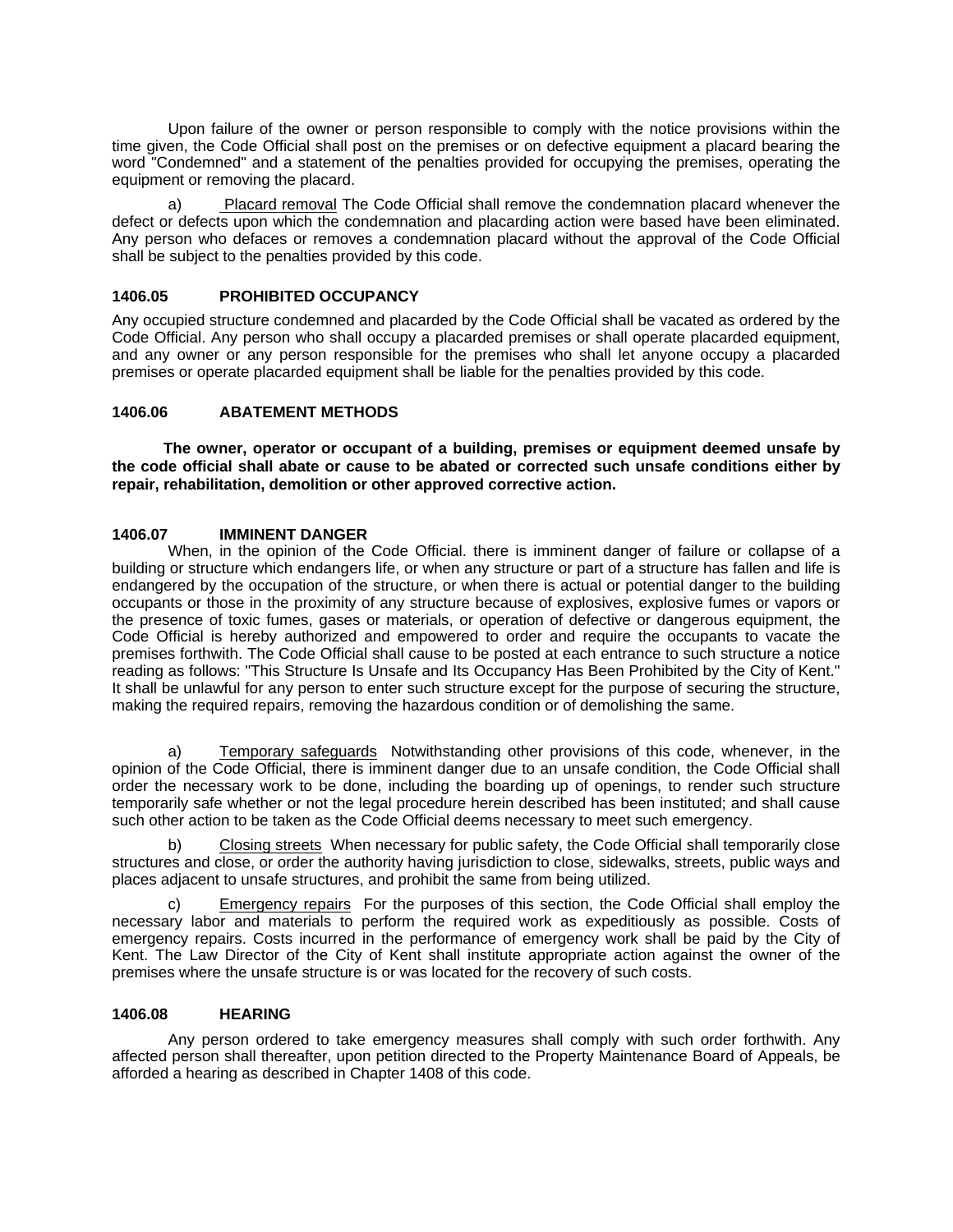## **CHAPTER 1407 DEMOLITION**

1407.01 General 1407.02 Notices and Orders

1407.03 Failure to Comply 1407.04 Salvage Materials

## **1406.01 GENERAL**

The Code Official shall order the owner of any property, upon which is located any structure, which in the Code Official's judgment is so old, dilapidated or has become so out of repair as to be dangerous, unsafe, unsanitary or otherwise unfit for human habitation or occupancy, and such that it is unreasonable to repair the structure, to demolish and remove such structure; or if such structure is capable of being made safe by repairs, to repair and make safe and sanitary or to demolish and remove at the owner's option; or where there has been a cessation of normal construction of any structure for a period of more than two years, to demolish and remove such structure.

## **1406.02 NOTICES AND ORDERS**

All notices and orders shall comply with this Ordinance or amendments thereto as well as all other applicable provisions of law.

## **1406.03 FAILURE TO COMPLY**

If the owner of a premises fails to comply with a demolition order within the time prescribed, the Code Official shall cause the structure to be demolished and removed, either through an available public agency or by contract or arrangement with private persons, and the cost of such demolition and removal shall be charged against the real estate upon which the structure is located and shall be a lien upon such real estate.

## **1406.04 SALVAGE MATERIALS**

When any structure has been ordered demolished and removed, the governing body or other designated officer under said contract or arrangement aforesaid shall have the right to sell the salvage and valuable materials at the highest price obtainable. The net proceeds of such sale, after deducting the expenses of such demolition and removal, shall be promptly remitted with a report of such sale or transaction, including the items of expense and the amounts deducted, to the person who is entitled thereto, subject to any order of a court. If such a surplus does not remain to be turned over, the report shall so state.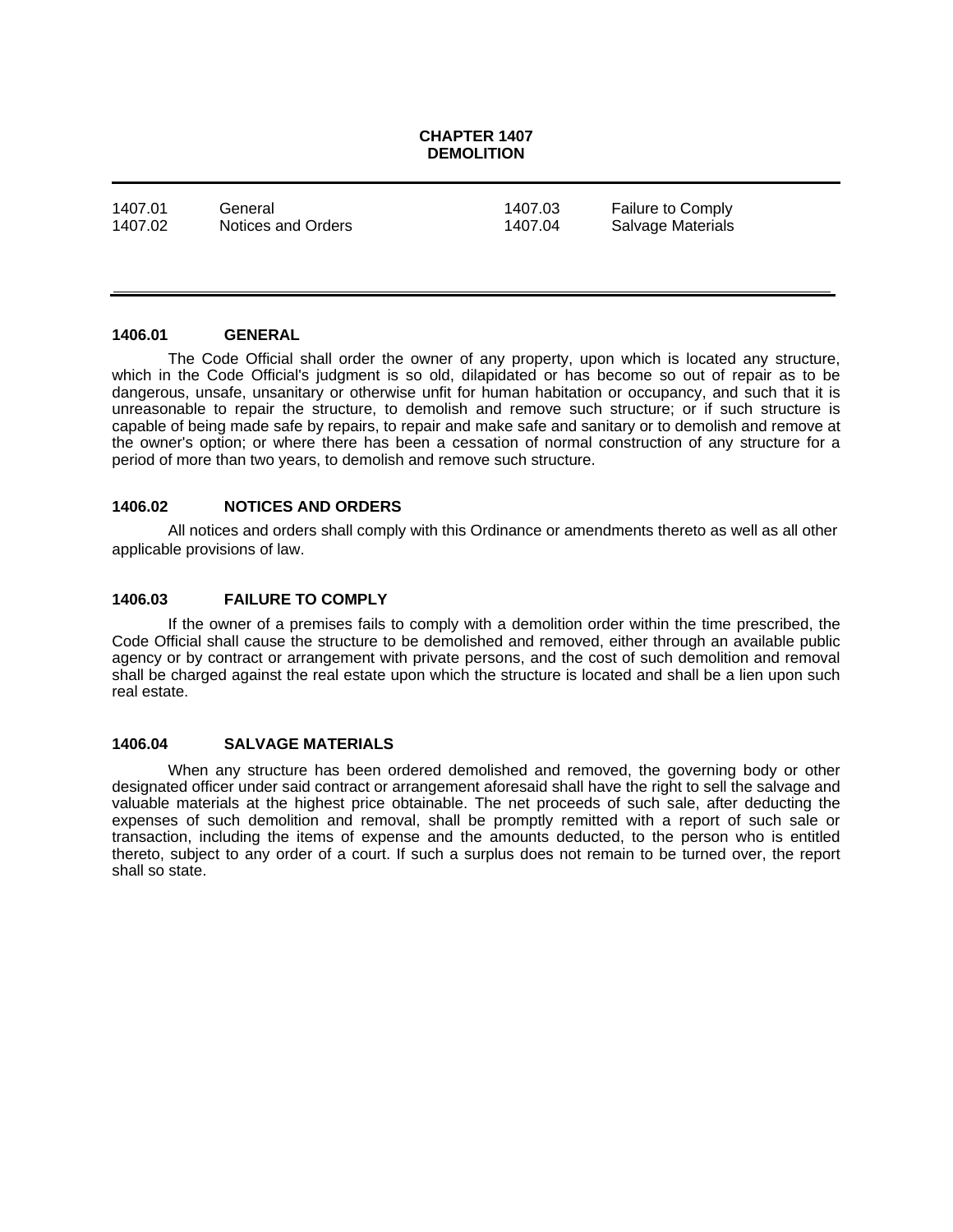## **CHAPTER 1408**

## **MEANS OF APPEALS**

1408.01 Application for Appeal 1408.02 Notice of Meeting 1408.03 Open Hearing 1408.04 Postponed Hearing

1408.05 Board Decision 1408.06 Court Review 1408.07 Stay of Enforcement

## **1408.01 APPLICATION FOR APPEAL**

Any person directly affected by a decision of the Code Official or a notice or order issued under this code shall have the right to appeal to the Board of Zoning Appeals, provided that a written application for appeal is filed within 20 days after the day the decision, notice or order was served. An application for appeal shall be based on a claim that the true intent of this code or the rules legally adopted there under have been incorrectly interpreted, the provisions of this code do not fully apply, or the requirements of this code are adequately satisfied by other means.

## **1408.02 NOTICE OF MEETING**

The Board of Zoning Appeals shall meet to consider any appeals arising from this code upon notice from the Community Development Department, within 30 days of the filing of an appeal, or at stated periodic meetings. The agenda for the meeting shall be established and posted at least 48 hours in advance of the meeting. The City shall notify by regular mail, the appellant and all property owners abutting and directly across a street or alley from the subject property of the meeting and appeal at least 15 calendar days prior to the meeting.

## **1408.03 OPEN HEARING**

All hearings before the Board shall be open to the public. The appellant, the appellant's representative, the Code Official and any person whose interests are affected shall be given an opportunity to be heard.

a) Procedure The Board shall adopt and make available to the public through the secretary procedures under which a hearing will be conducted. The procedures shall not require compliance with strict rules of evidence, but shall mandate that only relevant information be received.

## **1408.04 POSTPONED HEARING**

When the full Board is not present to hear an appeal, either the appellant or the appellant's representative shall have the right to request a postponement of the hearing. As soon as possible thereafter, a new meeting date and time shall be set by the Board.

## **1408.05 BOARD DECISION**

The board shall approve, modify or reverse the decision of the Code Official only by a concurring vote of a majority of the total number of appointed board members.

- a) Records and copies The decision of the board shall be recorded. Copies shall be furnished to the appellant and to the Code Official.
- b) Administration The Code Official shall take immediate action in accordance with the decision of the board.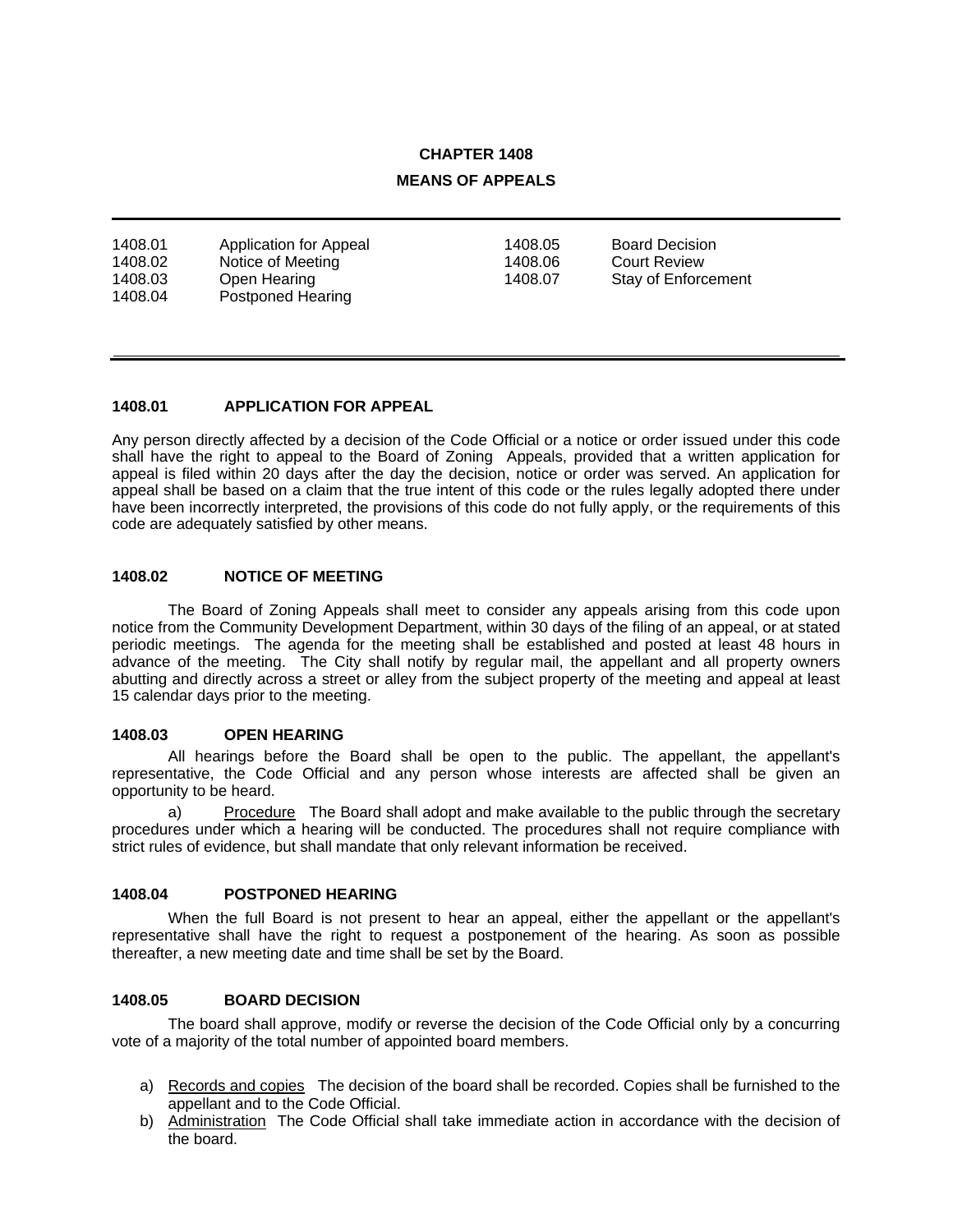#### **1408.06 COURT REVIEW**

Any person, whether or not a previous party of the appeal, shall have the right to apply to the appropriate court for a writ of certiorari to correct errors of law. Application for review shall be made in the manner and time required by law from the date of the Board's decision.

## **1408.07 STAY OF ENFORCEMENT**

Appeals of notice and orders (other than Imminent Danger notices) shall stay the enforcement of the notice and order until the appeal is heard by the Appeals Board.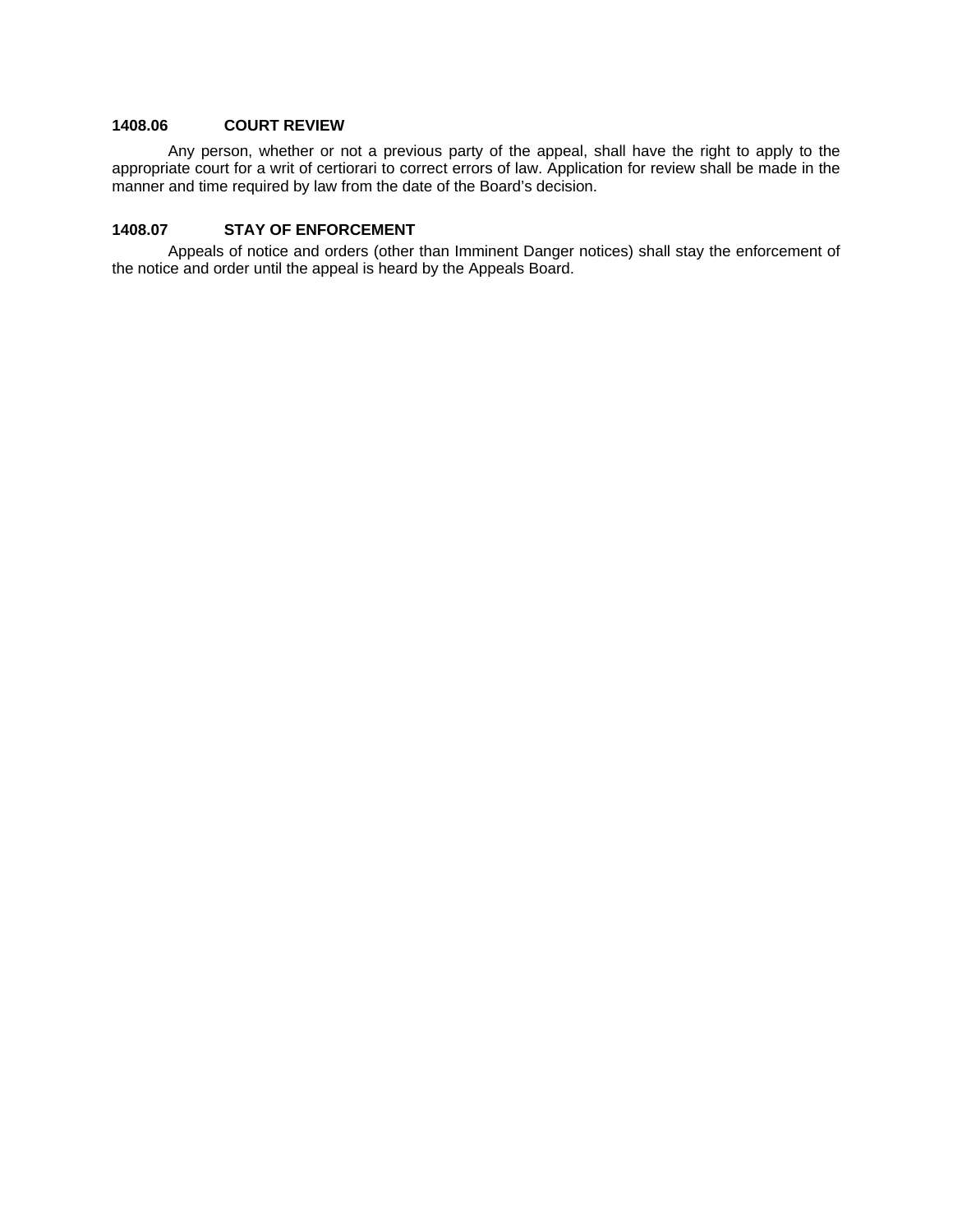## **CHAPTER 1409 DEFINITIONS**

1409.01 General

#### **1409.01 GENERAL**

a) Scope Unless otherwise expressly stated, the following terms shall, for the purposes of this code, have the meanings shown in this chapter.

b) Interchangeability Words stated in the present tense include the future; words stated in the masculine gender include the feminine and neuter; the singular number includes the plural and the plural, the singular.

c) Terms defined in other codes Where terms are not defined in this code and are defined in the International Building Code, International Fire Code, the Kent Zoning Code, the International Plumbing Code, International Mechanical Code or the ICC Electrical Code, such terms shall have the meanings ascribed to them as stated in those codes.

d) Terms not defined Where terms are not defined through the methods authorized by this section, such terms shall be given a meaning as found in Webster's Dictionary.

e) Parts Whenever the words "dwelling unit," "dwelling," "premises," "building," "rooming house," "rooming unit" "housekeeping unit" or "story" are stated in this code, they shall be construed as though they were followed by the words "or any part thereof."

- f) Definitions
	- **1) ANCHORED. Secured in a manner that provides positive connection.**
	- **2) APPROVED. Approved by the code official.**
	- **3) BASEMENT. That portion of a building which is partly or completely below grade.**
	- **4) BATHROOM. A room containing plumbing fixtures including a bathtub or shower.**
	- **5) BEDROOM. Any room or space used or intended to be used for sleeping purposes in either a dwelling or sleeping unit.**
	- 6) CODE OFFICIAL. The official(s) who are charged with the administration and enforcement of this code, or any duly authorized representative.
	- 7) CONDEMN. To adjudge unfit for occupancy.
	- **8) DETACHED. When a structural element is physically disconnected from another and that connection is necessary to provide a positive connection.**
	- **9) DETERIORATION. To weaken, disintegrate, corrode, rust or decay and lose effectiveness.**
	- 10) DWELLING UNIT See Kent Zoning Code Definition
	- 11) EASEMENT That portion of land or property reserved for present or future use by a person or agency other than the legal fee owner(s) of the property. The easement shall be permitted to be for use under, on or above a said lot or lots.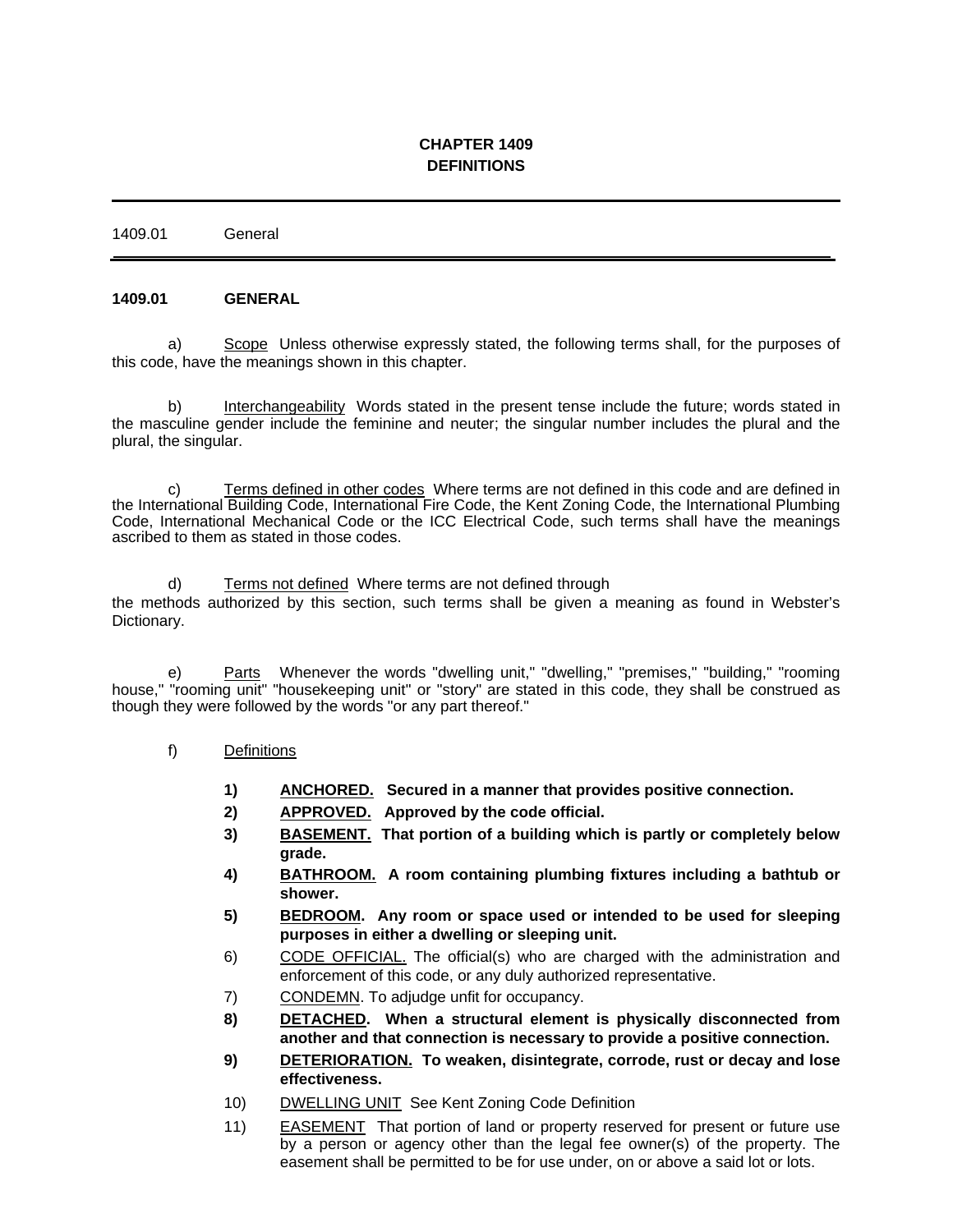- **12) EQUIPMENT SUPPORT. Those structural members or assemblies of members or manufactured elements, including braces, frames, lugs, snuggers, hangers or saddles, that transmit gravity load, lateral load and operating load between the equipment and the structure.**
- 13) EXTERIOR PROPERTY. The open space on the premises and on adjoining property under the control of owners or operators of such premises.
- 14) EXTERMINATION. The control and elimination of insects, rats or other pests by eliminating their harborage places; by removing or making inaccessible materials that serve as their food; by poison spraying, fumigating, trapping or by any other approved pest elimination methods.
- 15) GARBAGE. The animal or vegetable waste resulting from the handling, preparation, cooking and consumption of food.
- 16) GUARD. A building component or a system of building components located at or near the open sides of elevated walking surfaces that minimizes the possibility of a fall from the walking surface to a lower level.
- **17) HABITABLE SPACE. Space in a structure for living, sleeping, eating or cooking. Bathrooms, toilet rooms, closets, halls, storage or utility spaces, and similar areas are not considered habitable spaces.**
- **18) HOUSEKEEPING UNIT. A room or group of rooms forming a single habitable space equipped and intended to be used for living, sleeping, cooking and eating which does not contain, within such a unit, a toilet, lavatory and bathtub or shower.**
- 19) IMMINENT DANGER. A condition which could cause serious or life-threatening injury or death at any time.
- 20) INFESTATION. The presence, within or contiguous to, a structure or premises of insects, rats, vermin or other pests.
- 21) INOPERABLE MOTOR VEHICLE. A vehicle which cannot be driven upon the public streets for reason including but not limited to being unlicensed, wrecked, abandoned, in a state of disrepair, or incapable of being moved under its own power.
- **22) LABELED. Equipment, materials or products to which have been affixed a label, seal, symbol or other identifying mark of a nationally recognized testing laboratory, inspection agency or other organization concerned with product evaluation that maintains periodic inspection of the production of the above labeled items and whose labeling indicates either that the equipment, material or product meets identified standards or has been tested and found suitable for a specified purpose.**
- 23) LET FOR OCCUPANCY OR LET. To permit, provide or offer possession or occupancy of a dwelling, dwelling unit, rooming unit, building, premise or structure by a person who is or is not the legal owner of record thereof, pursuant to a written or unwritten lease, agreement or license, or pursuant to a recorded or unrecorded agreement of contract for the sale of land.
- 24) OCCUPANT. Any individual living or sleeping in a building, or having possession of a space within a building.
- **25) NEGLECT. The lack of proper maintenance for a building or structure.**
- **26) OCCUPANCY. The purpose for which a building or portion thereof is utilized or occupied.**
- **27) OPENABLE AREA. That part of a window, skylight or door which is available for unobstructed ventilation and which opens directly to the outdoors.**
- 28) OPERATOR. Any person who has charge, care or control of a structure or premises which is let or offered for occupancy.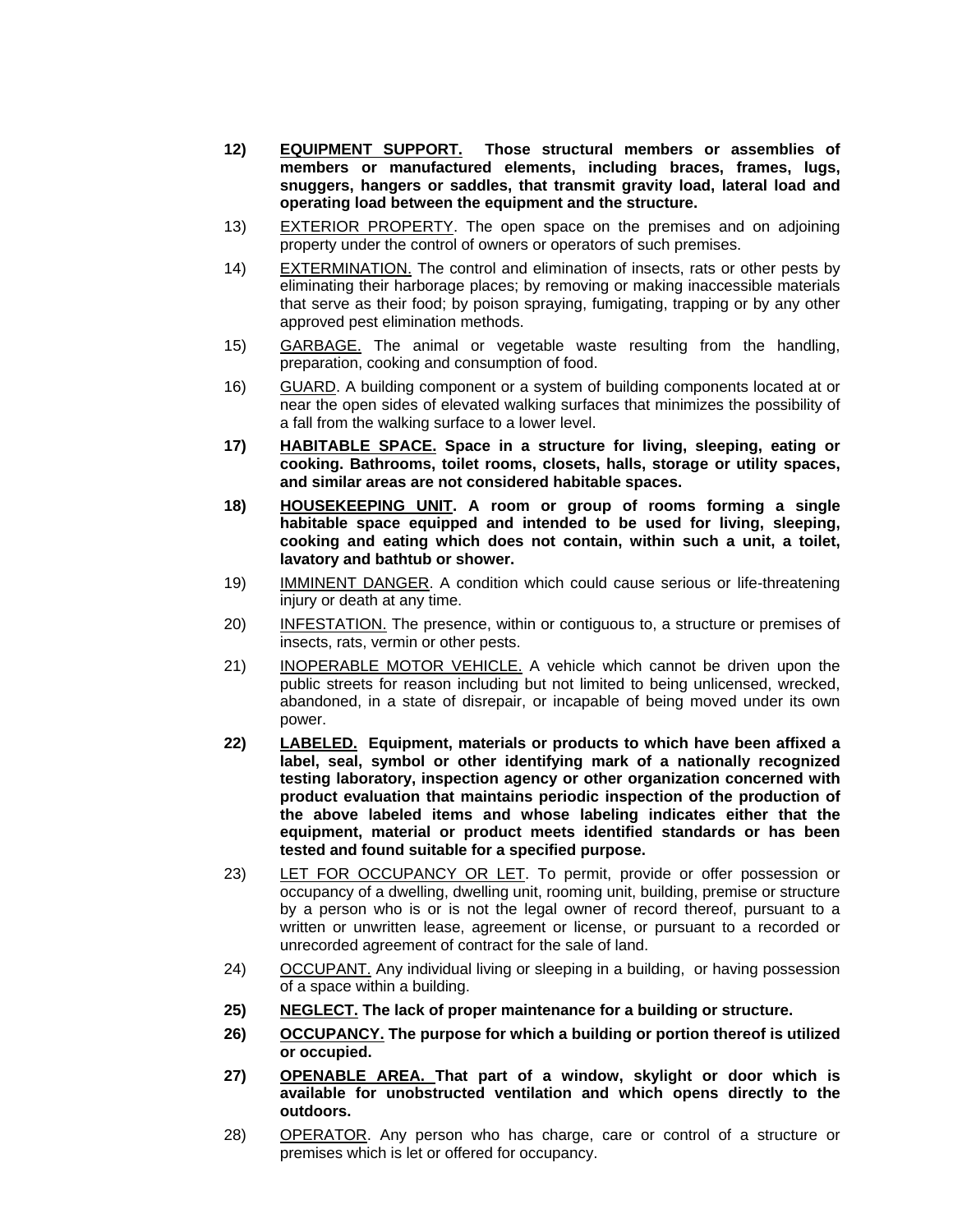- 29) OWNER. Any person, agent, operator, firm or corporation having a legal or equitable interest in the property; or recorded in the official records of the state, county or municipality as holding title to the property; or otherwise having control of the property, including the guardian of the estate of any such person, and the executor or administrator of the estate of such person if ordered to take possession of real property by a court.
- 30) PERSON. An individual, corporation, partnership or any other group acting as a unit.
- **31) PEST ELIMINATION. The control and elimination of insects, rodents or other pests by eliminating their harborage places; by removing or making inaccessible materials that serves as their food or water; by other approved pest elimination methods.**
- 32) PREMISES. A lot, plot or parcel of land, easement or public way, including any structures thereon.
- 33) PUBLIC WAY. See Kent Zoning Code Definition
- 34) ROOMING HOUSE. See Kent Zoning Code Definition under Boarding House, Rooming House, Lodging House or dormitory.
- **35) ROOMING UNIT. Any room or group of rooms forming a single habitable unit occupied or intended to be occupied for sleeping or living, but not for cooking purposes.**
- 36) RUBBISH. Combustible and noncombustible waste materials, except garbage; the term shall include the residue from the burning of wood, coal, coke and other combustible materials, paper, rags, cartons, boxes, wood, excelsior, rubber, leather, tree branches, yard trimmings, tin cans, plastic, metals, mineral matter, glass, crockery and dust and other similar materials.
- **37) SLEEPING UNIT. A room or space in which people sleep, which can also include permanent provisions for living, eating and either sanitation or kitchen facilities, but not both. Such rooms and spaces that are also part of a dwelling unit are not sleeping units.**
- 38) STRICT LIABILITY OFFENSE. An offense in which the prosecution in a legal proceeding is not required to prove criminal intent as a part of its case. It is enough to prove that the defendant either did an act which was prohibited, or failed to do an act which the defendant was legally required to do.
- 39) STRUCTURE. See Kent Zoning Code Definition.
- 40) TENANT. A person, corporation, partnership or group, whether or not the legal owner of record, occupying a building or portion thereof as a unit.
- **41) TOILET ROOM. A room containing a water closet or urinal but not a bathtub or shower.**
- **42) ULTIMATE DEFORMATION. The deformation at which failure occurs and which shall be deemed to occur if the sustainable load reduces to 80 percent or less of the maximum strength.**
- **43) VENTILATION. The natural or mechanical process of supplying conditioned or unconditioned air to, or removing such air from, any space.**
- 44) WORKMANLIKE. Executed in a skilled manner; e.g., generally plumb, level, square, in line, undamaged and without marring adjacent work.
- 45) YARD. See Kent Zoning Code Definition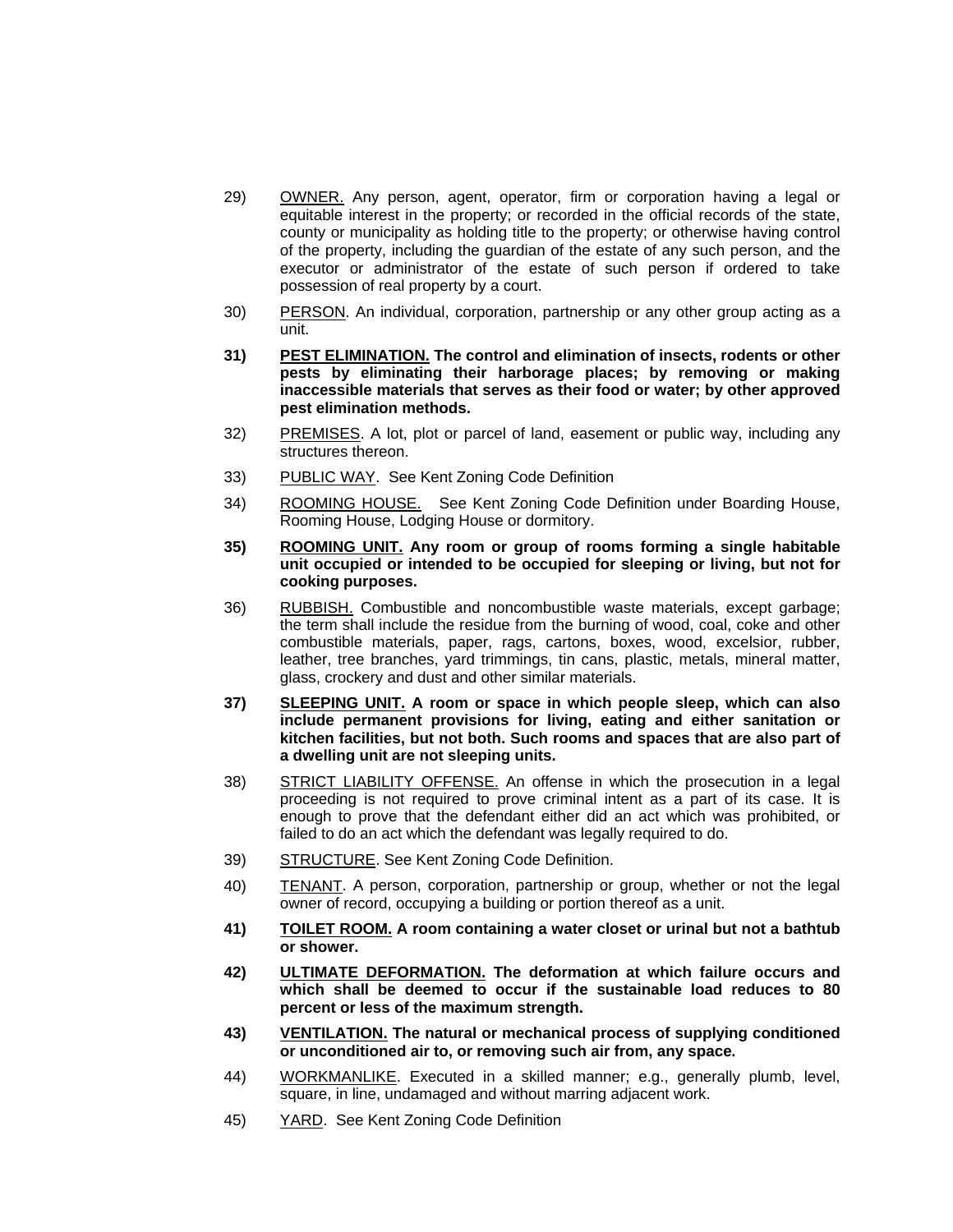## **CHAPTER 1410 GENERAL REQUIREMENTS**

| 1410.01<br>Scope<br>1410.02<br>1410.03 | Responsibility<br>Vacant Structures | 1410.04<br>1410.05 | <b>Exterior Property Areas</b><br>Swimming Pools / Spas |
|----------------------------------------|-------------------------------------|--------------------|---------------------------------------------------------|
|----------------------------------------|-------------------------------------|--------------------|---------------------------------------------------------|

## **1410.01 SCOPE**

The provisions of this chapter shall govern the minimum conditions and the responsibilities of persons for maintenance of **exterior** structures, equipment and exterior property.

## **1410.02 RESPONSIBILITY**

The owner of the premises shall maintain the structures and exterior property in compliance with these requirements, except as otherwise provided for in this code. A person shall not occupy as owner-occupant or permit another person to occupy premises which are not in a sanitary and safe condition and which do not comply with the requirements of this chapter.

## **1410.03 VACANT STRUCTURES AND LAND**

All vacant structures and premises thereof or vacant land shall be maintained in a clean, safe, secure and sanitary condition as provided herein so as not to cause a blighting problem or adversely affect the public health or safety.

## **1410.04 EXTERIOR PROPERTY AREAS**

Sanitation. All exterior property and premises shall be maintained in a clean, safe and sanitary condition. The occupant shall keep that part of the exterior property which such occupant occupies or controls in a clean and sanitary condition.

b) Grading and Drainage. All premises shall be graded and maintained to prevent the erosion of soil and to prevent the accumulation of stagnant water thereon, or within any structure located thereon.

Exception: Approved retention areas and reservoirs.

Sidewalks and Driveways. All sidewalks, walkways, stairs, driveways, parking spaces and similar areas shall be kept in a proper state of repair, and maintained free from hazardous conditions.

d) Rodent Harborage. All structures and exterior property shall be kept free from rodent harborage and infestation. Where rodents are found, they shall be promptly exterminated by approved processes which will not be injurious to human health. After extermination, proper precautions shall be taken to eliminate rodent harborage and prevent re-infestation.

e) Exhaust Vents. Pipes, ducts, conductors, fans or blowers shall not discharge gases, steam, vapor, hot air, grease, smoke, odors or other gaseous or particulate wastes directly upon abutting or adjacent public or private property or that of another tenant.

f) Accessory Structures. All accessory structures, including detached garages, fences and walls, shall be maintained structurally sound and in good repair.

g) Motor Vehicles. Except as provided for in other regulations of the City of Kent and State of Ohio, no inoperative or unlicensed motor vehicle shall be parked, kept or stored on any premises, and no vehicle shall at any time be in a state of major disassembly, disrepair, or in the process of being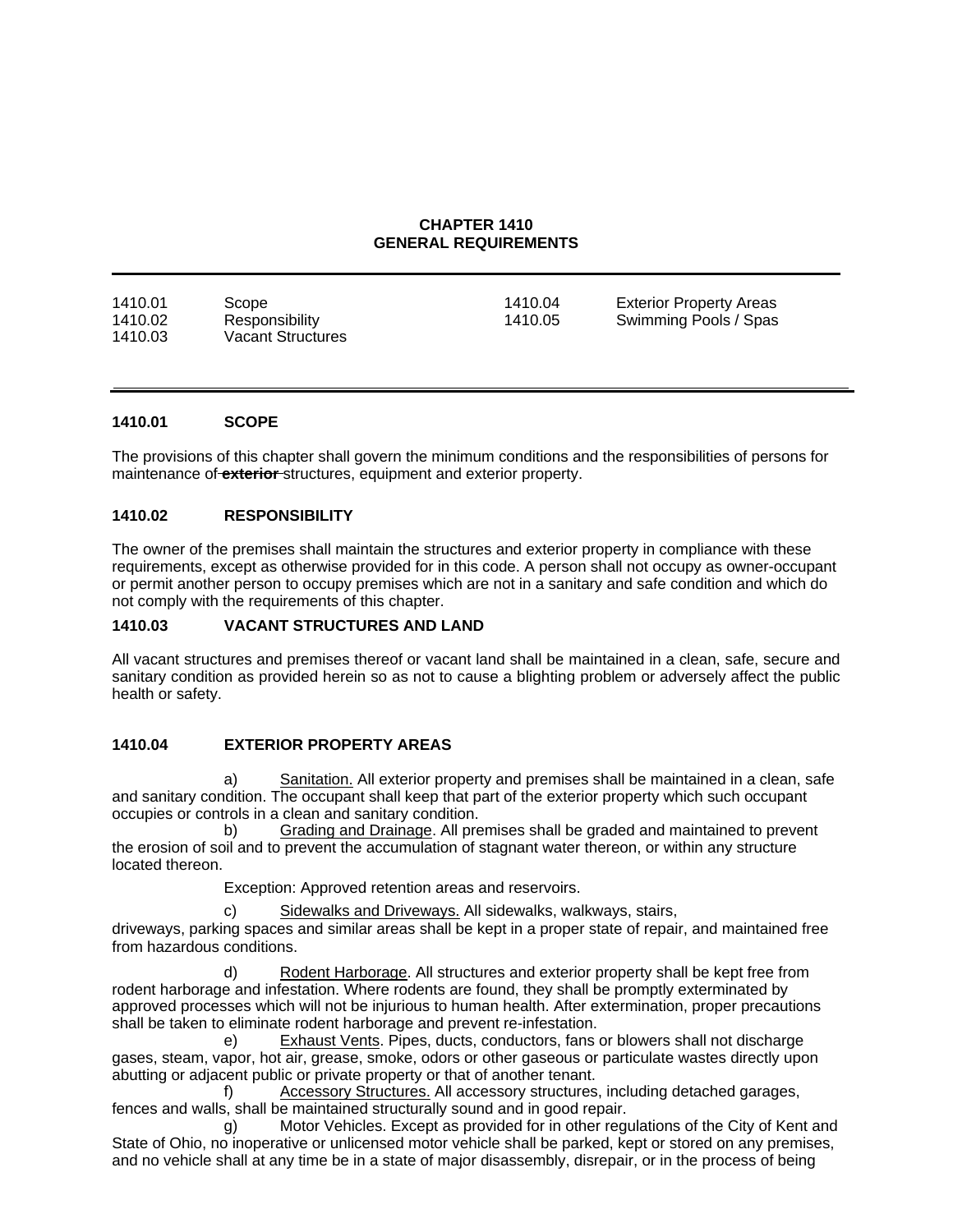stripped or dismantled. Painting of vehicles is prohibited unless conducted in an approved spray both located in a facility, which is zoned and approved by the City for that type of use.<br>h) Defacement of property. No person shall willfully or want

Defacement of property. No person shall willfully or wantonly damage, mutilate or deface any exterior surface of any structure or building on any private or public property by placing thereon any marking, carving or graffiti. It shall be the responsibility of the owner to restore said surface to an approved state of maintenance and repair.

## **1410.05 SWIMMING POOLS, SPAS AND HOT TUBS**

Swimming pools, spas and hot tubs shall be maintained in a clean and sanitary condition, and in good repair. All such installations shall comply with the requirements of the Kent Zoning Code.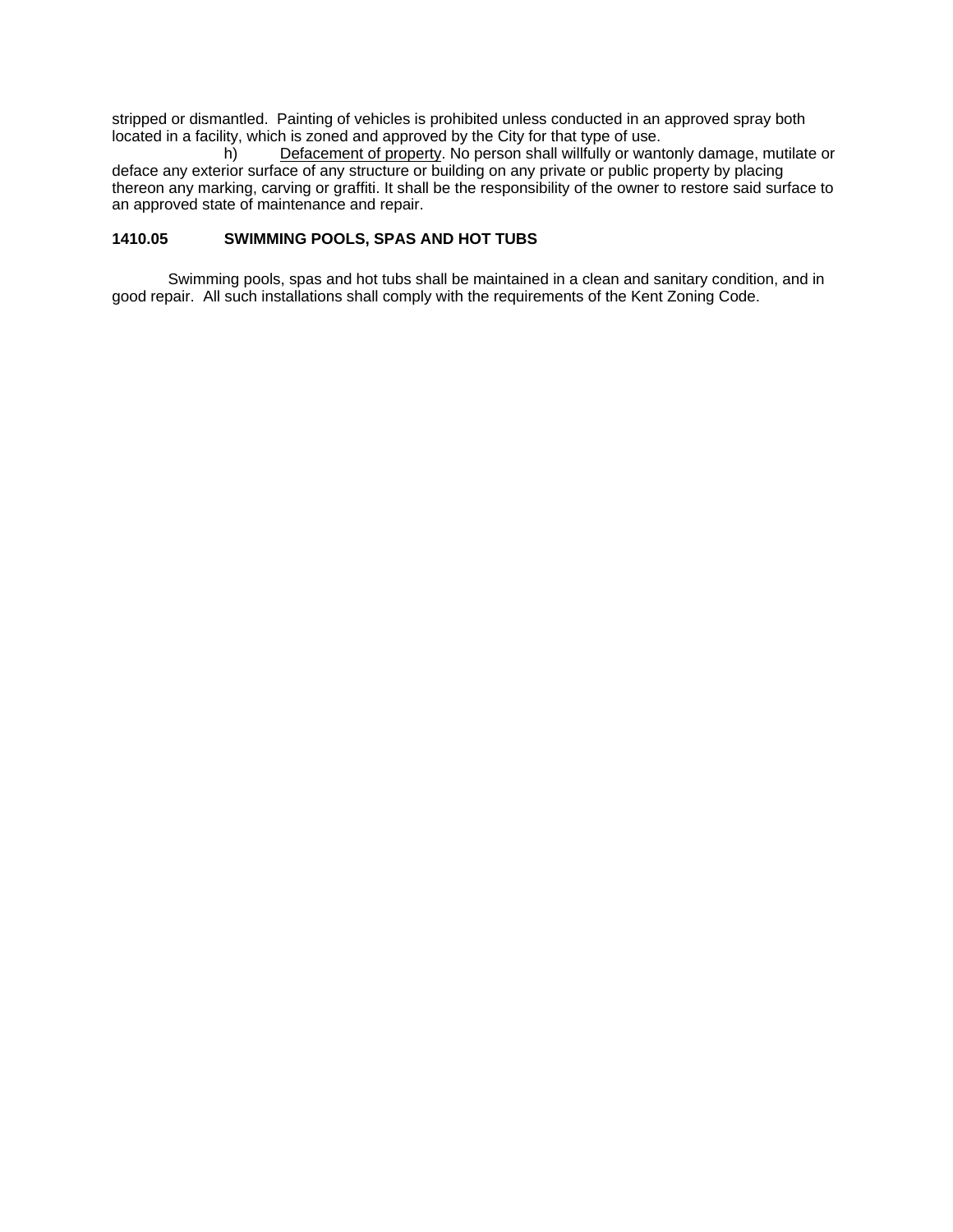## **CHAPTER 1411 EXTERIOR STRUCTURE**

| 1411.01 | General                     | 1411.09 | Stairways, Decks            |
|---------|-----------------------------|---------|-----------------------------|
| 1411.02 | <b>Protective Treatment</b> | 1411.10 | <b>Chimneys and Towers</b>  |
| 1411.03 | <b>Structural Members</b>   | 1411.11 | <b>Handrails and Guards</b> |
| 1411.04 | <b>Foundation Walls</b>     | 1411.12 | Windows, Skylights          |
| 1411.05 | <b>Exterior Walls</b>       | 1411.13 | Doors                       |
| 1411.06 | Roofs and Drainage          | 1411.14 | <b>Basement Hatchways</b>   |
| 1411.07 | <b>Decorative Features</b>  | 1411.15 | Premises Identification     |
| 1411.08 | <b>Overhang Extensions</b>  |         |                             |

## **1411.01 GENERAL**

The exterior of a structure shall be maintained in good repair, structurally sound and sanitary so as not to pose a threat to the public health, safety or welfare.

## **1411.02 PROTECTIVE TREATMENT**

All exterior surfaces, including but not limited to, doors, door and window frames, cornices, porches, trim, balconies, decks and fences shall be maintained in good condition. Exterior wood surfaces, other than decay - resistant woods, shall be protected from the elements and decay by painting or other protective covering or treatment. Peeling, flaking and chipped paint shall be eliminated and surfaces repainted. All siding and masonry joints as well as those between the building envelope and the perimeter of windows, doors, and skylights shall be maintained weather resistant and water tight. All metal surfaces subject to rust or corrosion shall be coated to inhibit such rust and corrosion and all surfaces with rust or corrosion shall be stabilized and coated to inhibit future rust and corrosion. Oxidation stains shall be removed from exterior surfaces. Surfaces designed for stabilization by oxidation are exempt from this requirement.

#### **1411.03 STRUCTURAL MEMBERS**

All structural members shall be maintained free from deterioration, and shall be capable of safely supporting the imposed dead and live loads.

## **1411.04 FOUNDATION WALLS**

All foundation walls shall be maintained plumb and free from open cracks and breaks and shall be kept in such condition so as to prevent the entry of rodents and other pests.

#### **1411.05 EXTERIOR WALLS**

All exterior walls shall be free from holes, breaks, and loose or rotting materials; and maintained weatherproof and properly surface coated where required to prevent deterioration.

#### **1411.06 ROOFS AND DRAINAGE**

The roof and flashing shall be sound, tight and not have defects that admit rain. Roof drainage shall be adequate to prevent dampness or deterioration in the walls or interior portion of the structure. Roof drains, gutters and downspouts shall be maintained in good repair and free from obstructions. Roof water shall not be discharged in a manner that creates a public nuisance.

#### **1411.07 DECORATIVE FEATURES**

All cornices, beltcourses, corbels, terra cotta trim, wall facings and similar decorative features shall be maintained in good repair with proper anchorage and in a safe condition.

## **1411.08 OVERHANG EXTENSIONS**

All overhang extensions including, but not limited to canopies, marquees, signs, metal awnings, fire escapes, standpipes and exhaust ducts shall be maintained in good repair and be properly anchored so as to be kept in a sound condition. When required, all exposed surfaces of metal or wood shall be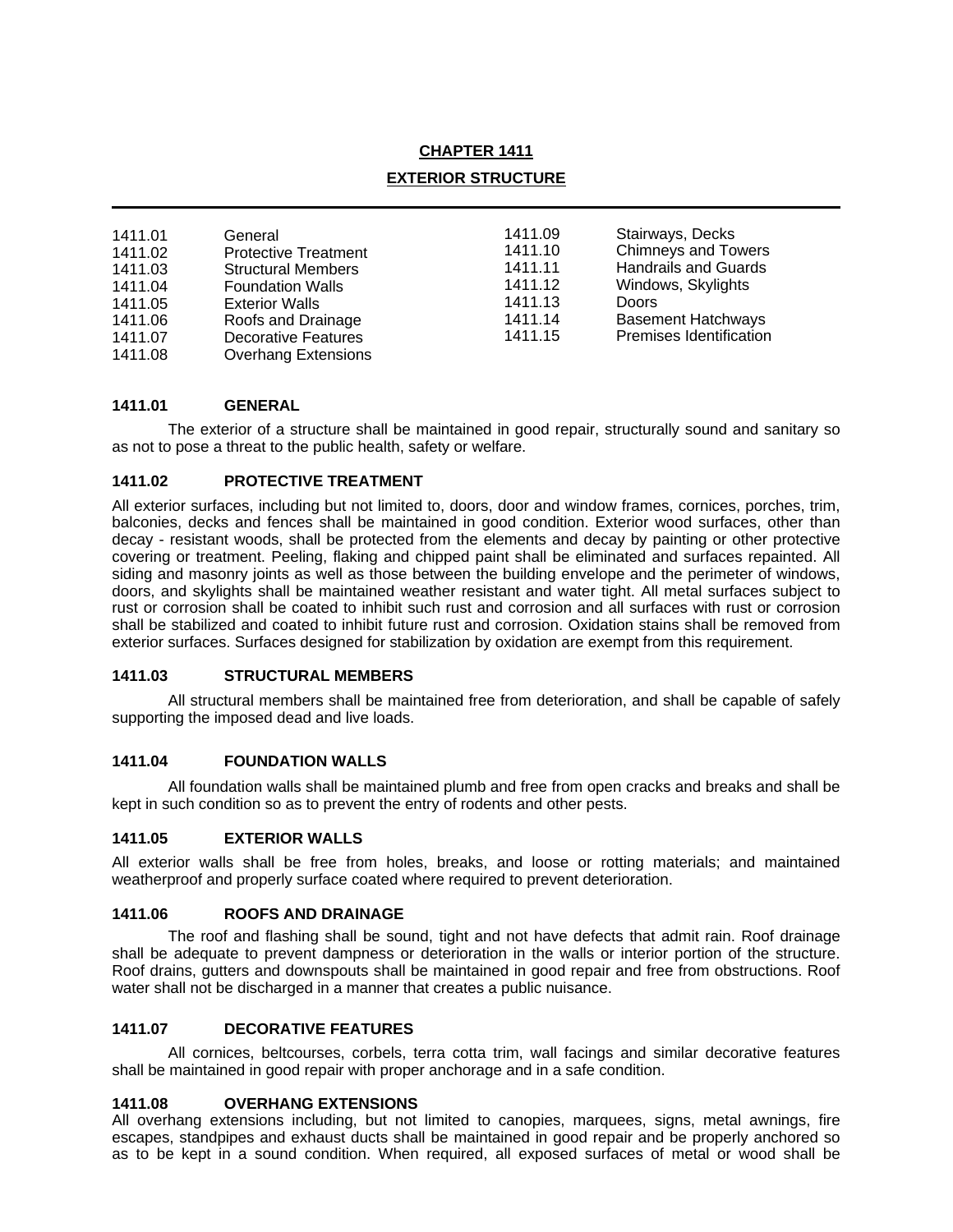protected from the elements and against decay or rust by periodic application of weather-coating materials, such as paint or similar surface treatment.

#### **1411.09 STAIRWAYS, DECKS, PORCHES AND BALCONIES**

Every exterior stairway, deck, porch and balcony, and all appurtenances attached thereto, shall be maintained structurally sound, in good repair, with proper anchorage and capable of supporting the imposed loads.

## **1411.10 CHIMNEYS AND TOWERS**

All chimneys, cooling towers, smoke stacks, and similar appurtenances shall be maintained structurally safe and sound, and in good repair. All exposed surfaces of metal or wood shall be protected from the elements and against decay or rust by periodic application of weather-coating materials, such as paint or similar surface treatment.

## **1411.11 HANDRAILS AND GUARDS**

Every handrail and guard shall be firmly fastened and capable of supporting normally imposed loads and shall be maintained in good condition.

#### **1411.12 WINDOW, SKYLIGHT AND DOOR FRAMES**

Every window, skylight, door and frame shall be kept in sound condition and in good repair and weather tight.

- a) Glazing. All glazing materials shall be maintained free from cracks and holes.
- b) Openable windows. Every window, other than a fixed window, shall be easily openable and capable of being held in position by window hardware.

#### **1411.13 DOORS**

All exterior doors, door assemblies and hard- ware shall be maintained in good condition. Locks at all entrances to dwelling units shall tightly secure the door.

#### **1411.14 BASEMENT HATCHWAYS**

Every basement hatchway shall be maintained to prevent the entrance of rodents. rain and surface drainage water.

a) Guards for basement windows. Every basement window that is openable shall be supplied with rodent shields, storm windows or other approved protection against the entry of rodents.

## **1411.15 PREMISES IDENTIFICATION**

Buildings shall have approved address numbers placed in a position to be plainly visible from the street or road fronting the property. These numbers shall contrast with their background and shall be Arabic numerals or letters. Letters and numbers shall be a minimum of 4" inches high.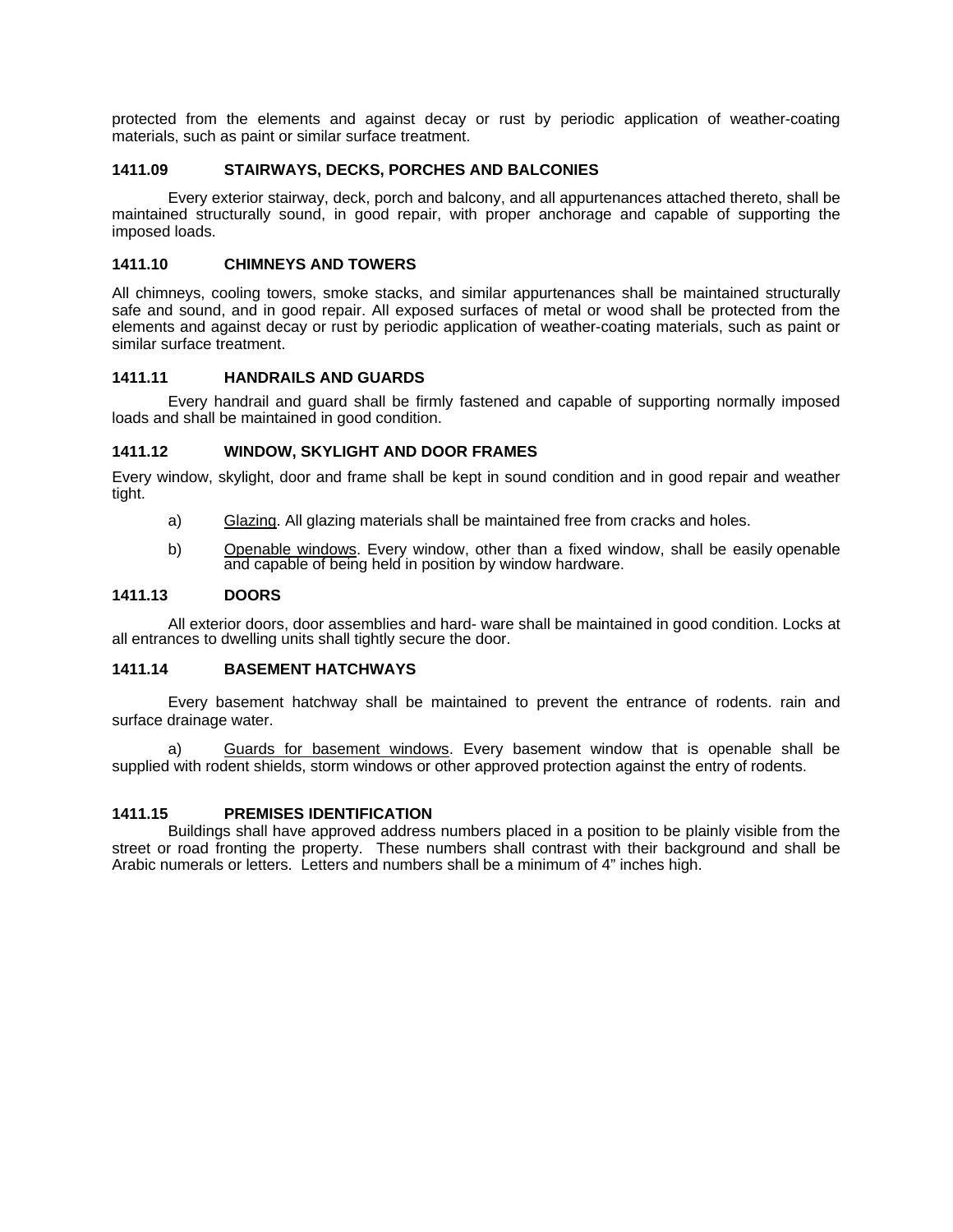#### **CHAPTER 1412 INTERIOR STRUCTURE**

| 1412.01<br>General<br><b>Structural Members</b><br>1412.02<br>1412.03<br>Interior Surfaces | 1412.04<br>1412.05<br>1412.06 | <b>Stairs and Walking Surfaces</b><br>Handrails and guards<br>Interior Doors |
|--------------------------------------------------------------------------------------------|-------------------------------|------------------------------------------------------------------------------|
|--------------------------------------------------------------------------------------------|-------------------------------|------------------------------------------------------------------------------|

#### **1412.01 GENERAL**

**The interior of a structure and equipment therein shall be maintained in good repair, structurally sound and in a sanitary condition. Occupants shall keep that part of the structure which they occupy or control in a clean and sanitary condition. Every owner of a structure containing a rooming house, housekeeping units, a hotel, a dormitory, two or more dwelling units or two or more nonresidential occupancies, shall maintain, in a clean and sanitary condition, the shared or public areas of the structure and exterior property.**

**a) Unsafe conditions. The following conditions shall be determined as unsafe and shall be repaired or replaced to comply with the International Building Code or the International Existing Building Code as required for existing buildings:**

- **1. The nominal strength of any structural member is exceeded by nominal loads, the load effects or the required strength;**
- **2. The anchorage of the floor or roof to walls or columns, and of walls and columns to foundations is not capable of resisting all nominal loads or load effects;**
- **3. Structures or components thereof that have reached their limit state;**
- **4. Structural members are incapable of supporting nominal loads and load effects;**
- **5. Stairs, landings, balconies and all similar walking surfaces, including guards and handrails, are not structurally sound, not properly anchored or are anchored with connections not capable of supporting all nominal loads and resisting all load effects;**
- **6. Foundation systems that are not firmly supported by footings are not plumb and free from open cracks and breaks, are not properly anchored or are not capable of supporting all nominal loads and resisting all load effects.**

**Exceptions:**

- **1. When substantiated otherwise by an approved method.**
- **2. Demolition of unsafe conditions shall be permitted when approved by the code official.**

#### **1412.02 STRUCTURAL MEMBERS**

**All structural members shall be maintained structurally sound, and be capable of supporting the imposed loads.**

#### **1412.03 INTERIOR SURFACES**

**All interior surfaces, including windows and doors, shall be maintained in good, clean and sanitary condition. Peeling, chipping, flaking or abraded paint shall be repaired, removed or covered. Cracked or loose plaster, decayed wood and other defective surface conditions shall be corrected.**

## **1412.04 STAIRS AND WALKING SURFACES**

**Every stair, ramp, landing, balcony, porch, deck or other walking surface shall be maintained in sound condition and good repair.**

#### **1412.05 HANDRAILS AND GUARDS**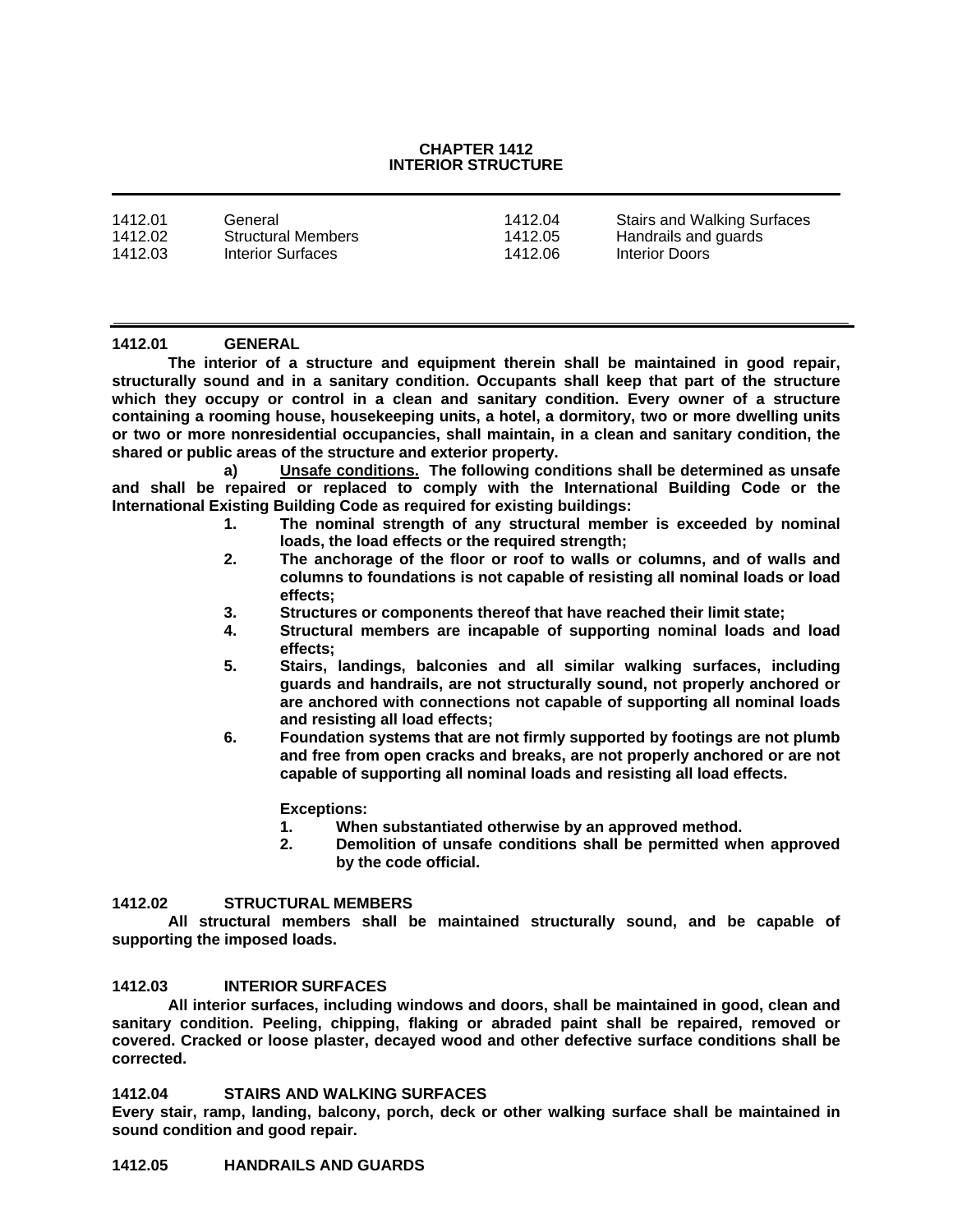**Every handrail and** *guard* **shall be firmly fastened and capable of supporting normally imposed loads and shall be maintained in good condition.**

## **1412.06 INTERIOR DOORS**

**Every interior door shall fit reasonably well within its frame and shall be capable of being opened and closed by being properly and securely attached to jambs, headers or tracks as intended by the manufacturer of the attachment hardware.**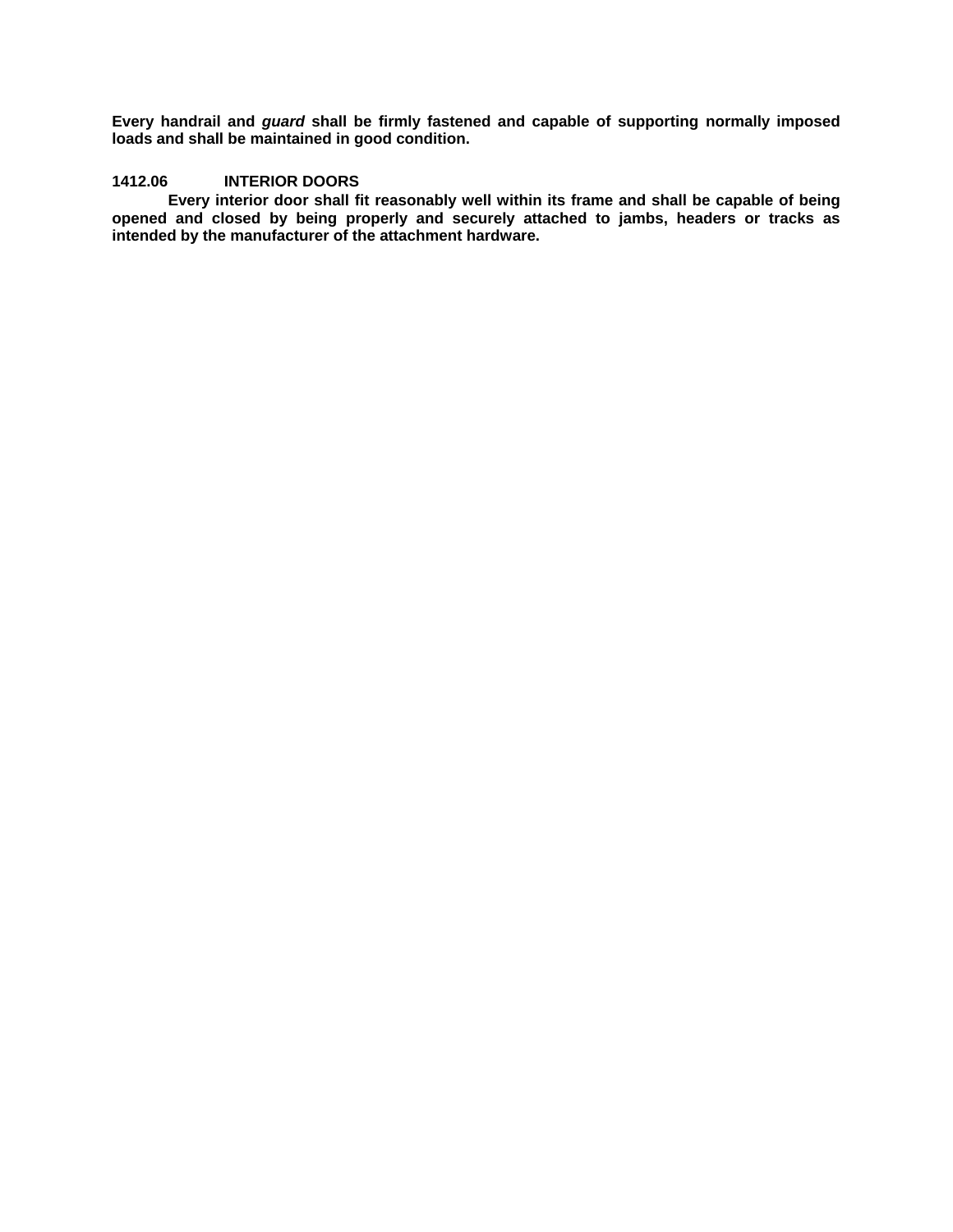#### **CHAPTER 1413 COMPONENT SERVICEABILITY**

1413.01 General 1413.03 Pest Elimination 1413.02 Handrails and Guardrails

#### **1413.01 GENERAL**

**The components of a structure and equipment therein shall be maintained in good repair, structurally sound and in a sanitary condition.**

**a) Unsafe conditions. Where any of the following conditions cause the component or system to be beyond its limit state, the component or system shall be determined as unsafe and shall be repaired or replaced to comply with the Kent City Codes as required for existing buildings:**

- **1. Soils that have been subjected to any of the following conditions:**
- **1.1. Collapse of footing or foundation system;**
- **1.2. Damage to footing, foundation, concrete or other structural element due to soil expansion;**
- **1.3. Adverse effects to the design strength of footing, foundation, concrete or other structural element due to a chemical reaction from the soil;**
- **1.4. Inadequate soil as determined by a geotechnical investigation;**
- **1.5. Where the allowable bearing capacity of the soil is in doubt; or**
- **1.6. Adverse effects to the footing, foundation, concrete or other structural element due to the ground water table.**
- **2. Concrete that has been subjected to any of the following conditions:**
- **2.1. Deterioration;**
- **2.2. Ultimate deformation;**
- **2.3. Fractures;**
- **2.4. Fissures;**
- **2.5. Spalling;**
- **2.6. Exposed reinforcement; or**
- **2.7. Detached, dislodged or failing connections.**
- **3. Aluminum that has been subjected to any of the following conditions:**
- **3.1. Deterioration;**
- **3.2. Corrosion;**
- **3.3. Elastic deformation;**
- **3.4. Ultimate deformation;**
- **3.5. Stress or strain cracks;**
- **3.6. Joint fatigue; or**
- **3.7. Detached, dislodged or failing connections.**
- **4. Masonry that has been subjected to any of the following conditions:**
- **4.1. Deterioration;**
- **4.2. Ultimate deformation;**
- **4.3. Fractures in masonry or mortar joints;**
- **4.4. Fissures in masonry or mortar joints;**
- **4.5. Spalling;**
- **4.6. Exposed reinforcement; or**
- **4.7. Detached, dislodged or failing connections.**
- **5. Steel that has been subjected to any of the following conditions:**
- **5.1. Deterioration;**
- **5.2. Elastic deformation;**
- **5.3. Ultimate deformation;**
- **5.4. Metal fatigue; or**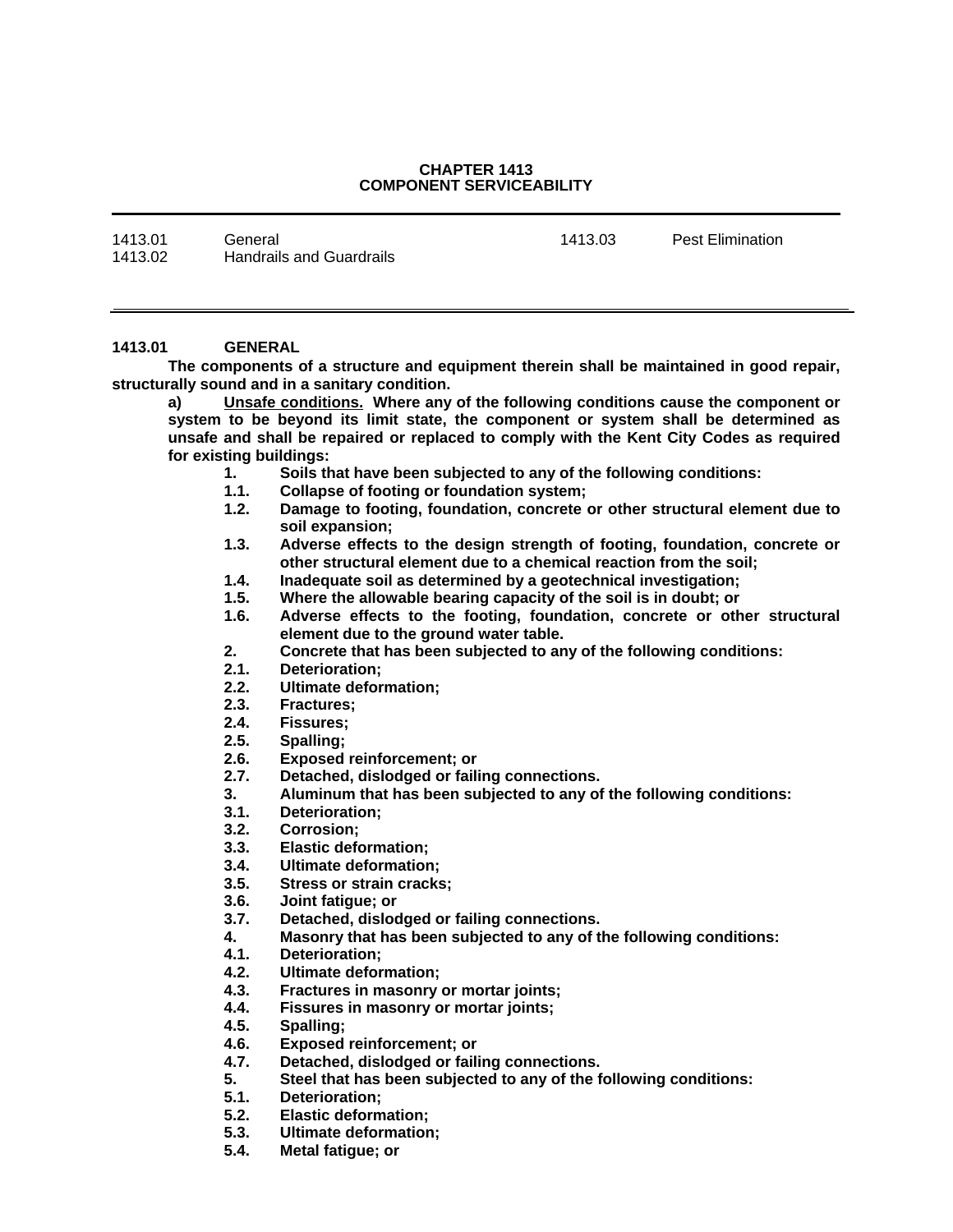- **5.5. Detached, dislodged or failing connections.**
- **6. Wood that has been subjected to any of the following conditions:**
- **6.1. Ultimate deformation;**
- **6.2. Deterioration;**
- **6.3. Damage from insects, rodents and other vermin;**
- **6.4. Fire damage beyond charring;**
- **6.5. Significant splits and checks;**
- **6.6. Horizontal shear cracks;**
- **6.7. Vertical shear cracks;**
- **6.8. Inadequate support;**
- **6.9. Detached, dislodged or failing connections; or**
- **6.10. Excessive cutting and notching.**

**Exceptions:**

- **1. When substantiated otherwise by an approved method.**
- **2. Demolition of unsafe conditions shall be permitted when approved by the code official.**

## **1413.02 HANDRAILS AND GUARDRAILS**

**General. Every exterior and interior flight of stairs having more than four risers shall have a handrail on one side of the stair and every open portion of a stair, landing, balcony, porch, deck, ramp or other walking surface which is more than 30 inches (762 mm) above the floor or grade below shall have guards. Handrails shall not be less than 30 inches (762 mm) in height or more than 42 inches (1067 mm) in height measured vertically above the nosing of the tread or above the finished floor of the landing or walking surfaces. Guards shall not be less than 30 inches (762 mm) in height above the floor of the landing, balcony, porch, deck, or ramp or other walking surface.**

**Exception: Guards shall not be required where exempted by the adopted building code.**

## **1413.03 PEST ELIMINATION**

**Infestation. All structures shall be kept free from insect and rodent infestation. All structures in which insects or rodents are found shall be promptly exterminated by approved processes that will not be injurious to human health. After pest elimination, proper precautions shall be taken to prevent reinfestation.**

**Owner. The owner of any structure shall be responsible for pest elimination within the structure prior to renting or leasing the structure.**

**Single Occupant. The occupant of a one-family dwelling or of a single-tenant nonresidential structure shall be responsible for pest elimination on the premises.**

**Multiple Occupancy. The owner of a structure containing two or more dwelling units, a multiple occupancy, a rooming house or a nonresidential structure shall be responsible for pest elimination in the public or shared areas of the structure and exterior property. If infestation is caused by failure of an occupant to prevent such infestation in the area occupied, the occupant and owner shall be responsible for pest elimination.**

**Occupant. The occupant of any structure shall be responsible for the continued rodent and pest-free condition of the structure.** 

**Exception: Where the infestations are caused by defects in the structure, the owner shall be responsible for pest elimination.**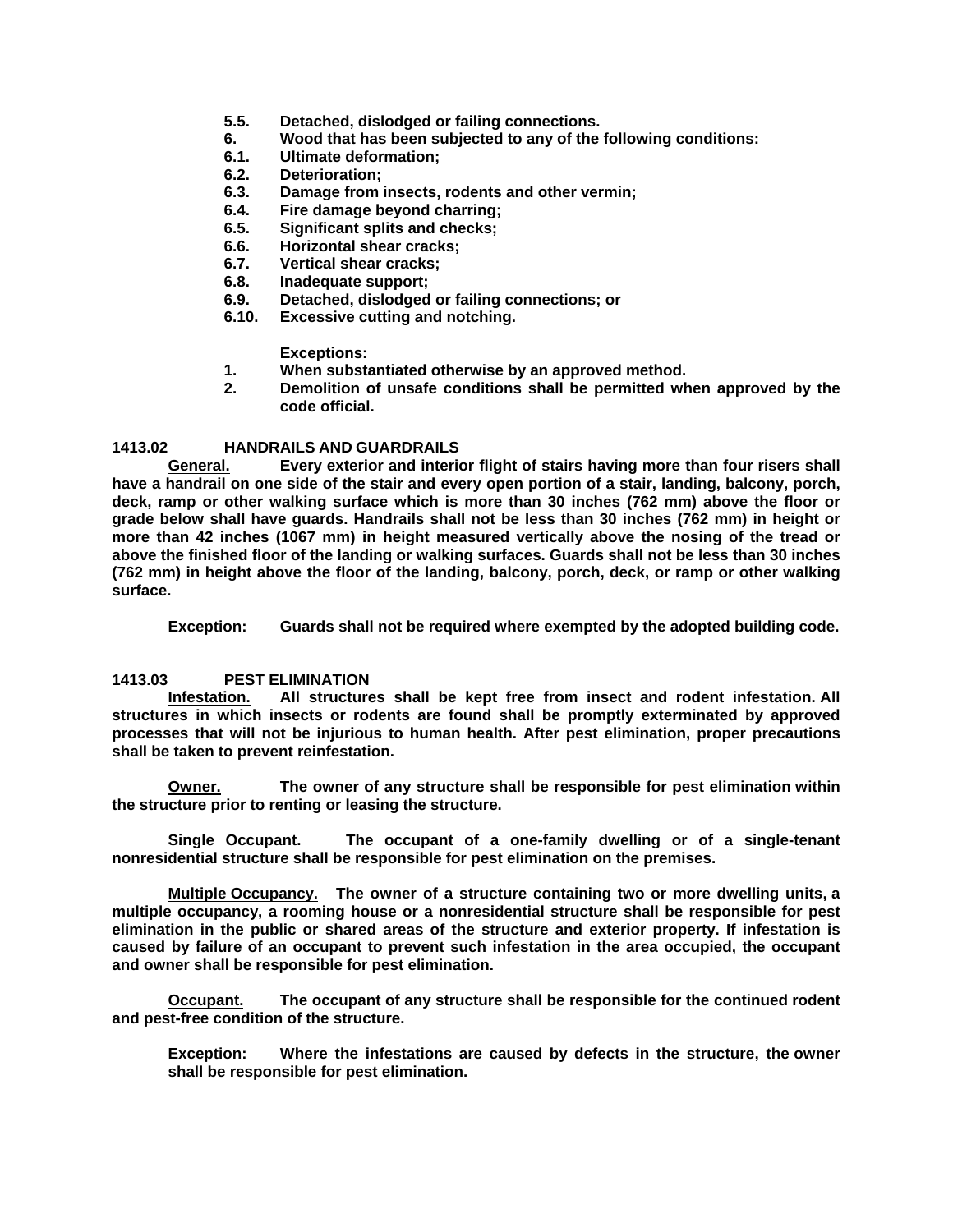#### **CHAPTER 1414 RUBBISH AND GARBAGE**

1414.01 Accumulation of Rubbish 1414.03 Disposal of Garbage 1414.02 Disposal of Rubbish

## **1414.01 Accumulation of rubbish or garbage**

All exterior property and premises shall be free from any accumulation of rubbish or garbage.

#### **1414.02 Disposal of rubbish**

Every occupant of a structure shall dispose of all rubbish in a clean and sanitary manner by placing such rubbish in approved containers.

a) Rubbish storage facilities. The owner of every occupied premises shall supply approved covered containers for rubbish, and the owner of the premises shall be responsible for the removal of rubbish.

b) Refrigerators Refrigerators and similar equipment not in operation shall not be discarded, abandoned or stored on premises without first removing the doors.

#### **1414.03 Disposal of garbage**

Every occupant of a structure shall dispose of garbage in a clean and sanitary manner by placing such garbage in an approved garbage disposal facility or approved garbage containers as required by City code.

a) Containers. The operator of every establishment producing garbage shall provide, and at all times cause to be utilized, approved leakproof containers provided with close-fitting covers for the storage of such materials until removed from the premises for disposal.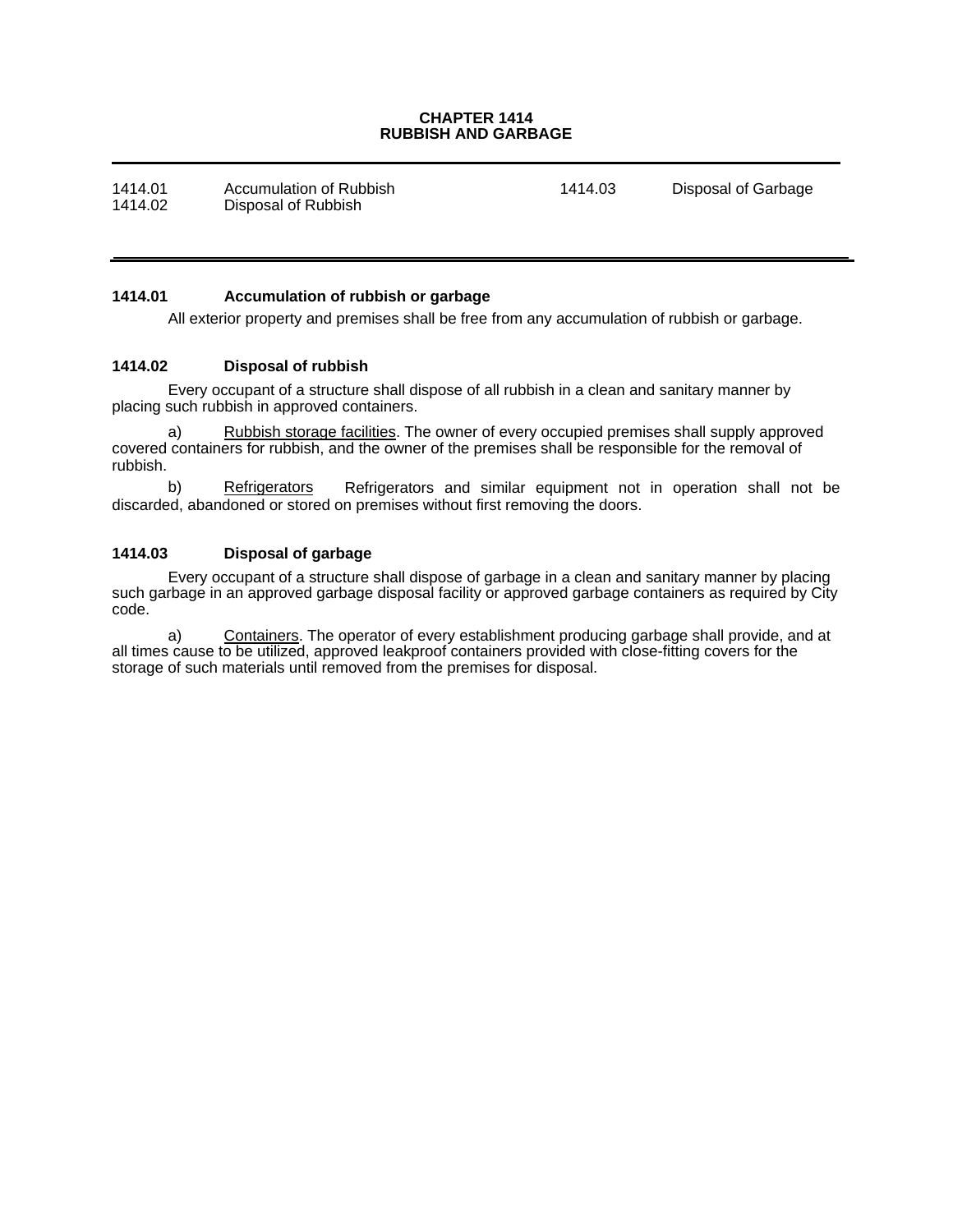#### **CHAPTER 1415 LIGHT, VENTILATION AND OCCUPANCY LIMITATIONS**

1415.01 General 1415.02 Light

1415.03 Ventilation

1415.04 Occupancy Limitations

#### **1415.01 GENERAL**

**Scope. The provisions of this chapter shall govern the minimum conditions and standards** 

**for light, ventilation and space for occupying a structure.**

**Responsibility. The owner of the structure shall provide and maintain light, ventilation and space conditions in compliance with these requirements. A person shall not occupy as owneroccupant, or permit another person to occupy, any premises that do not comply with the requirements of this chapter.**

**Alternative devices. In lieu of the means for natural light and ventilation herein prescribed, artificial light or mechanical ventilation complying with the International Building Code shall be permitted.**

#### **1415.02 LIGHT**

**Habitable spaces. Every habitable space shall have at least one window of approved size facing directly to the outdoors or to a court. The minimum total glazed area for every habitable space shall be 8 percent of the floor area of such room. Wherever walls or other portions of a structure face a window of any room and such obstructions are located less than 3 feet (914 mm) from the window and extend to a level above that of the ceiling of the room, such window shall not be deemed to face directly to the outdoors nor to a court and shall not be included as contributing to the required minimum total window area for the room.** 

**Exception: Where natural light for rooms or spaces without exterior glazing areas is provided through an adjoining room, the unobstructed opening to the adjoining room shall be at least 8 percent of the floor area of the interior room or space, but a minimum of 25 square feet (2.33 m<sup>2</sup> ). The exterior glazing area shall be based on the total floor area being served.**

**Common halls and stairways. Every common hall and stairway in residential occupancies, other than in one- and two-family dwellings, shall be lighted at all times with at least a 60-watt standard incandescent light bulb for each 200 square feet (19 m<sup>2</sup> ) of floor area or equivalent illumination, provided that the spacing between lights shall not be greater than 30 feet (9144 mm). In other than residential occupancies, means of egress, including exterior means of egress, stairways shall be illuminated at all times the building space served by the means of egress is occupied with a minimum of 1 footcandle (11 lux) at floors, landings and treads.**

**Other spaces. All other spaces shall be provided with natural or artificial light sufficient to permit the maintenance of sanitary conditions, and the safe occupancy of the space and utilization of the appliances, equipment and fixtures.**

#### **1415.03 VENTILATION**

**Habitable spaces. Every habitable space shall have at least one openable window. The total openable area of the window in every room shall be equal to at least 45 percent of the minimum glazed area required in 1415.02.**

**Exception: Where rooms and spaces without openings to the outdoors are ventilated through**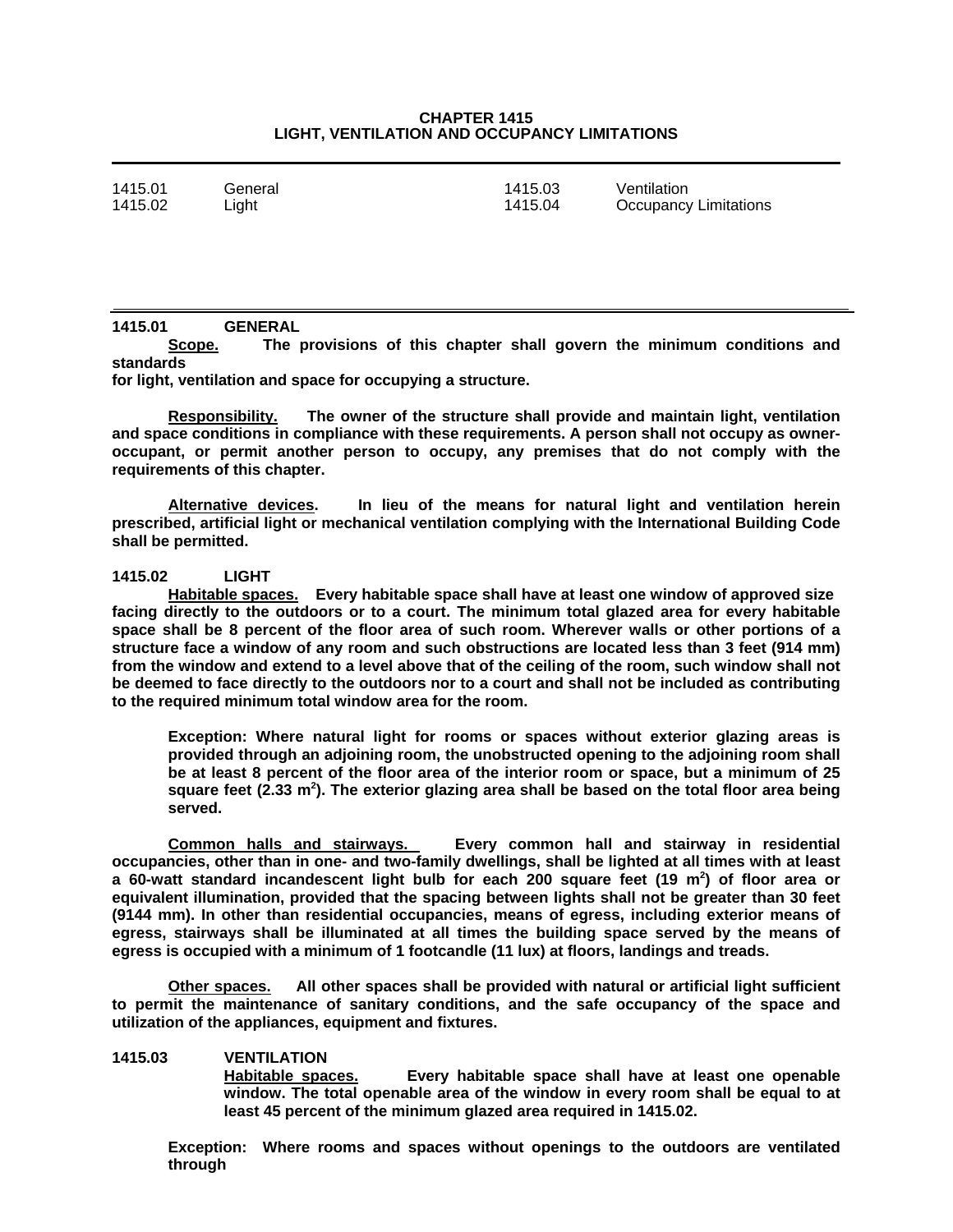**an adjoining room, the unobstructed opening to the adjoining room shall be at least 8 percent of** the floor area of the interior room or space, but a minimum of 25 square feet (2.33 m<sup>2</sup>). The **ventilation openings to the outdoors shall be based on a total floor area being ventilated.**

**Bathrooms and toilet rooms. Every bathroom and toilet room shall comply with the ventilation requirements for habitable spaces as required by Section 1415.03, except that a window shall not be required in such spaces equipped with a mechanical ventilation system. Air exhausted by a mechanical ventilation system from a bathroom or toilet room shall discharge to the outdoors and shall not be re-circulated.**

**Cooking facilities. Unless approved through the certificate of occupancy, cooking shall not be permitted in any rooming unit or dormitory unit, and a cooking facility or appliance shall not be permitted to be present in the rooming unit or dormitory unit.** 

#### **Exceptions:**

- **1. Where specifically approved in writing by the code official.**
- **2. Devices such as coffee pots and microwave ovens shall not be considered cooking appliances.**

**Process ventilation. Where injurious, toxic, irritating or noxious fumes, gases, dusts or mists are generated, a local exhaust ventilation system shall be provided to remove the contaminating agent at the source. Air shall be exhausted to the exterior and not be re-circulated to any space.**

**Clothes dryer exhaust. Clothes dryer exhaust systems shall be independent of all other systems and shall be exhausted outside the structure in accordance with the manufacturer's instructions.** 

**Exception: Listed and labeled condensing (ductless) clothes dryers.**

# **1415.04 OCCUPANCY LIMITATIONS.**

**Privacy. Dwelling units, hotel units, housekeeping units, rooming units and dormitory units shall be arranged to provide privacy and be separate from other adjoining spaces.**

**Minimum room widths. A habitable room, other than a kitchen, shall be a minimum of 7 feet (2134 mm) in any plan dimension. Kitchens shall have a minimum clear passageway of 3 feet (914 mm) between counterfronts and appliances or counterfronts and walls.**

**Minimum ceiling heights. Habitable spaces, hallways, corridors, laundry areas, bathrooms, toilet rooms and habitable basement areas shall have a minimum clear ceiling height of 7 feet (2134 mm).** 

#### **Exceptions:**

- **1. In one- and two-family dwellings, beams or girders spaced a minimum of 4 feet (1219 mm) on center and projecting a maximum of 6 inches (152 mm) below the required ceiling height.**
- **2. Basement rooms in one- and two-family dwellings occupied exclusively for laundry, study or recreation purposes, having a minimum ceiling height of 6 feet 8 inches (2033 mm) with a minimum clear height of 6 feet 4 inches (1932 mm) under beams, girders, ducts and similar obstructions.**
- **3. Rooms occupied exclusively for sleeping, study or similar purposes and having a sloped ceiling over all or part of the room, with a minimum clear ceiling height of 7 feet (2134 mm) over a minimum of one-third of the required minimum floor area. In calculating the floor area of such rooms, only those portions of the floor area with a minimum clear ceiling height of 5 feet (1524 mm) shall be included.**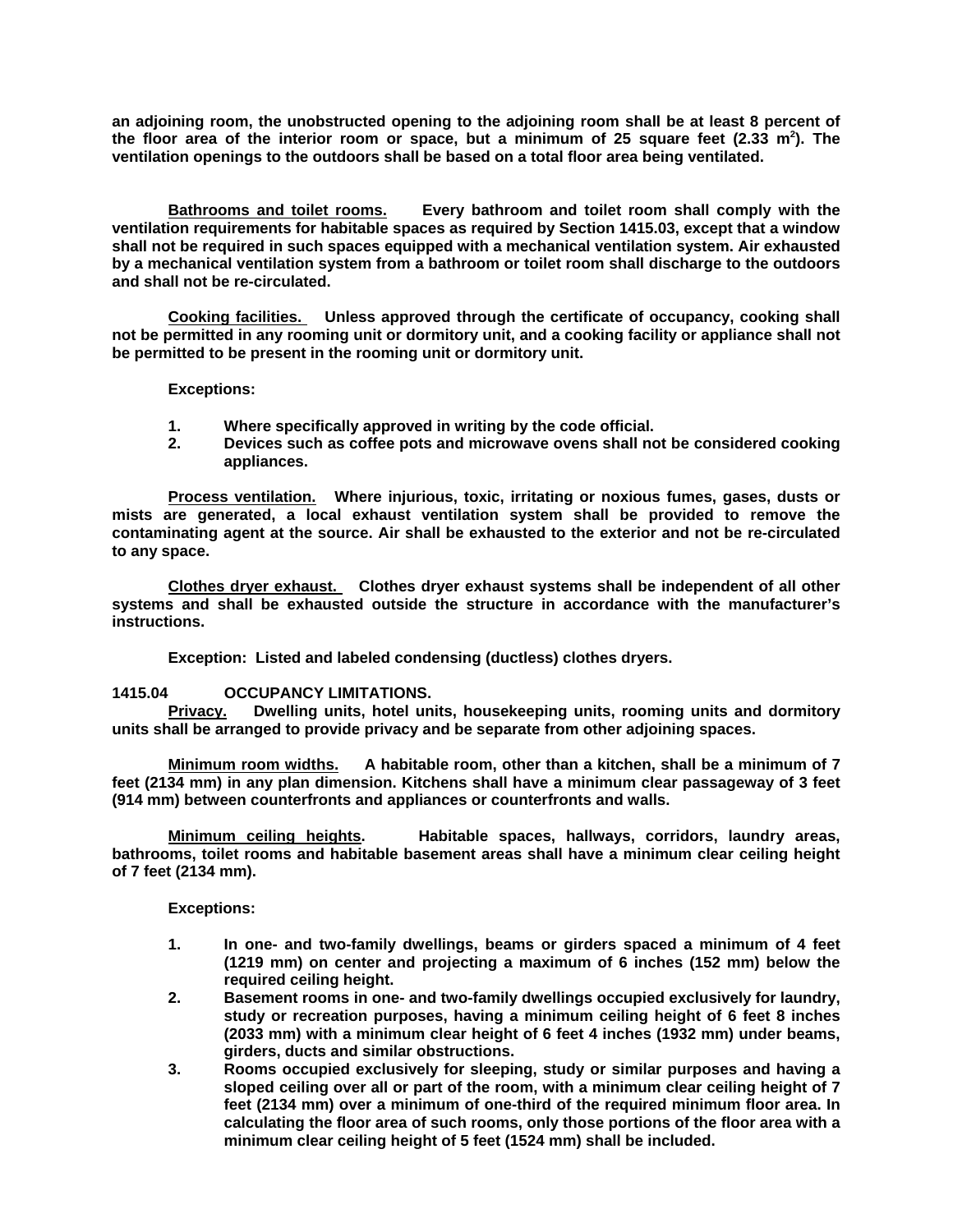**Bedroom and living room requirements. Every bedroom and living room shall comply with the requirements of Section 1415.04, 1 through 5.**

> **1. Room area. Every living room shall contain at least 120 square feet (11.2 m<sup>2</sup> ) and every bedroom shall contain a minimum of 70 square feet (6.5 m<sup>2</sup> ) and every bedroom occupied by more than one person shall contain a minimum of 50** square feet (4.6 m<sup>2</sup>) of floor area for each occupant thereof.

> **2. Access from bedrooms. Bedrooms shall not constitute the only means of access to other bedrooms or habitable spaces and shall not serve as the only means of egress from other habitable spaces.**

**Exception: Units that contain fewer than two bedrooms.**

**3. Water closet accessibility. Every bedroom shall have access to at least one water closet and one lavatory without passing through another bedroom. Every bedroom in a dwelling unit shall have access to at least one water closet and lavatory located in the same story as the bedroom or an adjacent story.** 

**4. Prohibited occupancy. Kitchens and non-habitable spaces shall not be used for sleeping purposes.** 

**5. Other requirements. Bedrooms shall comply with the applicable provisions of this code including, but not limited to, the light, ventilation, room area, ceiling height and room width requirements of this chapter; the plumbing facilities and water-heating facilities requirements of Section 1416; the heating facilities and electrical receptacle requirements of Section 1417; and the smoke detector and emergency escape requirements of Section 1418.** 

**Overcrowding. Dwelling units shall not be occupied by more occupants than permitted by the minimum area requirements of Table 1** 

|                                | <b>MINIMUM AREA IN SQUARE FEET</b>   |           |           |
|--------------------------------|--------------------------------------|-----------|-----------|
|                                | $1 - 2$                              | $3 - 5$   | 6 or more |
| <b>SPACE</b>                   | occupants                            | occupants | occupants |
| Living<br>room <sup>a, b</sup> | 120                                  | 120       | 150       |
|                                |                                      |           |           |
| Dining<br>room <sup>a, b</sup> | No                                   | 80        | 100       |
|                                | requirement                          |           |           |
| <b>Bedrooms</b>                | Shall comply with "Room Area" of     |           |           |
|                                | <b>Occupancy Limitations Section</b> |           |           |

**TABLE 1 MINIMUM AREA REQUIREMENTS** 

**For SI: 1 square foot = 0.093 m<sup>2</sup>.** 

**a. See "Combined Spaces" for combined living room/dining room spaces.** 

**b. See "Sleeping Area" for limitations on determining the minimum occupancy area for sleeping purposes.** 

**Sleeping area. The minimum occupancy area required by Table 1 shall not be included as a sleeping area in determining the minimum occupancy area for sleeping purposes. All sleeping areas shall comply with Section "Bedroom and living room requirements".**

**Combined spaces. Combined living room and dining room spaces shall comply with the**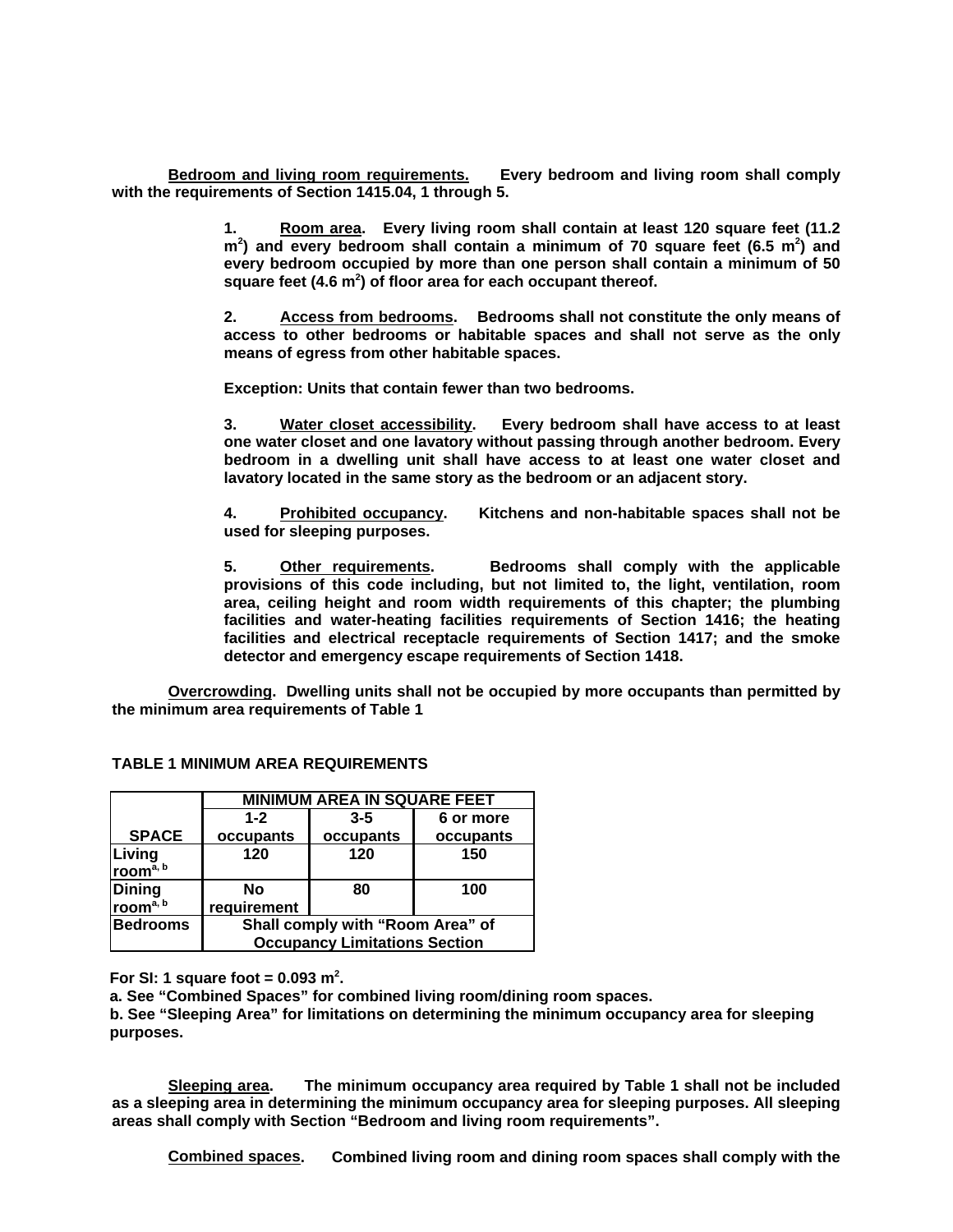**requirements of Table 1 if the total area is equal to that required for separate rooms and if the space is located so as to function as a combination living room/dining room.**

**Efficiency unit. Nothing in this section shall prohibit an efficiency living unit from meeting the following requirements:** 

- **1. A unit occupied by not more than one occupant shall have a minimum clear floor area of 120 square feet (11.2 m<sup>2</sup> ). A unit occupied by not more than two occupants shall have a minimum clear floor area of 220 square feet (20.4 m<sup>2</sup> ). A unit occupied by three occupants shall have a minimum clear floor area of 320 square feet (29.7 m<sup>2</sup> ). These required areas shall be exclusive of the areas required by Items 2 and 3.**
- **2. The unit shall be provided with a kitchen sink, cooking appliance and refrigeration facilities, each having a minimum clear working space of 30 inches (762 mm) in front. Light and ventilation conforming to this code shall be provided.**
- **3. The unit shall be provided with a separate bathroom containing a water closet, lavatory and bathtub or shower.**
- **4. The maximum number of occupants shall be three.**

**Food preparation. All spaces to be occupied for food preparation purposes shall contain suitable space and equipment to store, prepare and serve foods in a sanitary manner. There shall be adequate facilities and services for the sanitary disposal of food wastes and refuse, including facilities for temporary storage.**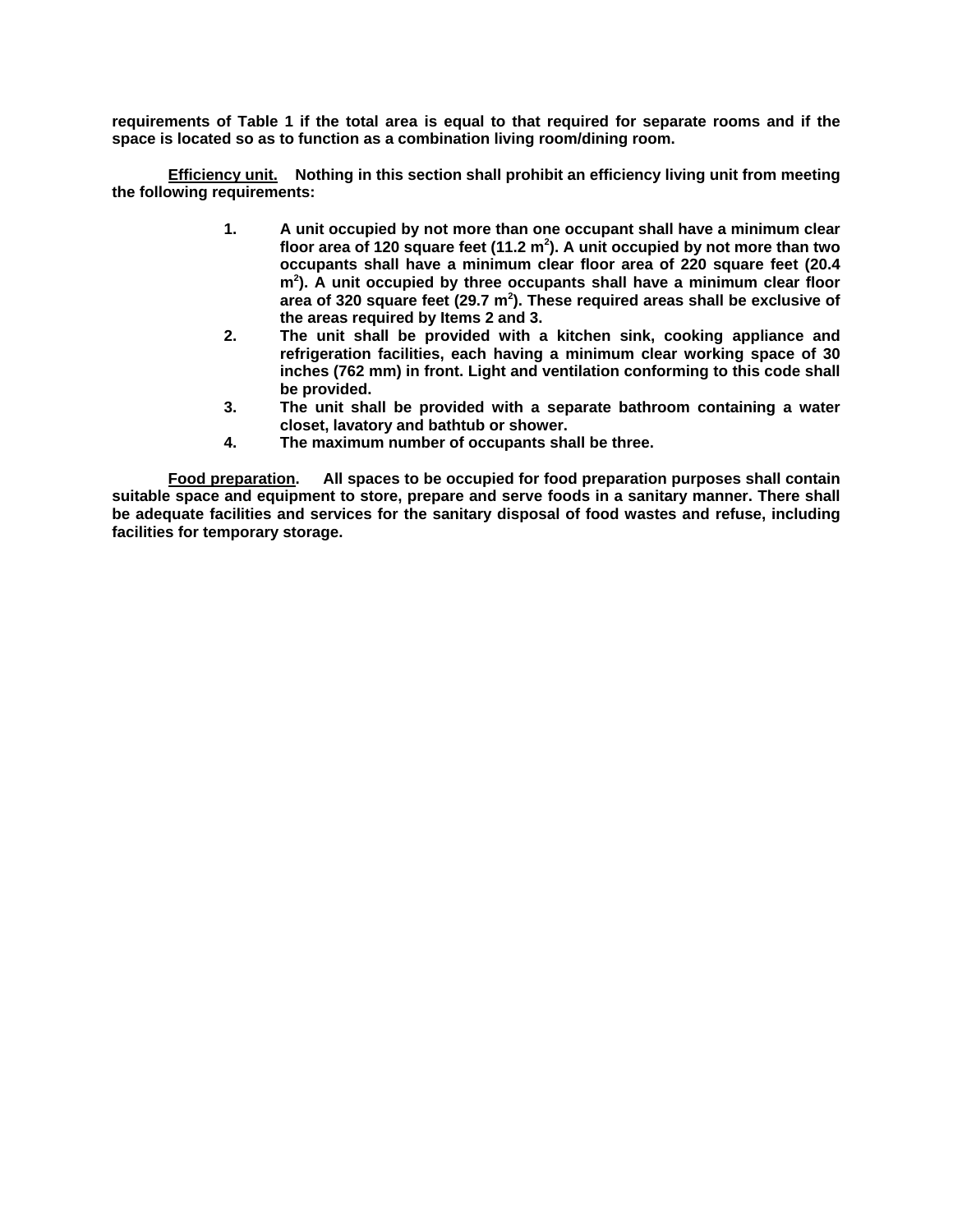## **CHAPTER 1416 PLUMBING FACILITIES AND FIXTURE REQUIREMENTS**

| 1416.01 | General                              |
|---------|--------------------------------------|
| 1416.02 | <b>Required Facilities</b>           |
| 1416.03 | <b>Toilet Rooms</b>                  |
| 1416.04 | <b>Plumbing Systems and Fixtures</b> |

1416.05 Water System 1416.06 Sanitary Drainage System<br>1416.07 Storm Drainage Storm Drainage

#### **1416.01 GENERAL**

**Scope. The provisions of this chapter shall govern the minimum plumbing systems, facilities and plumbing fixtures to be provided.**

**Responsibility. The owner of the structure shall provide and maintain such plumbing facilities and plumbing fixtures in compliance with these requirements. A person shall not occupy as owner-occupant or permit another person to occupy any structure or premises which does not comply with the requirements of this chapter.**

#### **1416.02 REQUIRED FACILITIES**

**Dwelling units. Every dwelling unit shall contain its own bathtub or shower, lavatory, water closet and kitchen sink which shall be maintained in a sanitary, safe working condition. The lavatory shall be placed in the same room as the water closet or located in close proximity to the door leading directly into the room in which such water closet is located. A kitchen sink shall not be used as a substitute for the required lavatory.**

**Rooming houses. At least one water closet, lavatory and bathtub or shower shall be supplied for each four rooming units.**

**Hotels. Where private water closets, lavatories and baths are not provided, one water closet, one lavatory and one bathtub or shower having access from a public hallway shall be provided for each ten occupants.**

**Drinking facilities. Drinking facilities shall be a drinking fountain, water cooler, bottled water cooler or disposable cups next to a sink or water dispenser. Drinking facilities shall not be located in toilet rooms or bathrooms.**

**Public toilet facilities. Public toilet facilities shall be maintained in a safe sanitary and working condition in accordance with the International Plumbing Code. Except for periodic maintenance or cleaning, public access and use shall be provided to the toilet facilities at all times during occupancy of the premises.**

#### **1416.03 TOILET ROOMS**

 **Privacy. Toilet rooms and bathrooms shall provide privacy and shall not constitute the only** 

**passageway to a hall or other space, or to the exterior. A door and interior locking device shall be provided for all common or shared bathrooms and toilet rooms in a multiple dwelling.**

**Location. Toilet rooms and bathrooms serving hotel units, rooming units or dormitory units or housekeeping units, shall have access by traversing a maximum of one flight of stairs and shall have access from a common hall or passageway.**

**Location of employee toilet facilities. Toilet facilities shall have access from within the employees' working area. The required toilet facilities shall be located a maximum of one story above or below the employees' working area and the path of travel to such facilities shall not exceed a distance of 500 feet (152 m). Employee facilities shall either be separate facilities or**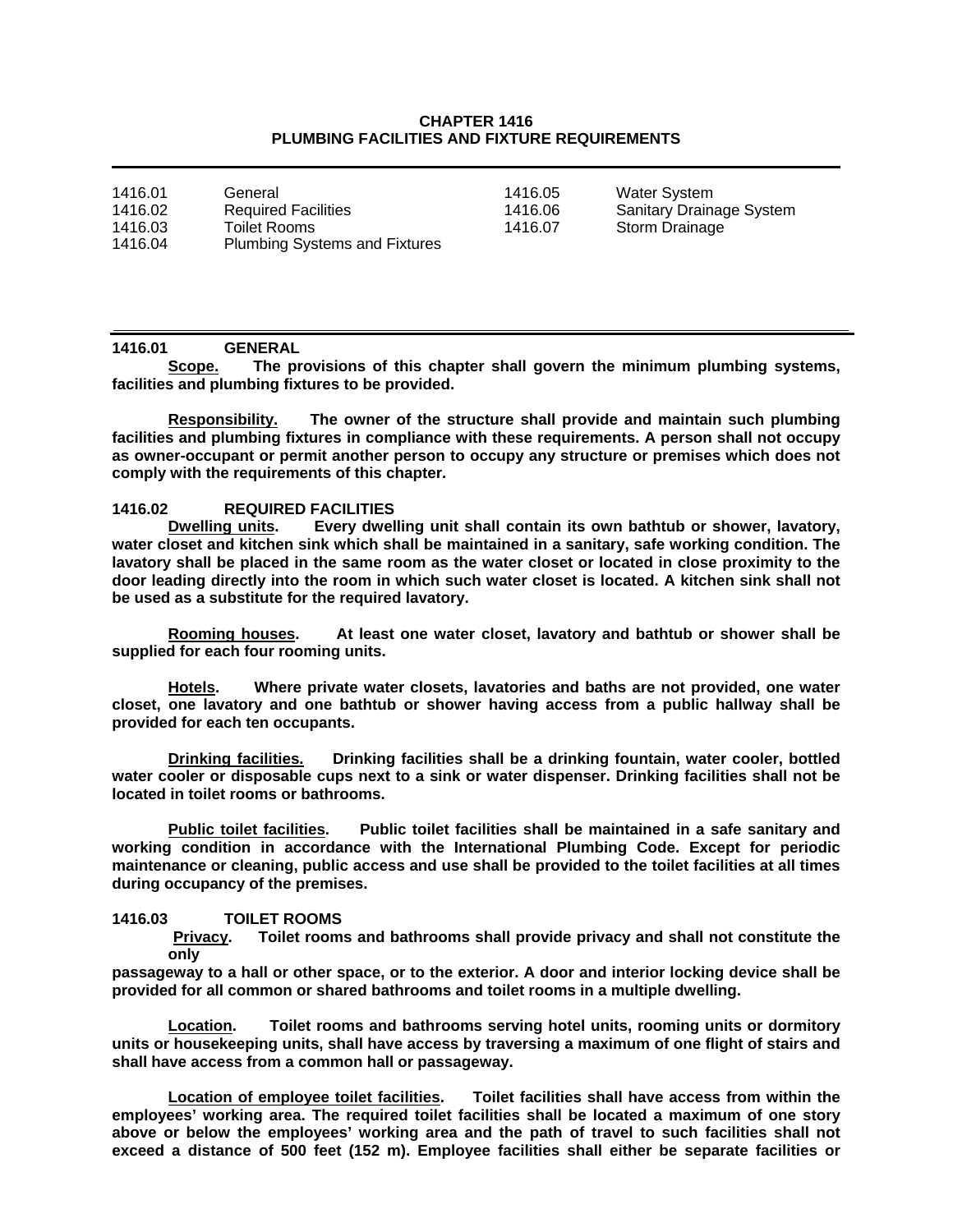**combined employee and public facilities.** 

**Exception: Facilities that are required for employees in storage structures or kiosks, which are located in adjacent structures under the same ownership, lease or control, shall not exceed a travel distance of 500 feet (152 m) from the employees' regular working area to the facilities.**

**Floor surface. In other than dwelling units, every toilet room floor shall be maintained to be a smooth, hard, nonabsorbent surface to permit such floor to be easily kept in a clean and sanitary condition.**

#### **1416.04 PLUMBING SYSTEMS AND FIXTURES**

**General. All plumbing fixtures shall be properly installed and maintained in working order,** 

**and shall be kept free from obstructions, leaks and defects and be capable of performing the function for which such plumbing fixtures are designed. All plumbing fixtures shall be maintained in a safe, sanitary and functional condition.**

**Fixture clearances. Plumbing fixtures shall have adequate clearances for usage and cleaning.**

**Plumbing system hazards. Where it is found that a plumbing system in a structure constitutes a hazard to the occupants or the structure by reason of inadequate service, inadequate venting, cross connection, backsiphonage, improper installation, deterioration or damage or for similar reasons, the code official shall require the defects to be corrected to eliminate the hazard.**

#### **1416.05 WATER SYSTEM**

**General. Every sink, lavatory, bathtub or shower, drinking fountain, water closet or other plumbing fixture shall be properly connected to either a public water system or to an approved private water system. All kitchen sinks, lavatories, laundry facilities, bathtubs and showers shall be supplied with hot or tempered and cold running water in accordance with the International Plumbing Code.**

**Contamination. The water supply shall be maintained free from contamination, and all water inlets for plumbing fixtures shall be located above the flood-level rim of the fixture. Shampoo basin faucets, janitor sink faucets and other hose bibs or faucets to which hoses are attached and left in place, shall be protected by an approved atmospheric-type vacuum breaker or an approved permanently attached hose connection vacuum breaker.**

**Supply. The water supply system shall be installed and maintained to provide a supply of water to plumbing fixtures, devices and appurtenances in sufficient volume and at pressures adequate to enable the fixtures to function properly, safely, and free from defects and leaks.**

**Water heating facilities. Water heating facilities shall be properly installed, maintained and capable of providing an adequate amount of water to be drawn at every required sink, lavatory, bathtub, shower and laundry facility at a minimum temperature of 110**/**F (43**/**C). A gas-burning water heater shall not be located in any bathroom, toilet room, bedroom or other occupied room normally kept closed, unless adequate combustion air is provided. An approved combination temperature and pressure-relief valve and relief valve discharge pipe shall be properly installed and maintained on water heaters.**

## **1416.06 SANITARY DRAINAGE SYSTEM**

**General. All plumbing fixtures shall be properly connected to either a public sewer system or to an approved private sewage disposal system.**

**Maintenance. Every plumbing stack, vent, waste and sewer line shall function properly and be kept free from obstructions, leaks and defects.**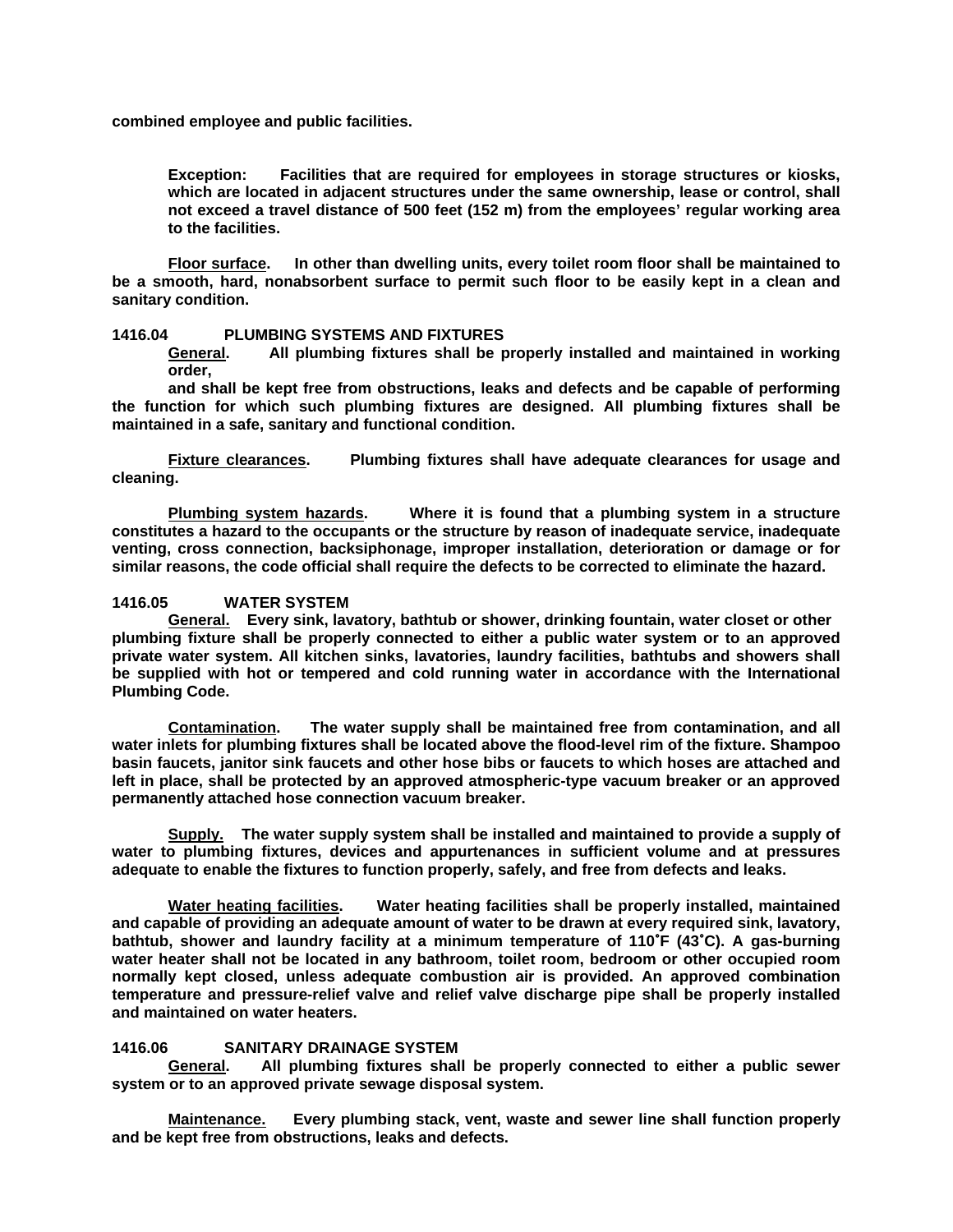**Grease interceptors. Grease interceptors and automatic grease removal devices shall be maintained in accordance with this code and the manufacturer's installation instructions. Grease interceptors and automatic grease removal devices shall be regularly serviced and cleaned to prevent the discharge of oil, grease, and other substances harmful or hazardous to the building drainage system, the public sewer, the private sewage disposal system or the sewage treatment plant or processes. All records of maintenance, cleaning and repairs shall be available for inspection by the code official.**

## **1415.07 STORM DRAINAGE**

**General. Drainage of roofs and paved areas, yards and courts, and other open areas on the premises shall not be discharged in a manner that creates a public nuisance.**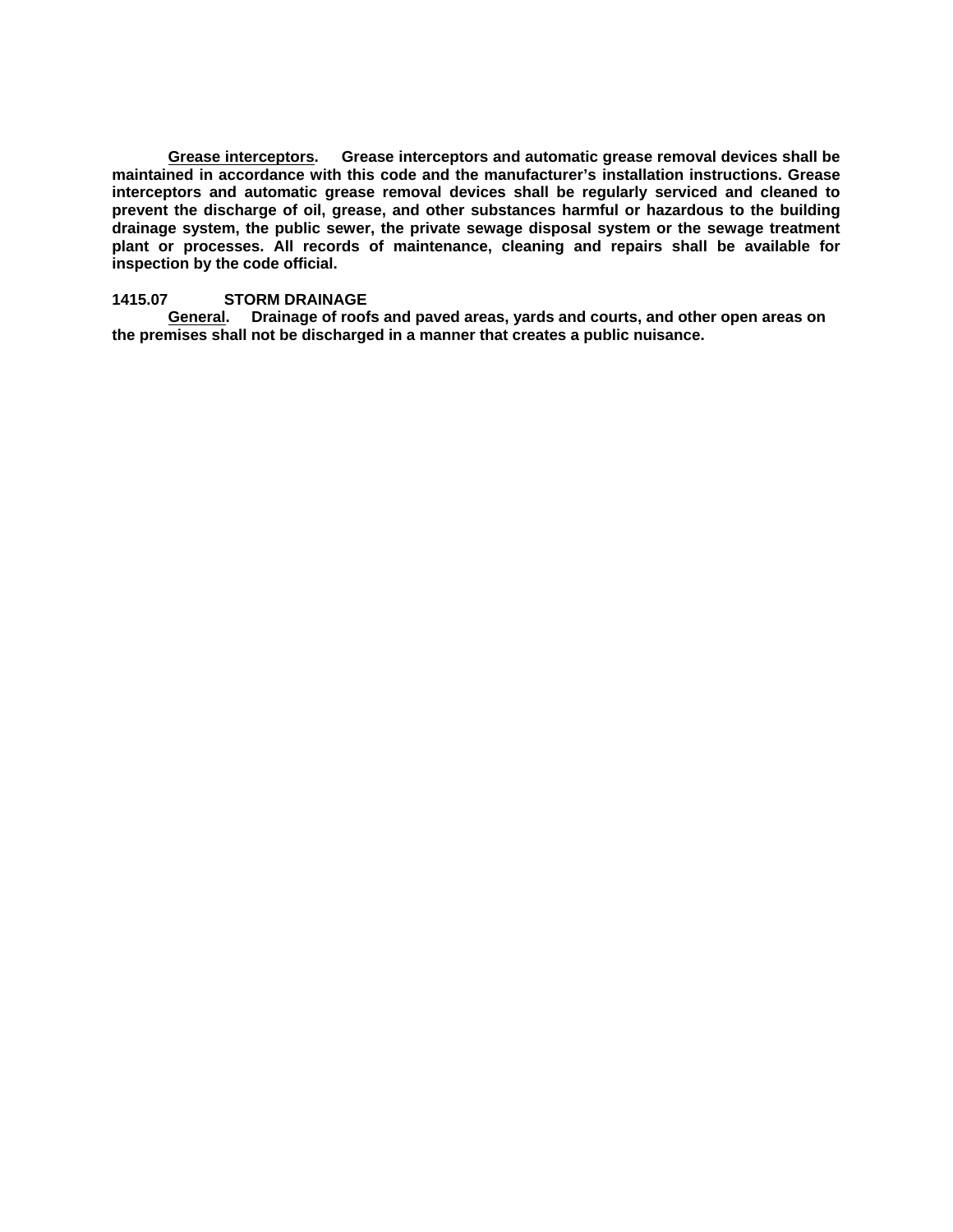#### **CHAPTER 1417 MECHANICAL AND ELECTRICAL REQUIREMENTS**

| 1417.01<br>1417.05<br>General<br>1417.02<br><b>Heating Facilities</b><br>1417.06<br>1417.03<br><b>Mechanical Equipment</b><br>1417.04<br><b>Electrical Facilities</b><br>1417.07 | <b>Electrical Equipment</b><br>Elevators, Escalators and<br><b>Dumbwaiters</b><br>Duct Systems |
|----------------------------------------------------------------------------------------------------------------------------------------------------------------------------------|------------------------------------------------------------------------------------------------|
|----------------------------------------------------------------------------------------------------------------------------------------------------------------------------------|------------------------------------------------------------------------------------------------|

#### **1417.01 GENERAL**

**Scope. The provisions of this chapter shall govern the minimum mechanical and electrical facilities and equipment to be provided.** 

**Responsibility. The owner of the structure shall provide and maintain mechanical and electrical facilities and equipment in compliance with these requirements. A person shall not occupy as owner-occupant or permit another person to occupy any premises which does not comply with the requirements of this chapter.**

#### **1417.02 HEATING FACILITIES**

**Facilities required. Heating facilities shall be provided in structures as required by this section.**

**Residential occupancies. Dwellings shall be provided with heating facilities capable of maintaining a room temperature of 68**/**F (20**/**C) in all habitable rooms, bathrooms and toilet rooms based on the winter outdoor design temperature for the locality indicated in Appendix D of the International Plumbing Code. Cooking appliances shall not be used, nor shall portable unvented fuel-burning space heaters be used, as a means to provide required heating.** 

**Exception: In areas where the average monthly temperature is above 30**/**F (-1**/**C), a minimum temperature of 65**/**F (18**/**C) shall be maintained.**

**Heat supply. Every owner and operator of any building who rents, leases or lets one or more dwelling units or sleeping units on terms, either expressed or implied, to furnish heat to the occupants thereof shall supply heat during the period from [DATE] to [DATE] to maintain a minimum temperature of 68**/**F (20**/**C) in all habitable rooms, bathrooms and toilet rooms.** 

#### **Exceptions:**

- **1. When the outdoor temperature is below the winter outdoor design temperature for the locality, maintenance of the minimum room temperature shall not be required provided that the heating system is operating at its full design capacity. The winter outdoor design temperature for the locality shall be as indicated in Appendix D of the International Plumbing Code.**
- **2. In areas where the average monthly temperature is above 30**/**F (-1**/**C) a minimum temperature of 65**/**F (18**/**C) shall be maintained.**

**Occupiable work spaces. Indoor occupiable work spaces shall be supplied with heat during the period from [DATE] to [DATE] to maintain a minimum temperature of 65**/**F (18**/**C) during the period the spaces are occupied.** 

## **Exceptions:**

**1. Processing, storage and operation areas that require cooling or special temperature conditions.**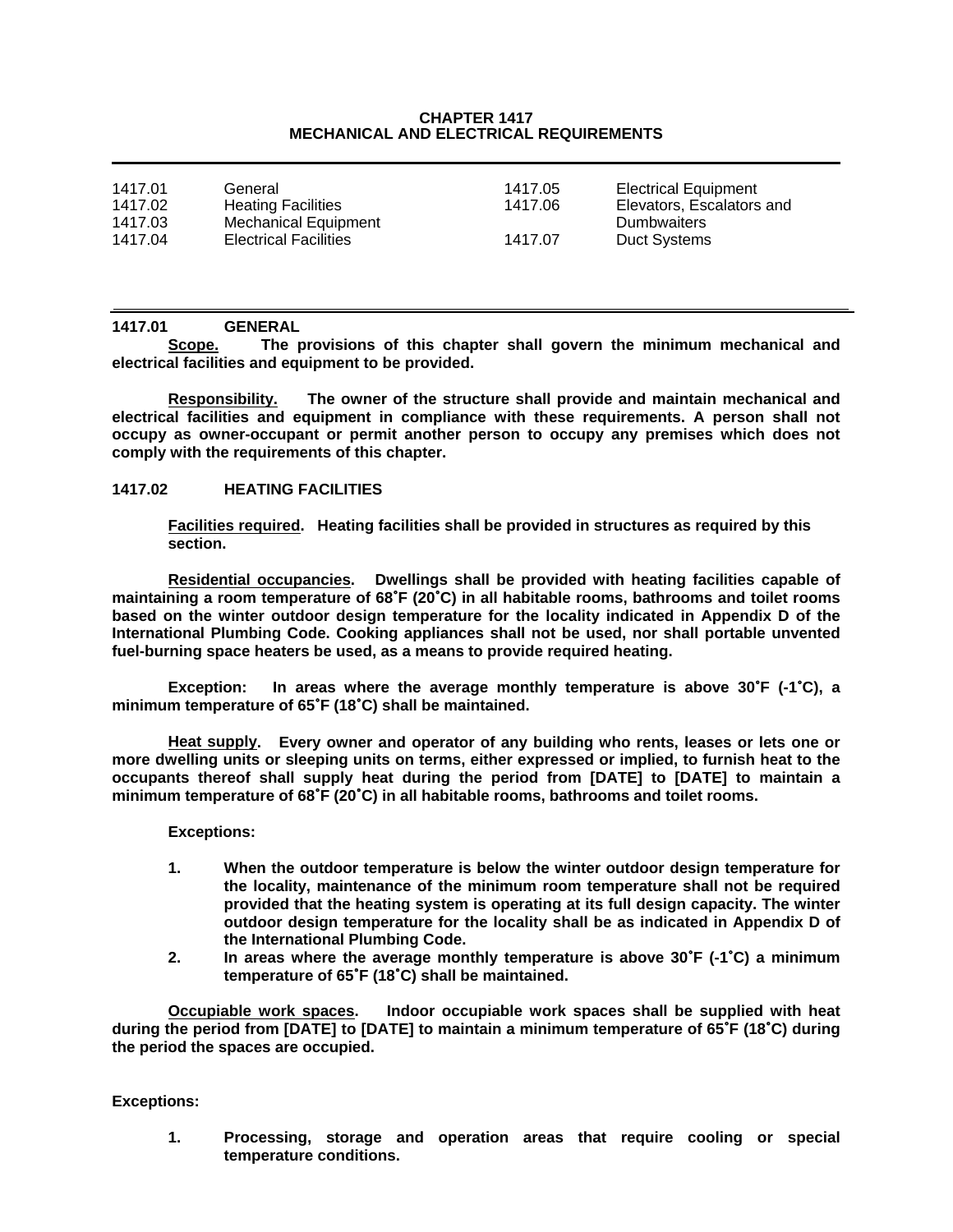**2. Areas in which persons are primarily engaged in vigorous physical activities.**

**Room temperature measurement. The required room temperatures shall be measured 3 feet (914 mm) above the floor near the center of the room and 2 feet (610 mm) inward from the center of each exterior wall.**

#### **1417.03 MECHANICAL EQUIPMENT**

**Mechanical appliances. All mechanical appliances, fireplaces, solid fuel-burning appliances, cooking appliances and water heating appliances shall be properly installed and maintained in a safe working condition, and shall be capable of performing the intended function.**

**Removal of combustion products. All fuel-burning equipment and appliances shall be connected to an approved chimney or vent.** 

**Exception: Fuel-burning equipment and appliances which are labeled for unvented operation.**

**Clearances. All required clearances to combustible materials shall be maintained.**

**Safety controls. All safety controls for fuel-burning equipment shall be maintained in effective operation.**

**Combustion air. A supply of air for complete combustion of the fuel and for ventilation of the space containing the fuel-burning equipment shall be provided for the fuel-burning equipment.**

**Energy conservation devices. Devices intended to reduce fuel consumption by attachment to a fuel-burning appliance, to the fuel supply line thereto, or to the vent outlet or vent piping therefrom, shall not be installed unless labeled for such purpose and the installation is specifically approved.**

## **1417.04 ELECTRICAL FACILITIES**

**Facilities required. Every occupied building shall be provided with an electrical system in compliance with the requirements of this section and Section 1417.05.**

**Service. The size and usage of appliances and equipment shall serve as a basis for determining the need for additional facilities in accordance with NFPA 70. Dwelling units shall be served by a three-wire, 120/240 volt, single-phase electrical service having a minimum rating of 60 amperes.**

**Electrical system hazards. Where it is found that the electrical system in a structure constitutes a hazard to the occupants or the structure by reason of inadequate service, improper fusing, insufficient receptacle and lighting outlets, improper wiring or installation, deterioration or damage, or for similar reasons, the code official shall require the defects to be corrected to eliminate the hazard.**

**Abatement of electrical hazards associated with water exposure. The provisions of this section shall govern the repair and replacement of electrical systems and equipment that have been exposed to water.** 

**Electrical equipment. Electrical distribution equipment, motor circuits, power equipment, transformers, wire, cable, flexible cords, wiring devices, ground fault circuit interrupters, surge protectors, molded case circuit breakers, low-voltage fuses, luminaires, ballasts, motors and electronic control, signaling and communication equipment that have been exposed to water shall be replaced in accordance with the provisions of the International Building Code.** 

**Exception: The following equipment shall be allowed to be repaired where an inspection report from the equipment manufacturer or approved manufacturer's representative indicates that the equipment has not sustained damage that requires replacement:** 

- **1. Enclosed switches, rated a maximum of 600 volts or less;**
- **2. Busway, rated a maximum of 600 volts;**
- **3. Panelboards, rated a maximum of 600 volts;**
- **4. Switchboards, rated a maximum of 600 volts;**
- **5. Fire pump controllers, rated a maximum of 600 volts;**
- **6. Manual and magnetic motor controllers;**
- **7. Motor control centers;**
- **8. Alternating current high-voltage circuit breakers;**
- **9. Low-voltage power circuit breakers;**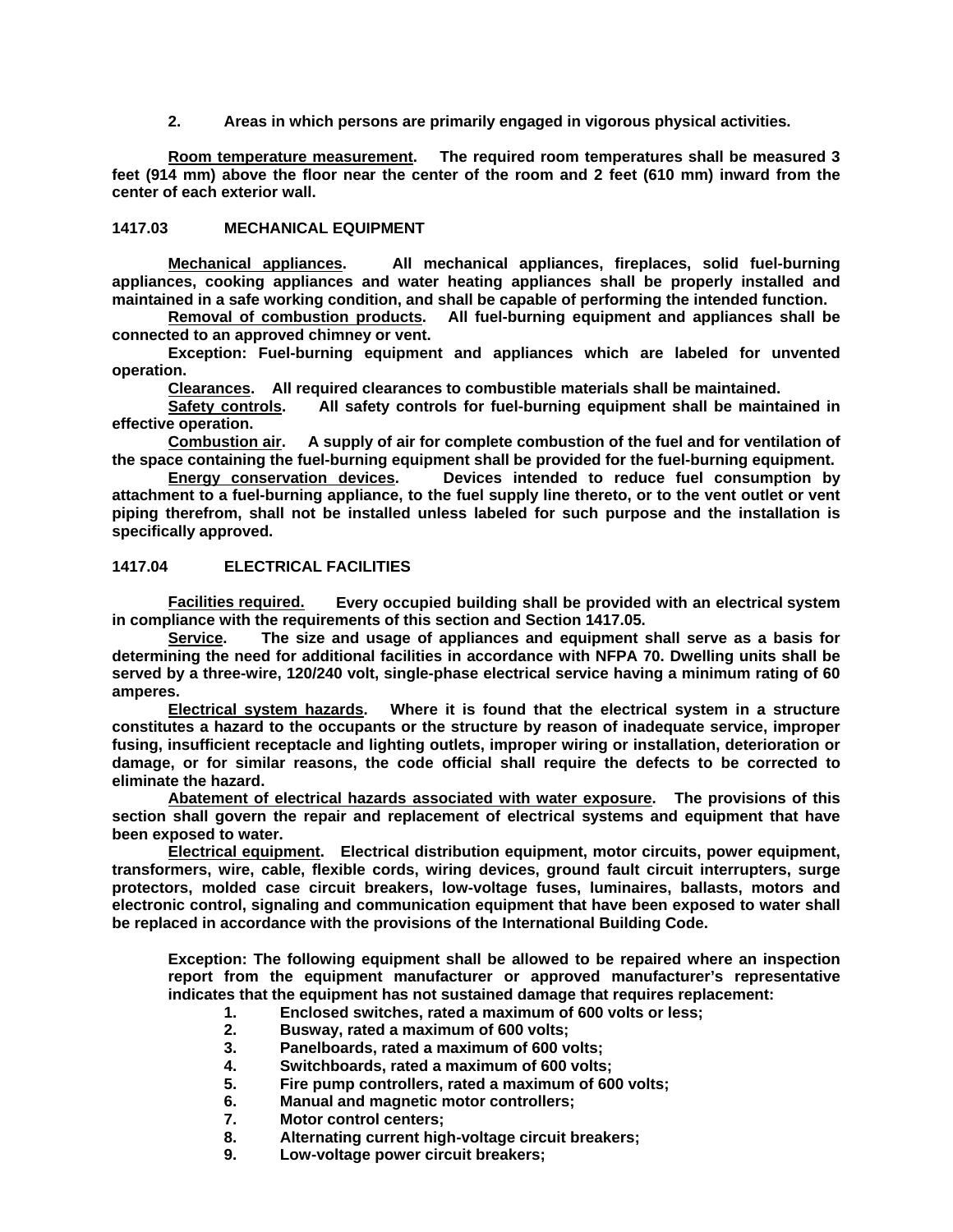- **10. Protective relays, meters and current transformers;**
- **11. Low- and medium-voltage switchgear;**
- **12. Liquid-filled transformers;**
- **13. Cast-resin transformers;**
- **14. Wire or cable that is suitable for wet locations and whose ends have not been exposed to water;**
- **15. Wire or cable, not containing fillers, that is suitable for wet locations and whose ends have not been exposed to water;**
- **16. Luminaires that are listed as submersible;**
- **17. Motors;**
- **18. Electronic control, signaling and communication equipment.**

**Abatement of electrical hazards associated with fire exposure. The provisions of this section shall govern the repair and replacement of electrical systems and equipment that have been exposed to fire.** 

**Electrical equipment. Electrical switches, receptacles and fixtures, including furnace, water heating, security system and power distribution circuits, that have been exposed to fire, shall be replaced in accordance with the provisions of the International Building Code.** 

**Exception: Electrical switches, receptacles and fixtures that shall be allowed to be repaired where an inspection report from the equipment manufacturer or approved manufacturer's representative indicates that the equipment has not sustained damage that requires replacement.**

#### **1417.05 ELECTRICAL EQUIPMENT**

**Installation. All electrical equipment, wiring and appliances shall be properly installed and maintained in a safe and approved manner.**

**Receptacles. Every habitable space in a dwelling shall contain at least two separate and remote receptacle outlets. Every laundry area shall contain at least one grounded-type receptacle or a receptacle with a ground fault circuit interrupter. Every bathroom shall contain at least one receptacle. Any new bathroom receptacle outlet shall have ground fault circuit interrupter protection. All receptacle outlets shall have the appropriate faceplate cover for the location.**

**Luminaires. Every public hall, interior stairway, toilet room, kitchen, bathroom, laundry room, boiler room and furnace room shall contain at least one electric luminaire. Pool and spa luminaries over 15 V shall have ground fault circuit interrupter protection.**

**Wiring. Flexible cords shall not be used for permanent wiring, or for running through doors, windows, or cabinets, or concealed within walls, floors, or ceilings.**

## **1417.06 ELEVATORS, ESCALATORS AND DUMBWAITERS**

**General. Elevators, dumbwaiters and escalators shall be maintained in compliance with ASME A17.1. The most current certificate of inspection shall be on display at all times within the elevator or attached to the escalator or dumbwaiter, be available for public inspection in the office of the building operator or be posted in a publicly conspicuous location approved by the code official. The inspection and tests shall be performed at not less than the periodic intervals listed in ASME A17.1, Appendix N, except where otherwise specified by the authority having jurisdiction.**

**Elevators. In buildings equipped with passenger elevators, at least one elevator shall be maintained in operation at all times when the building is occupied.**

**Exception: Buildings equipped with only one elevator shall be permitted to have the elevator temporarily out of service for testing or servicing.**

#### **1417.07 DUCT SYSTEMS**

**General. Duct systems shall be maintained free of obstructions and shall be capable of performing the required function.**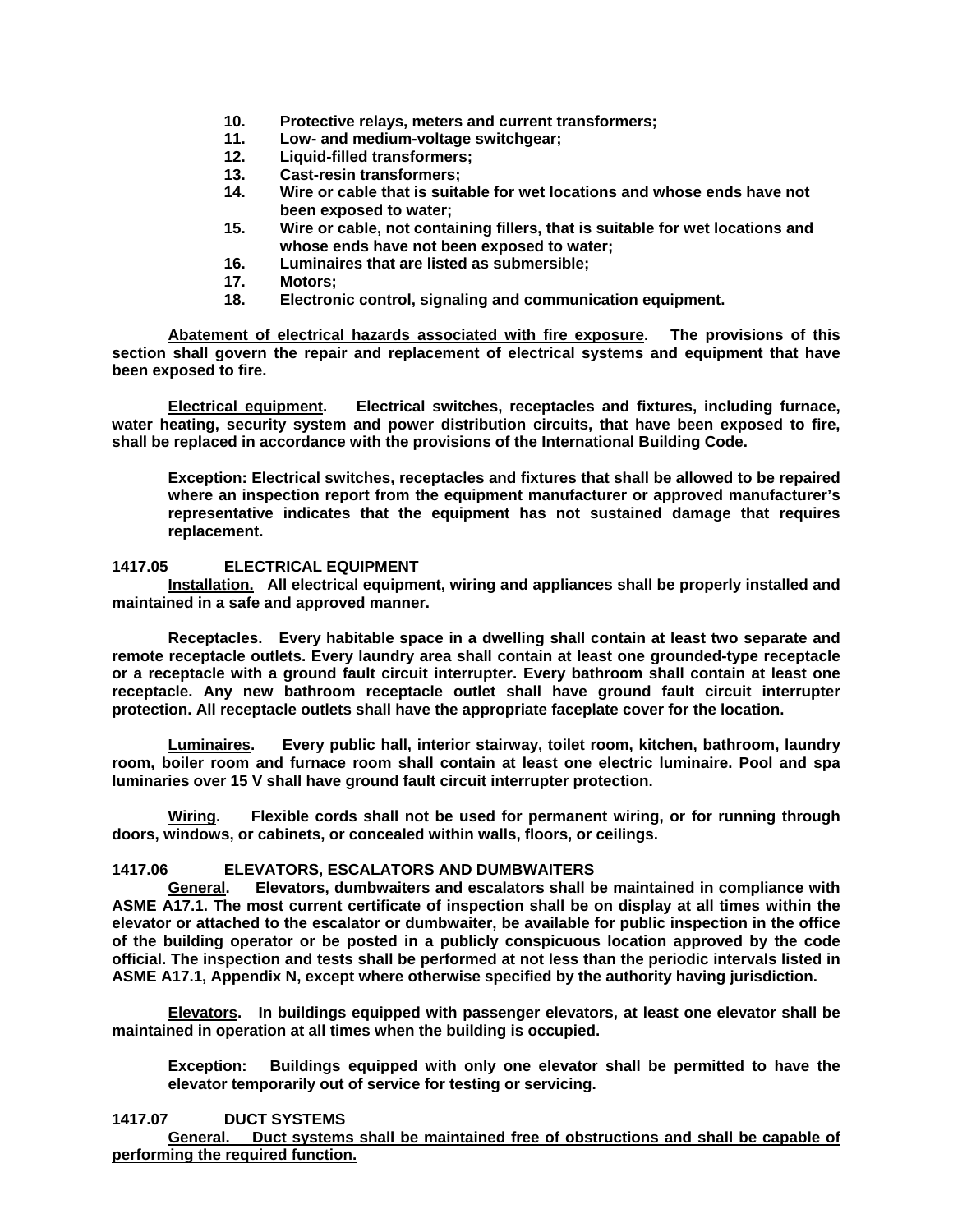#### **CHAPTER 1418** FIRE SAFETY REQUIREMENTS

| 1418.01 | General         | 1418.03 | <b>Fire-Resistance Ratings</b> |
|---------|-----------------|---------|--------------------------------|
| 1418.02 | Means of Egress | 1418.04 | <b>Fire Protection Systems</b> |

#### **1418.01 GENERAL**

**Scope. The provisions of this chapter shall govern the minimum conditions and standards for fire safety relating to structures and exterior premises, including fire safety facilities and equipment to be provided.** 

**Responsibility. The owner of the premises shall provide and maintain such fire safety facilities and equipment in compliance with these requirements. A person shall not occupy as owner-occupant or permit another person to occupy any premises that do not comply with the requirements of this chapter.**

#### **1418.02 MEANS OF EGRESS**

**General. A safe, continuous and unobstructed path of travel shall be provided from any point in a building or structure to the public way. Means of egress shall comply with the International Fire Code.**

**Aisles. The required width of aisles in accordance with the International Fire Code shall be unobstructed.**

**Locked doors. All means of egress doors shall be readily openable from the side from which egress is to be made without the need for keys, special knowledge or effort, except where the door hardware conforms to that permitted by the International Building Code.**

**Emergency escape openings. Required emergency escape openings shall be maintained in accordance with the code in effect at the time of construction, and the following. Required emergency escape and rescue openings shall be operational from the inside of the room without the use of keys or tools. Bars, grilles, grates or similar devices are permitted to be placed over emergency escape and rescue openings provided the minimum net clear opening size complies with the code that was in effect at the time of construction and such devices shall be releasable or removable from the inside without the use of a key, tool or force greater than that which is required for normal operation of the escape and rescue opening.**

## **1418.03 FIRE-RESISTANCE RATINGS**

**Fire-resistance-rated assemblies. The required fire-resistance rating of fire-resistancerated walls, fire stops, shaft enclosures, partitions and floors shall be maintained.**

**Opening protectives. Required opening protectives shall be maintained in an operative condition. All fire and smokestop doors shall be maintained in operable condition. Fire doors and smoke barrier doors shall not be blocked or obstructed or otherwise made inoperable.**

#### **1418.04 FIRE PROTECTION SYSTEMS**

**General. All systems, devices and equipment to detect a fire, actuate an alarm, or suppress or control a fire or any combination thereof shall be maintained in an operable condition at all times in accordance with the International Fire Code.**

**Automatic sprinkler systems. Inspection, testing and maintenance of automatic sprinkler systems shall be in accordance with NFPA 25.**